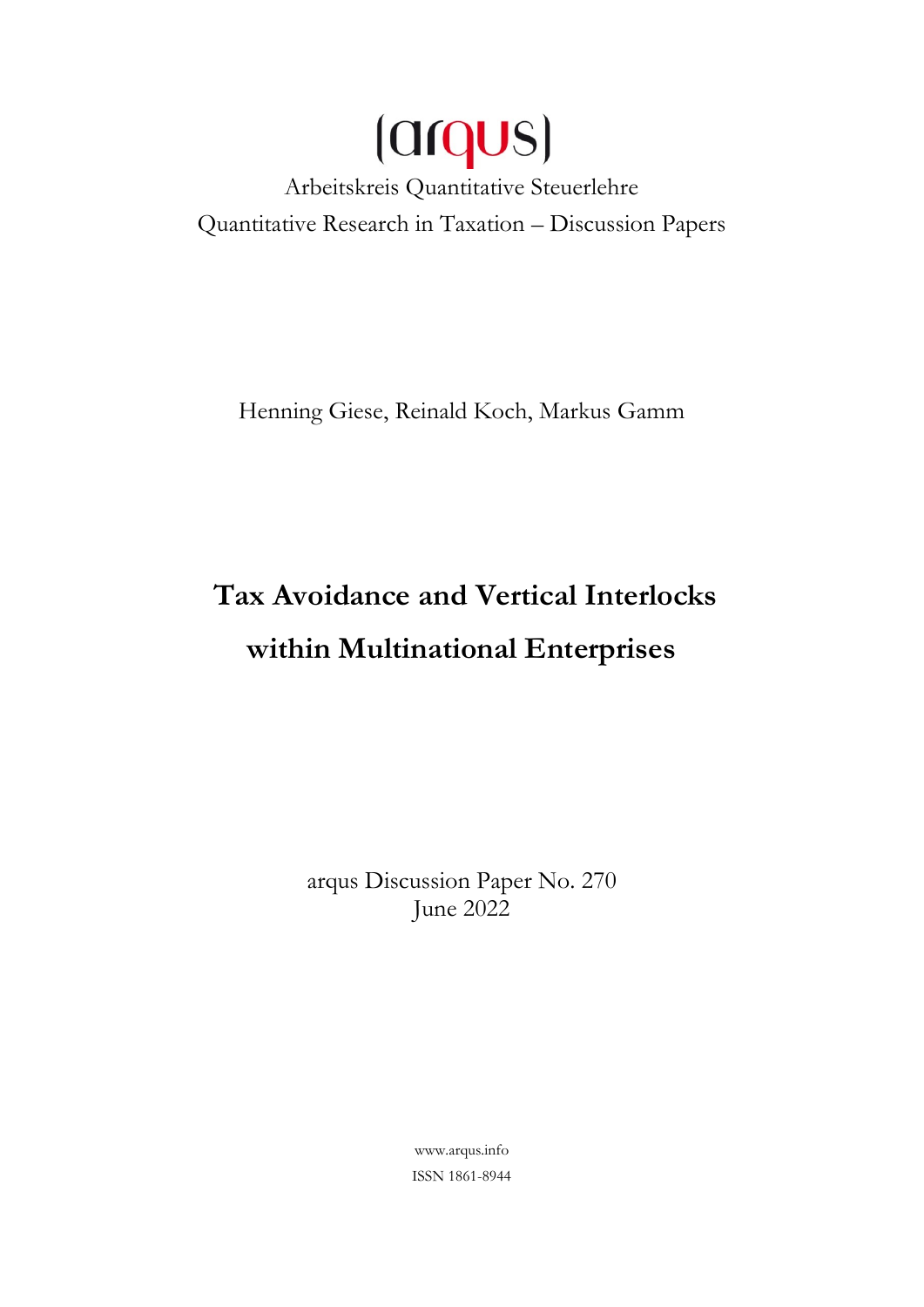# **Tax Avoidance and Vertical Interlocks within Multinational Enterprises**

# **Henning Giese**

Paderborn University KU Research Institute for Taxation

**Reinald Koch** Catholic University of Eichstaett-Ingolstadt KU Research Institute for Taxation

**Markus Gamm** Catholic University of Eichstaett-Ingolstadt

# **ABSTRACT**

This study investigates to what extent multinational enterprises appoint managers jointly at the headquarter and a foreign subsidiary (vertical manager interlocks, VMIs) in order to facilitate tax planning. We use a cross-section data set taken from the AMADEUS database to show that VMIs are observed more frequently in MNEs with a higher potential for tax-induced profit shifting. We also provide evidence indicating that the implementation of VMIs is motivated by an internal principal-agent conflict arising from conflicting interests between the MNE and high-tax subsidiary managers. Finally, we show that the use of VMI structures is associated, ceteris paribus, with a lower effective tax rate.

**Keywords:** management structure, profit shifting, principal-agent-theory

**JEL Classifications:** H25, H26, M12

**Data Availability:** Data are available from the public sources cited in the text.

**\_\_\_\_\_\_\_\_\_\_\_\_\_\_\_\_\_\_\_\_\_\_\_\_\_\_\_\_\_\_\_\_\_\_\_\_\_\_\_\_\_\_\_\_\_\_\_\_\_\_\_\_\_\_\_\_\_\_\_\_\_\_\_\_\_\_\_\_\_\_\_\_\_\_\_\_\_\_**

The authors thank Irem Guceri (Discussant), Dominika Langenmayr, Lillian Mills, Benjamin Osswald, Caren Sureth-Sloane, Ann-Catherin Werner (Discussant), Jacco Wielhouwer (Discussant), and participants at the 41<sup>st</sup> Annual Congress of the European Accounting Association, the 8<sup>th</sup> EIASM Conference on Current Research in Taxation, the Oxford Centre for Business Taxation Doctoral Meeting 2018, and the 4th Vienna Doctoral Consortium in Taxation for their helpful comments and suggestions. Henning Giese gratefully acknowledges financial support by the German Research Foundation (DFG) - Collaborative Research Center (SFB/TRR) Project-ID 403041268 - TRR 266 Accounting for Transparency.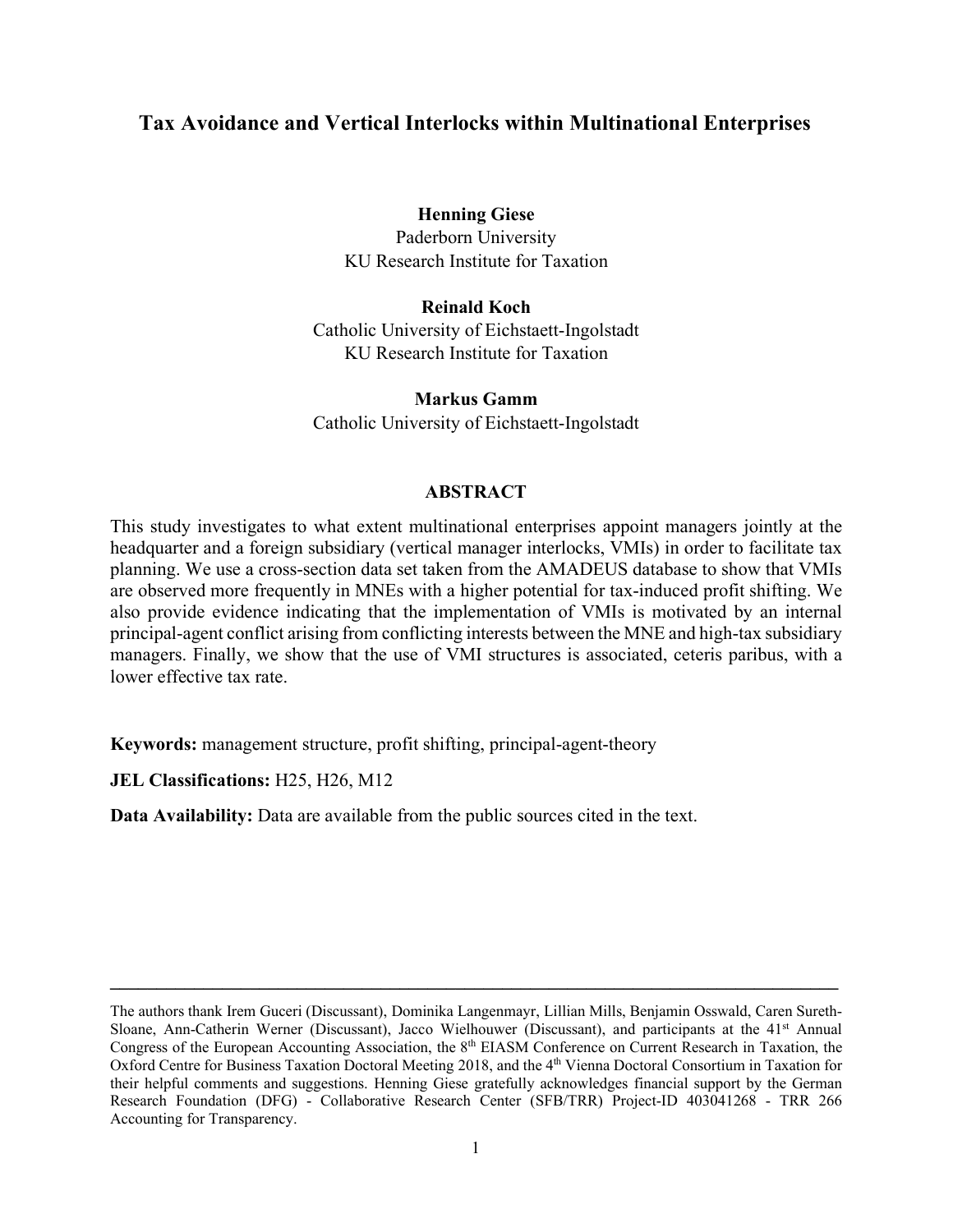## **I. INTRODUCTION**

We analyze to what extent European multinational enterprises (MNEs) organize their internal management structure as to solve an internal principal-agent conflict with regard to the application of tax-induced profit shifting and, thus, foster tax avoidance.

According to the principal-agent theory, firm managers may act contrary to the interests of firm owners if the individual preferences of these different stakeholders are not aligned, e.g., by way of a proper manager incentivization (see, e.g., Grossman and Hart, 1983; Holmström, 1979; Hurwicz and Shapiro, 1978). Prior literature has documented the existence and implications of this principal-agent conflict in various management fields (Armstrong et al., 2010; Chen et al., 2012; Ferrell et al., 2016), including the organization of the tax department. If MNE managers are compensated based on the firm's pre-tax performance, then the MNE reports – on average  $- a$ higher effective tax rate (Robinson et al., 2010; Gaertner, 2014).

These studies, however, usually focus on the top-level management of the MNE (e.g., Chyz, 2013; Olsen and Stekelberg, 2016; Armstrong et al., 2012; see section II for a more detailed review). In doing so, they implicitly assume that tax planning falls in the responsibility of a centralized department at the MNE's headquarter or that, at least, such a department decides on the general strategies and offers only a small decision leeway to subsidiary managers for operationalizing them. This assumption may be valid for complex tax planning schemes, such as creating untaxed income or a double-deduction of expenses. Ordinary profit shifting (e.g., via transfer pricing), however, frequently involves negotiations at subsidiary level. Therefore, we expect the existence of an internal principal-agent conflict within the MNE, i.e., between the headquarter and subsidiary managers.<sup>[1](#page-2-0)</sup> Profit shifting from a high-tax to a low-tax subsidiary,

<span id="page-2-0"></span><sup>&</sup>lt;sup>1</sup> Scharfstein and Stein (2000) characterize this type of structure as a two-tiered agency conflict in their seminal paper on inefficiency of internal capital markets. In the following we will refer to this structure when we speak of an internal principal-agent conflict.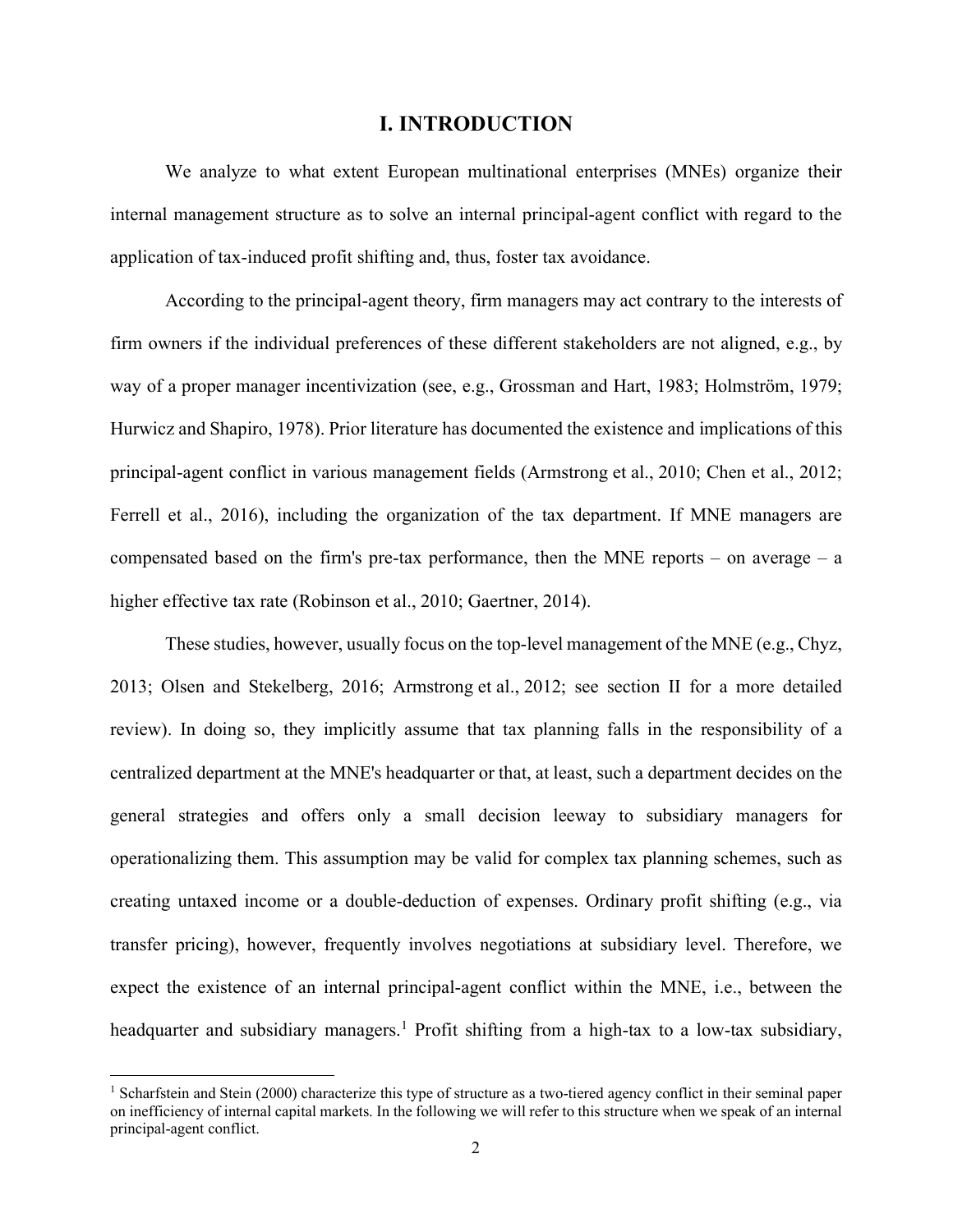which maximizes after-tax profits of the MNE, may not necessarily correspond to the personal preferences of the high-tax subsidiary managers. If compensation or other personal benefits of these managers are linked to the performance of the individual subsidiary, these managers may not be willing to accept any tax-motivated shifting that reduces the profitability of their unit.<sup>[2](#page-3-0)</sup>

Thus far, the influence of such internal principal-agent conflict has been widely neglected in the tax avoidance literature. However, it can be solved in various ways. On the one hand, MNEs can incentivize subsidiary managers based on the MNE's overall performance, which is, however, not free of cost. On the other hand, MNEs may organize their management structure as to mitigate this internal principal-agent conflict. Based on a sample taken from AMADEUS, we focus on this latter solution and investigate whether European MNEs use Vertical Manager Interlocks (VMIs), that is, managers with concurrent positions at the MNE's headquarter and a foreign subsidiary.<sup>[3](#page-3-1)</sup> The use of VMIs has been documented in other areas, e.g., with respect to cash holdings (Chen and Yang, 2021). The use of VMIs may help foster tax avoidance for at least three reasons. First, these managers can be incentivized by the overall MNE performance without referring to the success of units not being under their immediate control. Second, these managers may control compliance with group standards and guidelines by other managers. Third, these managers may foster profit shifting activities through an improved sharing of tax knowledge within the group (see, e.g., Brown and Drake, 2013*[4](#page-3-2)).*

Our study is one of the first to provide evidence indicating that MNEs use VMIs for tax planning reasons and that the application of this management structure may, in fact, help reduce the MNE's effective tax rate. VMIs may also be used for non-tax reasons (e.g., cost efficiency in

<span id="page-3-0"></span> $2$  While compensation may be the most obvious reason for non-aligned interests, personal aspects, such as future career effects of a well performing subsidiary should not be underestimated (Fama, 1980; Gibbsons and Murphy, 1992).

<span id="page-3-1"></span> $3$  See Chen and Yang (2021) for an overview of applications of VMI in non-tax contexts.

<span id="page-3-2"></span><sup>4</sup> Bizjak et al. (2009) provide evidence for knowledge sharing with regard to non-tax knowledge.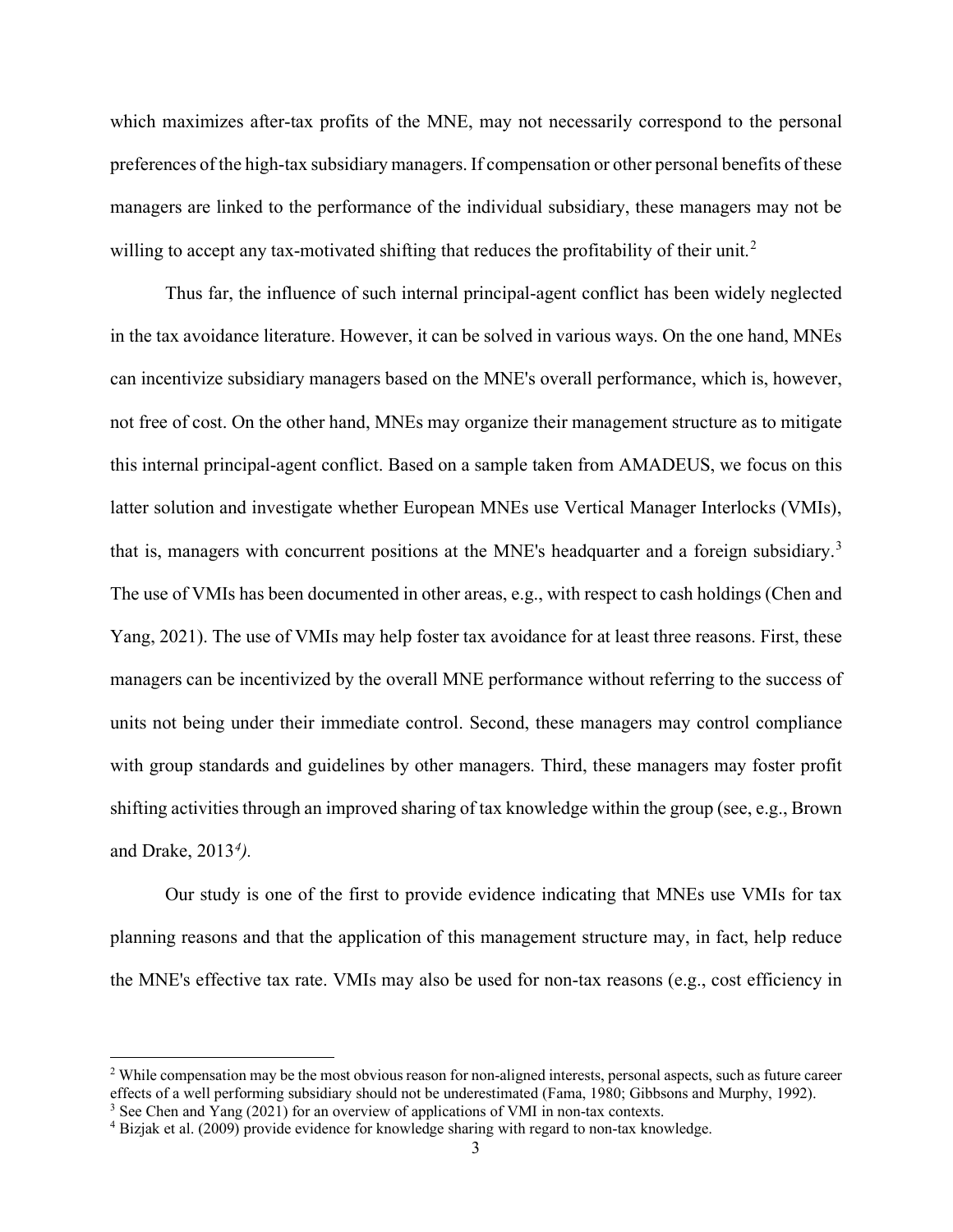the case of subsidiaries without real activity or knowledge sharing within the group). However, we are able to show that VMIs can be observed more frequently in MNEs with a higher potential for tax-efficient profit shifting. We also provide evidence indicating that these structures are motivated by tax planning considerations and the above described internal principal-agent conflict since VMIs are installed significantly more frequently in subsidiaries with tax rates above the group average. Finally, we are able to show that the use of VMIs explains some of the cross-sectional heterogeneity in corporate tax avoidance. MNEs that use VMI structures to a larger extent report, on average, a significantly lower effective tax rate.

The remainder of this paper proceeds as follows. Section 2 summarizes prior research and highlights the main contribution of our analysis. Section 3 develops our main hypotheses, whereas in section 4 the econometric design is presented. Section 5 describes the employed data set. In section 6, the empirical results are presented. Section 7 concludes.

## **II. RELATED LITERATURE AND CONTRIBUTION**

Our study informs the literature strands analyzing the relationship between manager person, agency conflicts, management structure, and corporate tax avoidance. It is widely accepted in the general management literature that explaining corporate behavior (e.g., Bertrand and Schoar, 2003) and performance (e.g., Chatterjee and Hambrick, 2007; Hribar and Yang, 2016) should consider the personal abilities, attitudes, and characteristics of the involved managers. In tax research, the manager person has been identified as an important determinant of tax avoidance. Feller and Schanz (2017) provide evidence that the implementation of tax planning methods varies with respect to the tax manager's level of influence within the company. Dyreng et al. (2010) evaluate the effects of executives that move across firms over time and find the existence of a general manager fixed effect on a company's tax avoidance. Other studies investigate the relationship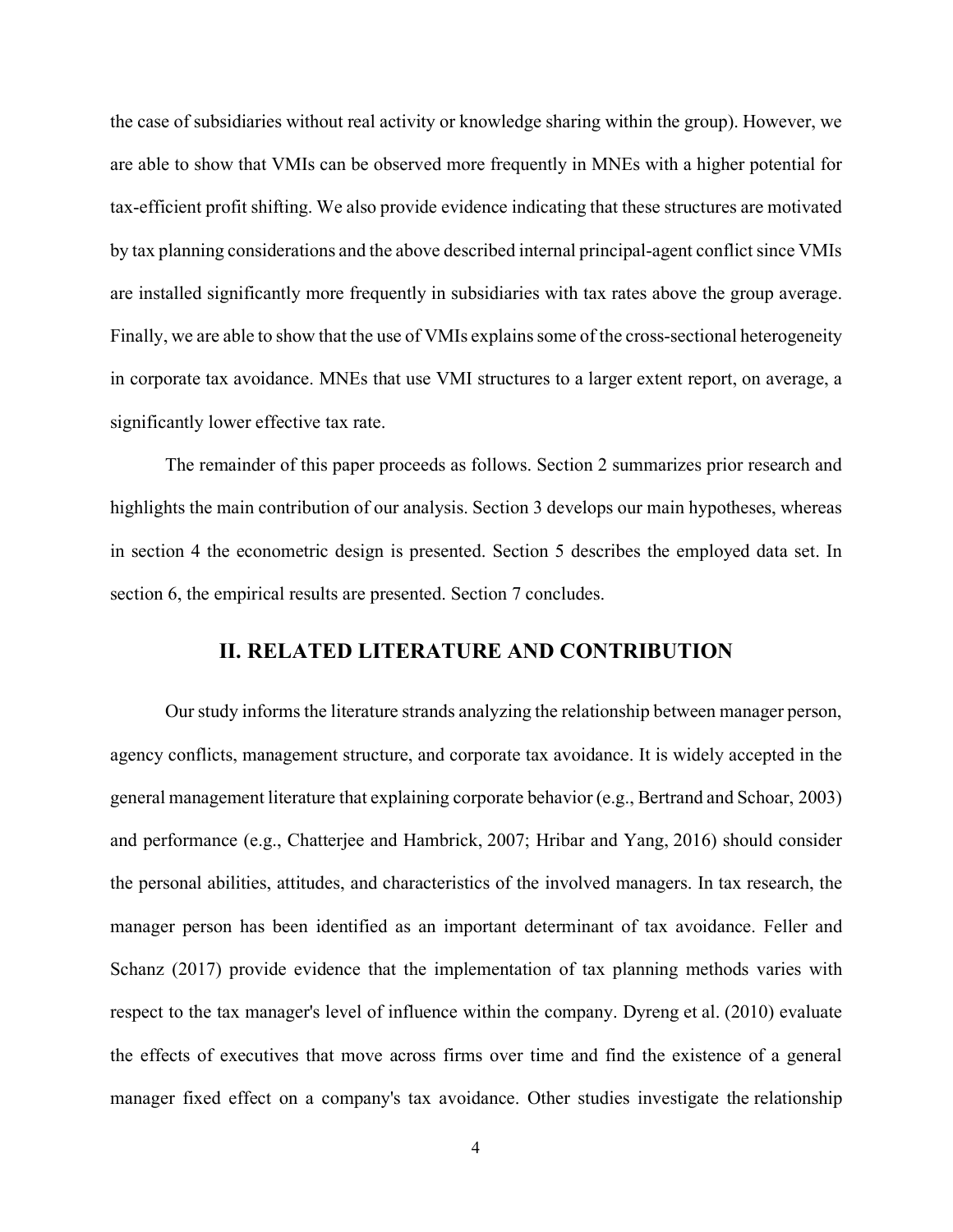between specific manager characteristics and corporate tax avoidance (see, e.g., Chyz, 2013; Francis et al., 2014; Olsen and Stekelberg, 2016; Law and Mills, 2016; Koester et al., 2017; and Chyz et al., 2019).

A number of studies have investigated the tax implications within the agency framework, with the majority of them following Jensen and Meckling (1976) and focusing on a potential agency conflict between shareholder and top-level management. Chen and Chu (2005) use a standard principal-agent model and show that the separation of ownership and control results in inefficiencies with regard to tax. This efficiency loss occurs if the manager is not properly compensated for personal tax evasion penalties and therefore reduces effort to minimize the firm's tax burden. Using a contractual setting between a shareholder and a tax manager, Crocker and Slemrod (2005) analyze the optimal design of a compensation contract and the impact of penalties for tax evasion. They find that personal penalties for managers are more effective than penalties imposed on shareholders. Desai and Dharmapala (2006) analyze the effect of high-powered incentives and find that the use of stock options fosters corporate tax avoidance. Other studies examine whether managers that are compensated based on after-tax earnings of the firm engage to a larger extent in tax avoidance. Phillips (2003) is the first to show that compensating managers based on the after-tax accounting-based performance help firms lower their effective tax rate. He observes this effect for business unit managers but finds no similar effect for the compensation of CEOs. Gaertner (2014) and Armstrong et al. (2012) complement this research and document similar influences for CEOs (Gaertner, 2014) and tax directors (Armstrong et al., 2012).<sup>[5](#page-5-0)</sup>

Only very few recent studies consider internal agency conflicts within MNEs with regard to taxation. Using a two-tier agency model described by Scharfstein and Stein (2000),

<span id="page-5-0"></span><sup>&</sup>lt;sup>5</sup> For an additional review of the so far analyzed effects of the principal-agent problem on tax we refer to Bauer et al. (2018).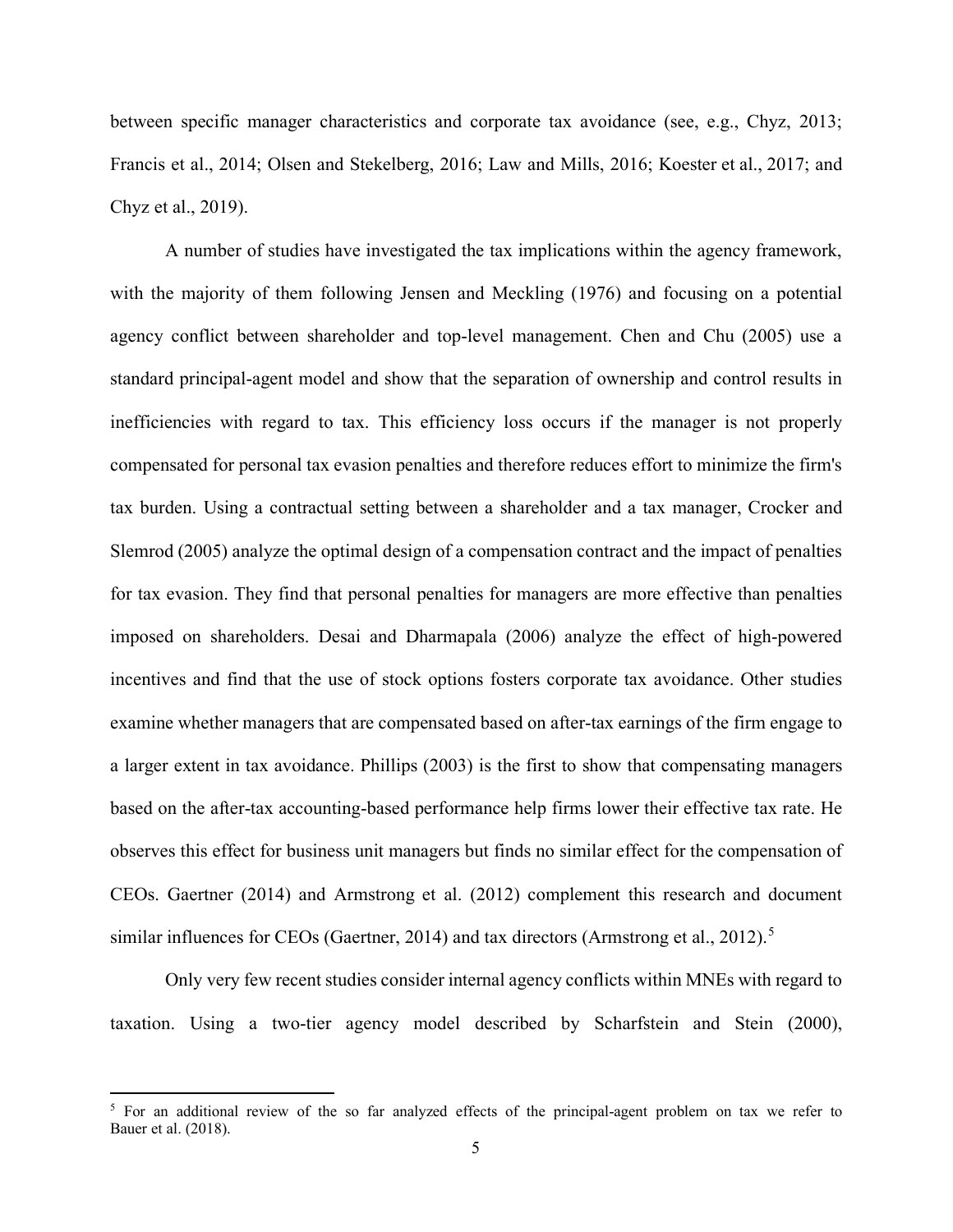Amberger et al. (2021) analyze to what extent non-repatriated earnings are invested inefficiently due to an internal agency conflict between headquarter and subsidiary managers. They find that repatriation taxes exacerbate the agency conflict between head office and subsidiary management. Klassen and Valle Ruiz (2022) show that a conflict of interest within an MNE can also arise if incentives do not properly reflect internal transfer prices. They show that managers tend to inflate profits of their own unit after a change within the MNE's transfer pricing policies due to incongruences between the new transfer price and their personal incentives. In this vain, Ortmann and Schindler (2019) provide analytical evidence that debt shifting does not directly affect management incentives, whereas profit shifting via royalty payments has a negative incentive effect.

The implications of manager interlocks, i.e., managers with positions at different firms, have so far been addressed particularly in non-tax fields of business research (see Chen and Yang, 2021 for an overview). Existing literature differentiates between horizontal manager interlocks, i.e., managers with concurrent positions at different MNEs, and vertical interlocks, i.e., managers with concurrent positions at the headquarter and a subsidiary of the same MNE. Only very few studies investigate the consequences of horizontal and vertical interlocks for tax avoidance. Brown and Drake (2014) use the existence of horizontal interlocks as a proxy for tax avoidance knowledge sharing between firms and find that firms with stronger board ties to low-tax firms also show a lower Cash ETR. Wang et al. (2022) consider the impact of vertical interlocks on tax avoidance. Using a dataset of Chinese firms, they investigate the effect of appointing an MNE's top manager (chairman or CEO) as a subsidiary manager on the MNE's ETR. They find a negative effect and relate this to a better internal knowledge of the parent-subsidiary joint managers, which leads to a more efficient implementation of tax avoidance strategies. By focusing on the knowledge-sharing advantage of VMIs, they disregard that VMIs may also be used to overcome the above described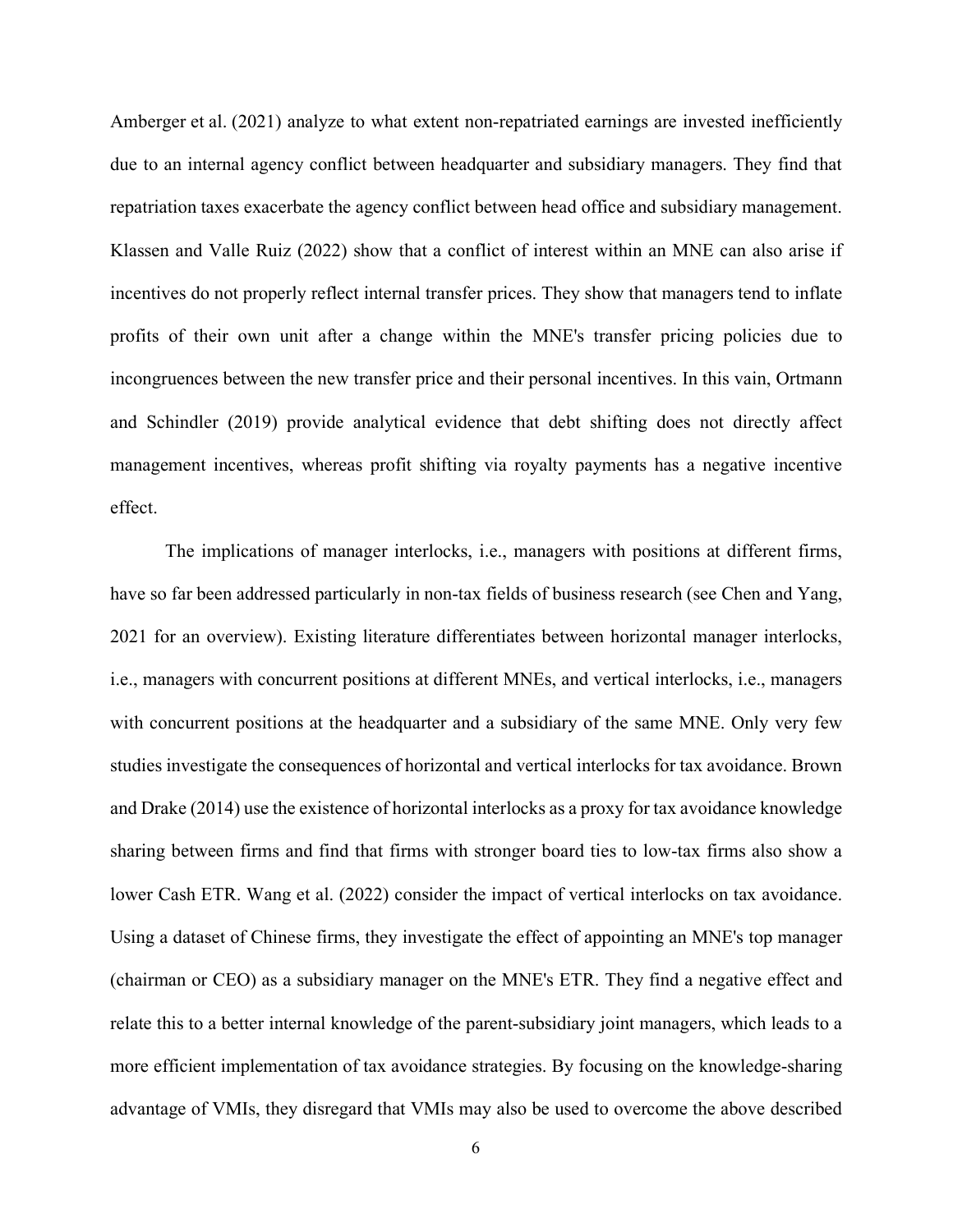internal principal-agent conflict and should, thus, be more efficient for tax avoidance purposes in relation to high-tax subsidiaries. Furthermore, their analysis is limited to Chinese firms. Since governance practices and regulations are not necessarily the same in other countries, it is not clear to what extent the effects identified in their study hold also for other regions of the world.

Our study contributes to these different strands of tax literature in various ways. First, we address the call for further research on the relation between agency issues and taxation (Hanlon and Heitzman, 2010) and underline the relevance of a new dimension, the dimension of internal agency conflicts within MNEs. In this respect, our research can be linked to the recent papers by Amberger et al. (2021) and Klassen and Valle Ruiz (2022), which follow a similar line of thinking. Second, we propose and test a different solution to this internal principal-agent problem by considering the strategic use of VMIs. In contrast, previous literature primarily relied on the adjustment of compensation contracts. Third, our results shed some light on the relevance and role of subsidiary managers for the efficient implementation of profit shifting schemes. It underlines the usefulness of considering lower-level managers when analyzing the role of manager persons and characteristics for tax avoidance.

## **III. HYPOTHESES**

The implementation of profit shifting strategies at the optimum level requires that responsible managers act in accordance with the overall MNE goals. Agency issues as well as a lack of knowledge and information may, however, prevent MNE-optimal profit shifting, particularly if we consider tax planning strategies that are implemented at the subsidiary level. Tax avoidance and profit shifting not necessarily require complex tax planning schemes developed by tax specialists at the headquarter level. It may also involve operative decisions within the regular business of the firm, e.g., when it comes to the pricing of internal transactions or financing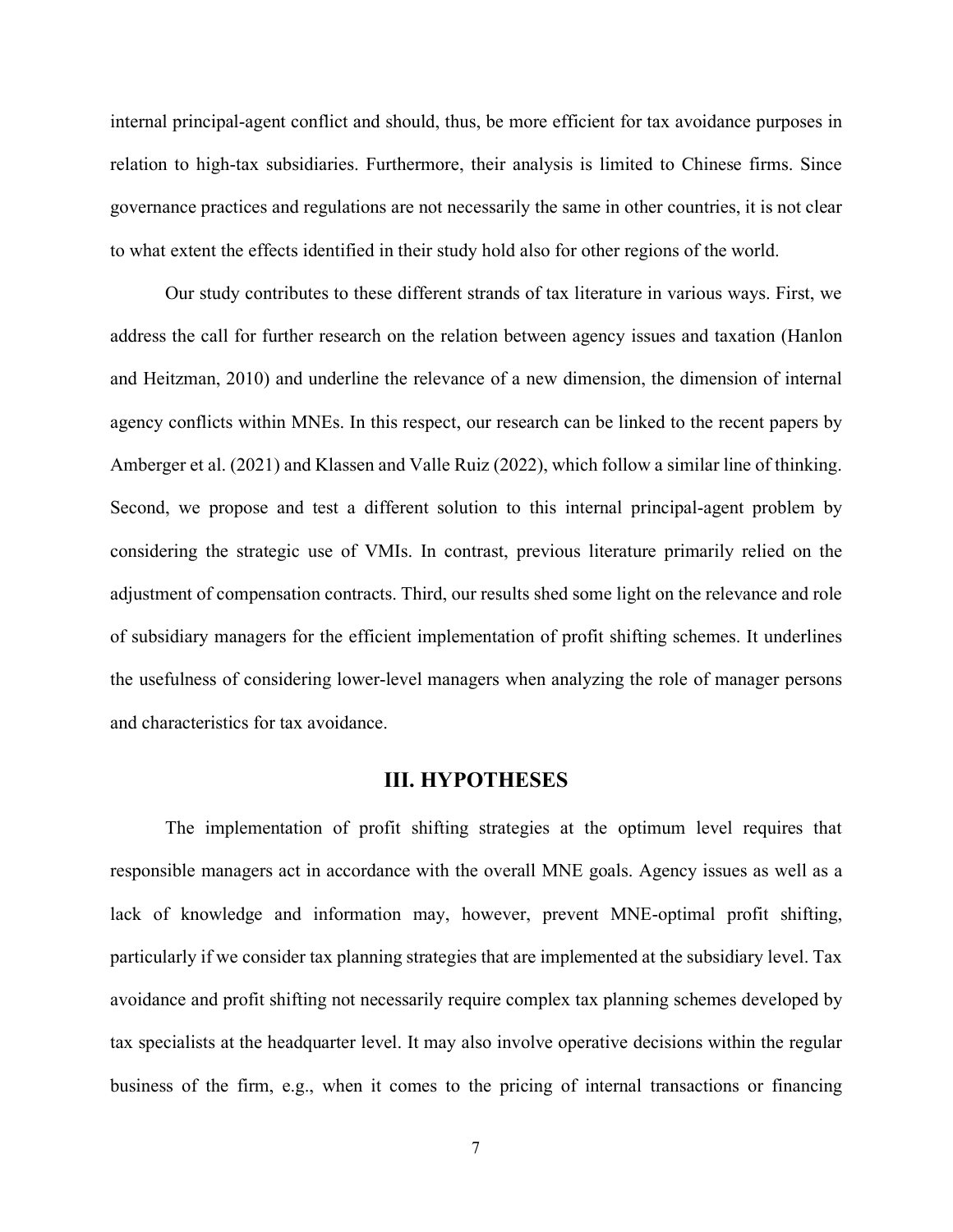decisions. We, therefore, assume that profit shifting involves, to a certain extent, decentralized decision-making at the subsidiary level<sup>[6](#page-8-0)</sup>, which may result in these internal agency conflicts. Elizur and Mintz (1996), for example, consider for their theoretical transfer pricing model a parent company setting the transfer price and the subsidiary manager choosing the quantity depending on his personal compensation scheme.

Compensation and other personal benefits of subsidiary managers may relate to the performance of the individual subsidiary.<sup>[7](#page-8-1)</sup> If MNEs apply a one-book system for tax accounting as well as (internal and external) financial accounting, then subsidiary managers located in high-tax countries may not be willing to accept that taxable income is shifted out of the unit under their control and, thus, are incentivized to act contrary to the MNE interest of minimizing the overall effective tax rate  $8<sup>8</sup>$  $8<sup>8</sup>$ 

It is, therefore, the task of the MNE's headquarter to design organizational control systems which help to align the subsidiary manager's goals with 'the goals headquarters [have] for that particular subsidiary' (O'Donnell, 1999, 154). There are different ways how the MNE can incentivize its subsidiary managers to act in accordance with the group interest. One obvious solution is to use a variable component of the subsidiary manager's salary. Roth and O'Donnell (1996) state that the interests of a subsidiary manager can be aligned with the MNE's

<span id="page-8-0"></span> $6$  In the industrial organization literature, different scenarios for the delegation of decision-making are evaluated using analytical models (see, e.g., Saha and Stiglitz, 1986). Empirical findings suggest that the delegation of decision-making is influenced by the complexity of production or ownership status (Colombo and Delmastro, 2004).

<span id="page-8-1"></span><sup>7</sup> Likewise, Gut and MacMillan (1986), e.g., provide evidence that middle managers are not motivated to act according to a corporate strategy that conflicts with their own self-interest.

<span id="page-8-2"></span><sup>8</sup> Survey as well as analytical results on one-set and two-sets of books are mixed. While an early survey by Springsteel (1999) reports 77 percent of the interviewed companies use two-sets of books. Czechowicz et al. (1982) report for a set of US MNEs that 89 percent use an one-set of book system and a more recent survey by E&Y (2003) reports over 80 percent of MNEs using a one-set of book system. Baldenius et al. (2004) show that decoupling tax and managerial transfer prices is optimal if using one transfer price does not reflect tax and managerial objectives. However, Dürr and Göx (2011) show in case of low competition that using one-set of book can be optimal. A number of studies emphasize higher costs and suspicious tax authorities (e.g. Baldenius et al., 2004; Nielsen and Raimondos-Møller, 2012) as reasons for keeping one-set of book. In addition, Nielsen et al. (2008) highlight that using two-sets of books is an illegal practice in some countries. Which all in all makes us confident to make this assumption.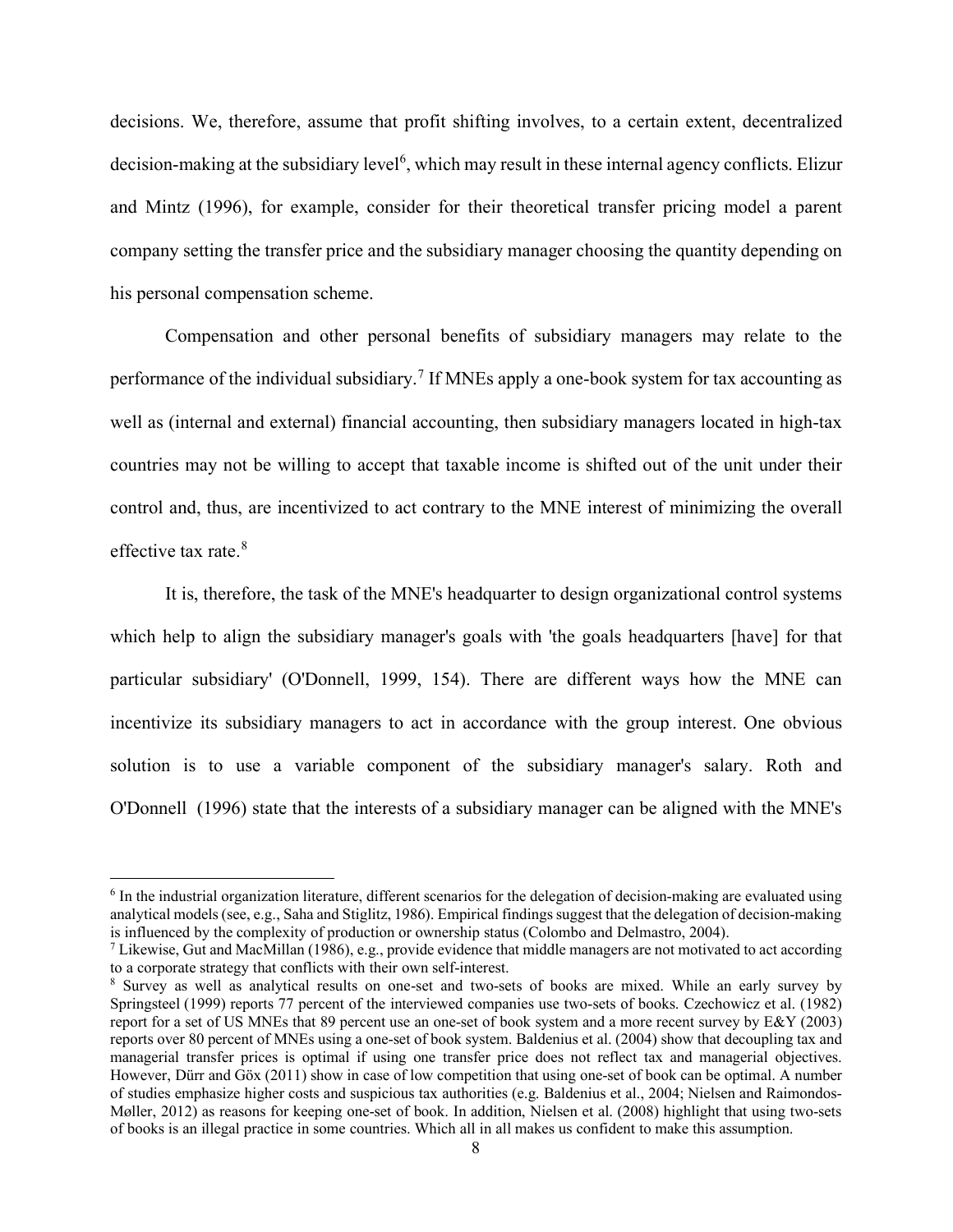parent company's interests by increasing the proportion of subsidiary management payments that is based on the overall MNE's performance. This, however, may involve additional costs and the inherent disadvantage that the variable salary component is not directly related to the performance of the unit controlled by the manager. In line with this cost argument, Fey and Furu (2008) provide evidence that the subsidiary management is often compensated by a salary and a variable component based on the subsidiary's short-term performance.

Hence, we consider a different solution in this paper, the use of VMIs. VMI names an organizational structure where the same manager person is in charge of the parent company and a (foreign) subsidiary. We argue that VMIs may help to overcome the above described internal agency conflict by assuming that these managers act in the MNE interest. In the following, we call this effect the "internal agency motive" for the use of VMI.

Prior literature (Wang et al., 2022) has pointed to a second advantage associated with this type of structure, which we refer to as the "better knowledge motive" and which may also alleviate tax avoidance. According to this argument, headquarter managers are assumed to have a better knowledge of the MNE, which helps them implement more efficient tax avoidance strategies at the subsidiary level.

If VMIs are installed for tax reasons, as predicted both by the "internal agency motive" and the "better knowledge motive", then we expect to observe these structures more frequently in MNEs with a larger potential for profit shifting. This assumption is also in line with Nielsen et al. (2008), who investigate analytically the effect of tax rate differences on the coordination of decision-making. Their model suggests that profit-maximizing MNEs should decide on profit shifting in a more centralized fashion, the larger the tax rate differentials are within the group. These considerations lead us to formulate our first hypothesis.

9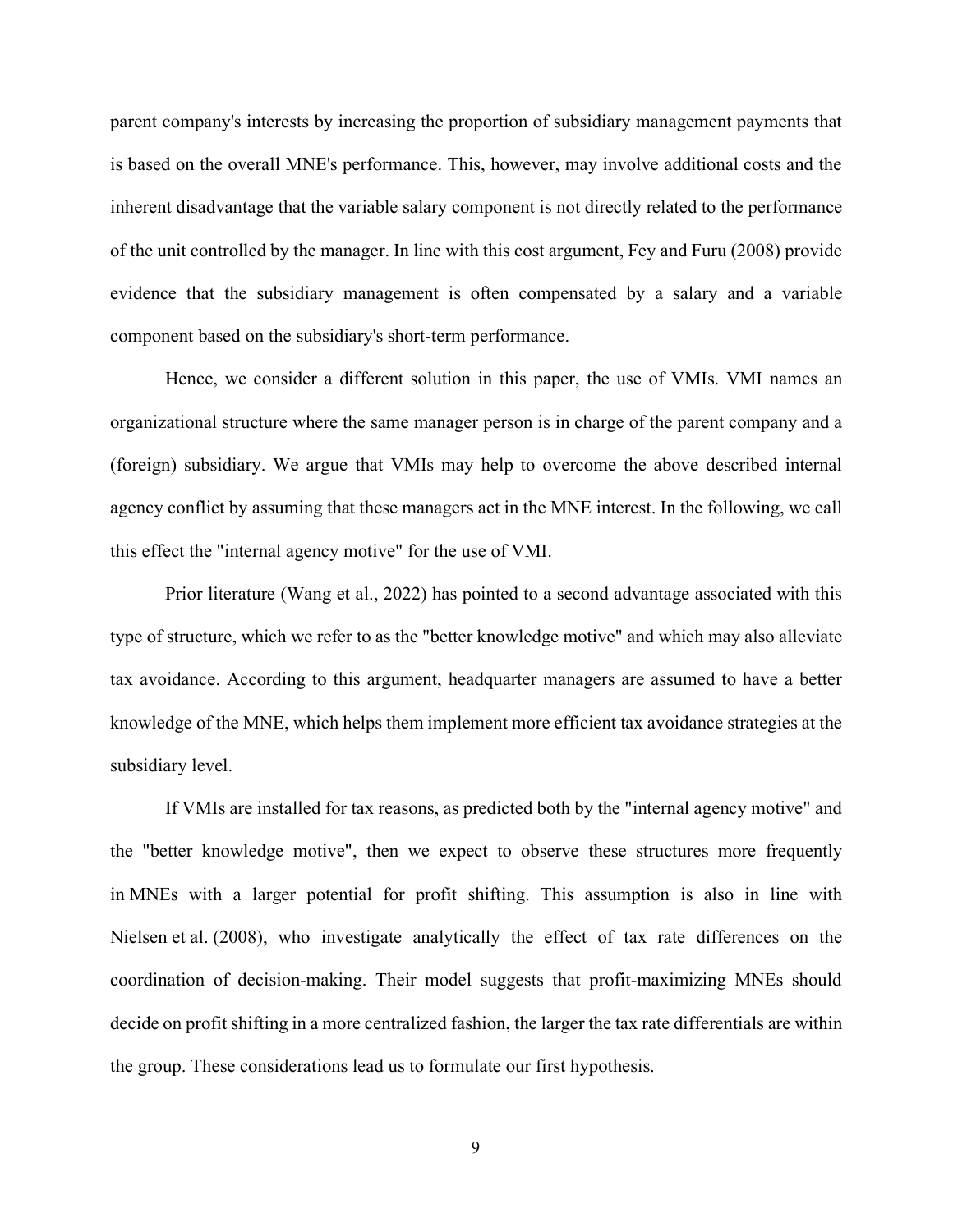*H1: Vertical manager interlocks should be observed more frequently in MNEs with a larger potential for profit shifting, i.e., MNEs with higher tax rate differentials within the group.* 

We now take a closer look at the motives that drive the tax-related implementation of VMIs. Considering the two arguments for the use of VMIs described above leads us to assume that the heterogeneity in the use of VMIs within MNEs should depend on the applicable tax rate of the (foreign) subsidiaries. Whereas the "internal agency motive" relates only to high-tax subsidiaries, the "better knowledge motive" may also be valid for subsidiaries that face particularly low tax rates and are therefore of particular relevance for tax planning within the MNE. Assessing these two benefits of VMIs, we expect to observe VMIs more frequently in high-tax subsidiaries if the internal agency motive explains at least partly the use of VMIs. We, therefore, formulate our second hypothesis.

# *H2a: Vertical manager interlocks should be observed more frequently in foreign subsidiaries with a statutory tax rate above the group average (high-taxed subsidiaries).*

Implementing a VMI structure in a foreign subsidiary should not come free of cost (e.g., travel costs depending on the distance between headquarter and subsidiary location as well efficiency losses related to language and cultural differences if compared to a local manager). We, therefore, expect that this type of management structure is used in cases where the expected tax savings are particularly pronounced, i.e., the more the subsidiary's tax rate is above the tax rate of the profit shifting targets within the MNE.

*H2b: The frequency of vertical manager interlocks in foreign subsidiaries should increase the more the statutory tax rate of the subsidiary is above the MNE average.* 

The use of VMIs in high-tax subsidiaries alleviates the implementation of tax-efficient profit shifting by solving the above-described misincentivization of subsidiary managers and improving the knowledge of relevant tax planning-related information. Efficient profit shifting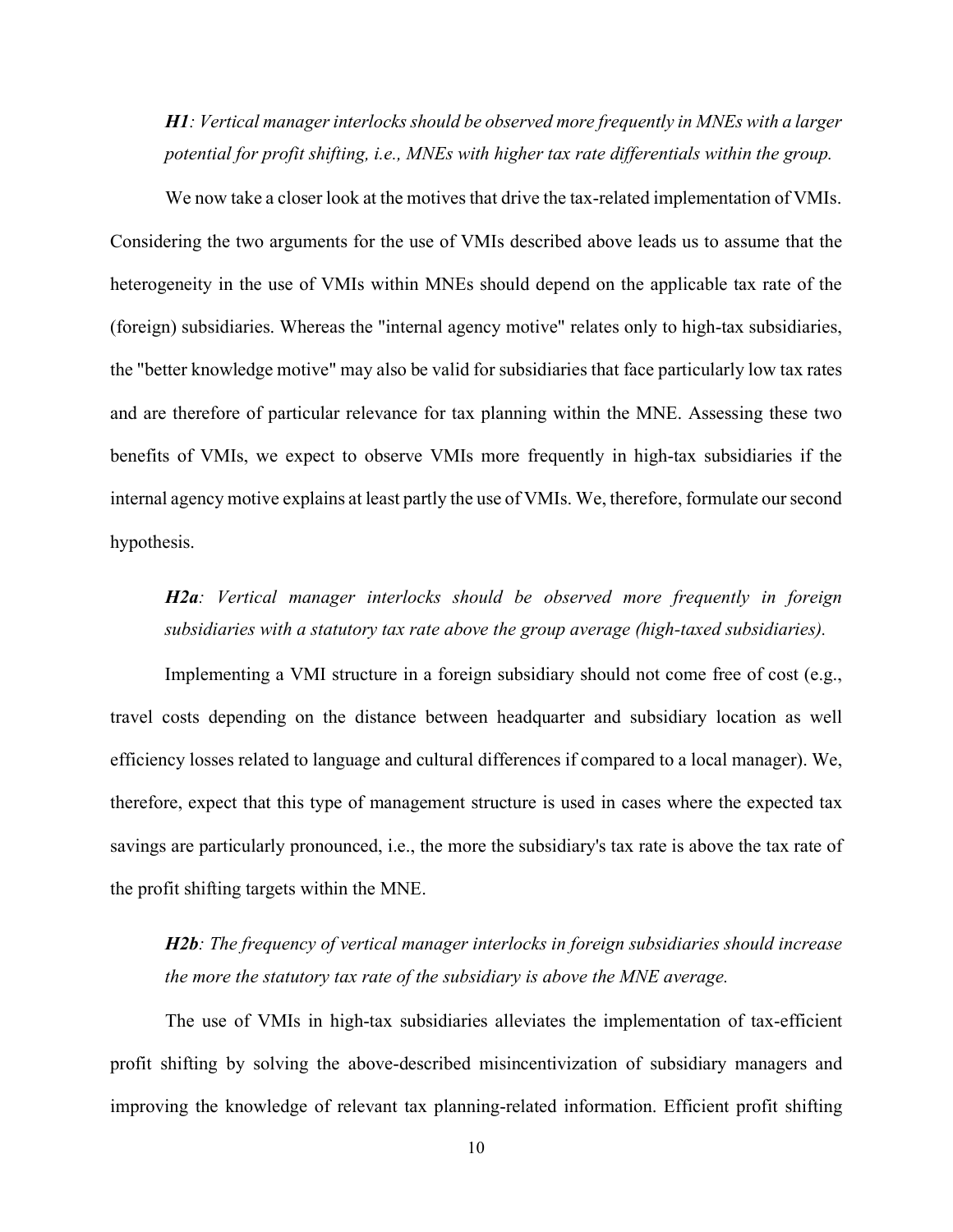depends not only on differences in statutory tax rates but should also consider the tax status of all other subsidiaries, e.g., the existence of loss-carry forwards. Appointing parent company managers on the subsidiary's management board could also help to inform the subsidiary management in this respect. We, therefore, hypothesize that MNEs with a higher share of vertical interlocks are more successful in avoiding taxes and formulate our third hypothesis. According to hypotheses 2a and 2b, this should hold in particular if these VMIs are installed in high-tax subsidiaries.

*H3: MNEs with a high share of vertical manager interlocks have, all else being equal, a lower effective tax rate, particularly if the vertical manager interlocks are implemented in high-tax subsidiaries.* 

#### **IV. EMPIRICAL IDENTIFICATION**

We start our empirical analysis by examining whether MNEs use VMIs for tax reasons. According to our Hypothesis 1, we expect this to be the case if VMIs can be observed more frequently in MNEs with a larger potential for tax-efficient profit shifting. To this end, we use the following cross-sectional OLS regression model, based on financial and management data aggregated at MNE level, with MNEs indexed as *j*.

$$
Average VMI_j = \beta_0 + \beta_1 tr\_diff_j + \beta_2 \Phi_j + Industry Fixed Effects + \varepsilon_j \tag{1}
$$

Our dependent variable *Average VMI* is determined as the MNE-wide average share of VMIs per subsidiary. In line with Hypothesis 1, we expect MNEs with larger intra-group tax-rate differentials to use VMI structures more frequently. To measure the tax rate differential within MNEs (*tr\_diff*) we use, in particular, the standard deviation of the statutory tax rate as well as the difference between the lowest and the highest tax rate within the MNE. We apply a comprehensive set of group-specific controls (Φj), including *Debt ratio* (calculated as total assets minus equity divided by total assets) and intensity of intangible assets (*Intangibles/Total assets*). We also include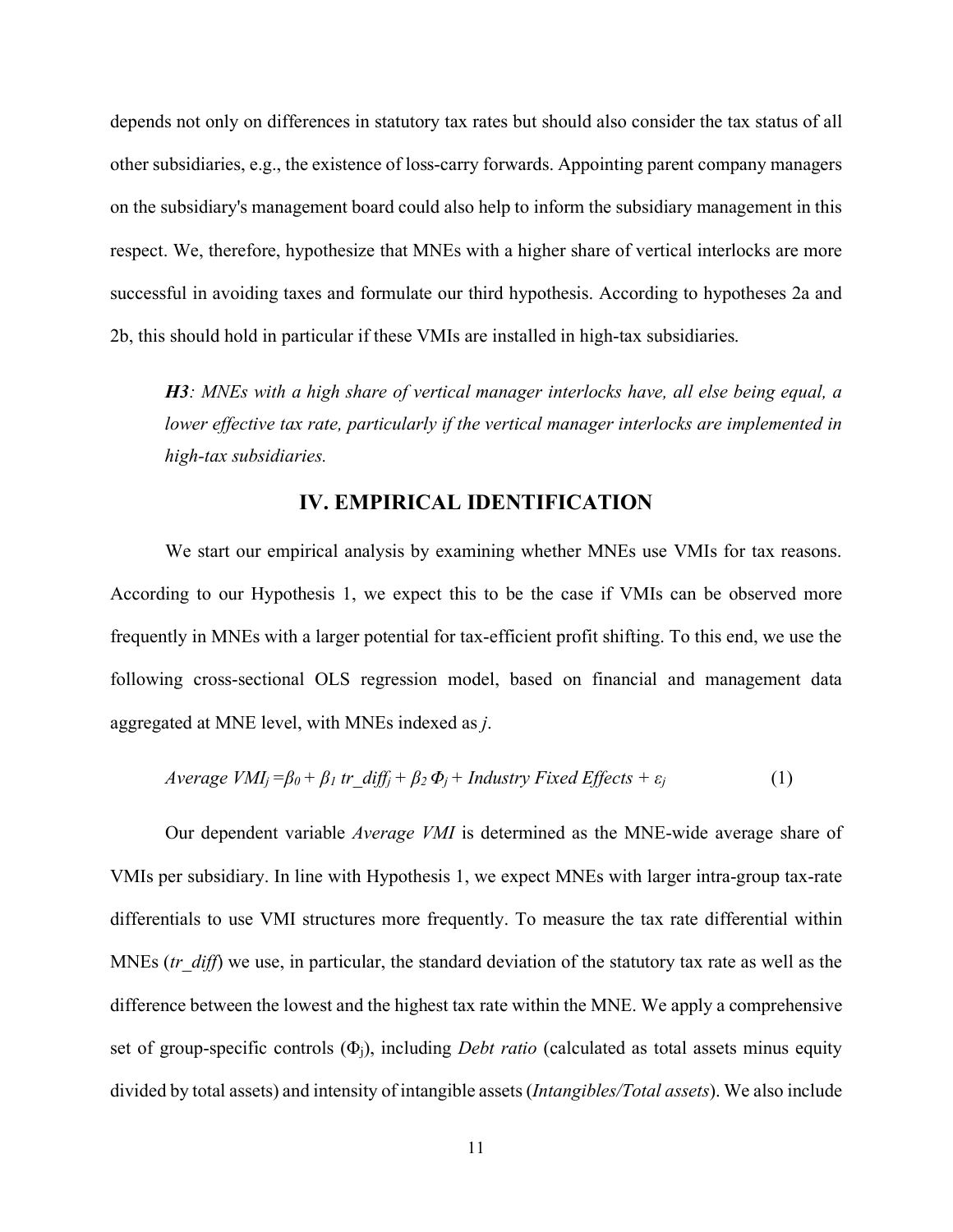MNE's *Number of employees, Sales,* and *Fixed assets* in order to control for the scale of economic activity. We further include *Number of countries* and the *Number of subsidiaries* to control for the (international) diversity of the MNE.<sup>[9](#page-12-0)</sup> MNE industry fixed effects are included to control for industry-specific influences.

We now turn to the intra-group heterogeneity in the use of VMIs in order to investigate more closely the motives behind the use of VMIs. We investigate whether MNEs appoint managers in high-tax subsidiaries strategically in order to facilitate profit shifting by solving the internal principal-agent conflict. More specifically, we test whether VMIs are observed in particular in the case of high-tax subsidiaries (Hypothesis 2a). We employ the following cross-sectional OLS regression model as our baseline equation<sup>10</sup>, based on affiliate-level data, with subsidiaries indexed as *i*, the subsidiary location as *c,* and the MNE as *j*.

$$
VMI_i = \beta_0 + \beta_1 \text{ high}\tan_i + \beta_2 \Psi_i + \beta_3 \mathbf{x}_c + \alpha_j + \varepsilon_i \tag{2}
$$

Our dependent variable  $VMI_i$  is the share of managers of subsidiary *i*, that have co-positions at the headquarter of MNE *j*. Equation (3) defines the calculation of this variable.

$$
VMI_i = \frac{Number\ of\ managers\ of\ sub_i\ with\ co\ position\ at\ the\ headquarters}{Number\ of\ managers\ of\ sub_i}
$$
 (3)

According to Hypothesis 2a, VMIs are expected to occur more frequently if the subsidiary's tax rate is above the group average. To test this relation, we include an indicator variable *hightaxi,* as our main independent variable. It takes the value of one if the subsidiary's statutory tax rate is above the assets-weighted group average, and zero otherwise.

<span id="page-12-0"></span> $9$  All of these MNE specific variables are included in terms of their natural logarithm.

<span id="page-12-1"></span> $10$  We use count data and probit specifications as robustness tests. For the count data specifications, the numerator of *VMIi* enters the regression on the left-hand side, whereas the denominator is used as an offset variable. The probit model uses a binary dependent variable that takes the value of 1 if *VMI<sub>i</sub>* is greater than zero, indicating that at least one subsidiary manager works for the head office.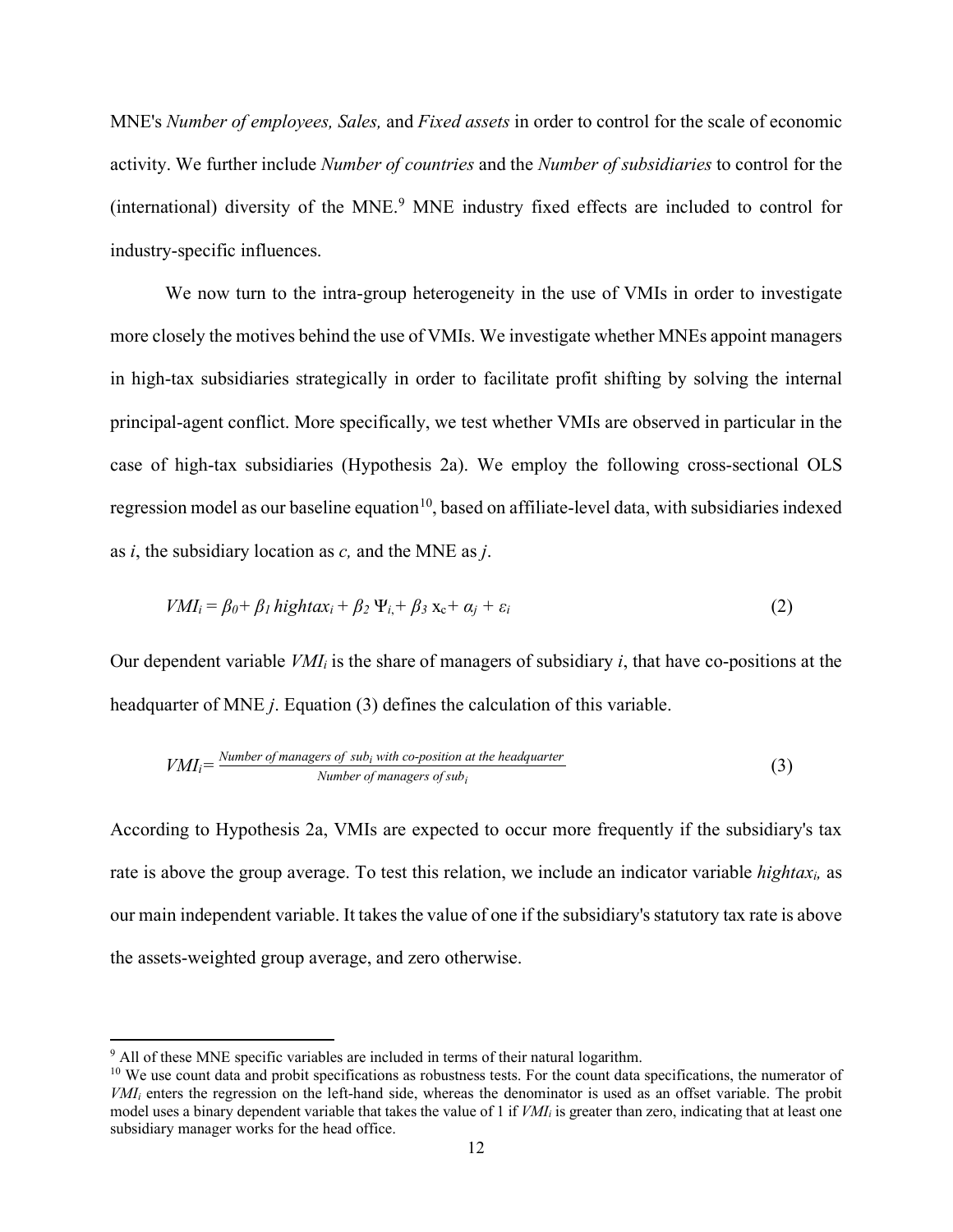We control comprehensively for subsidiary-, country-, and MNE-level influences in our regression.[11](#page-13-0) *Fixed assets* and *Number of employees* control for the size of the subsidiary and the intensity of the production factors employed. We have ambiguous expectations for their coefficient estimates. On the one hand, large subsidiaries offer a higher potential for tax avoidance. On the other hand, they can, on average, also be expected to act more autonomous from the headquarter. We further control for the intensity of intangible assets (*Intangibles/Total assets*) and the *Debt ratio* to control for tax planning opportunities. *Firm age* is included in order to consider that more mature firms may be better established than new entrants and is calculated as the difference between our sample year 2014 and the year of incorporation. Since all of these variables are highly skewed, we include them in terms of the natural logarithm. *Language* controls for language differences between the headquarter and the foreign subsidiary and takes the value of one if headquarter country and subsidiary country have a common official language or a common non-official language spoken by at least 9 percent of the population. *Distance* captures the distance between the capital cities of the two countries. Both of these variables are included in order to capture potential efficiency costs associated with the VMI. We, thus, expect a positive effect for *Language* and a negative effect for *Distance*.

*X*<sup>c</sup> is a vector of country-level variables and controls in the baseline specification for macroeconomic conditions prevailing in the subsidiary country *c*. *Corruption* is assessed by the Transparency International Corruption Index for 2014. *GDP* and *GDP per capita* are captured in log of US \$, *GDP growth* is determined as the percentage change between GDP<sub>2013</sub> and GDP<sub>2014</sub>. and *Unemployment* is assessed as the percentage of total labor force.<sup>[12](#page-13-1)</sup> We expect VMIs rather in

<span id="page-13-0"></span><sup>&</sup>lt;sup>11</sup> Hereby, we need to consider that our main variable of interest, *hightax<sub>i*</sub>, is determined by the subsidiary-level statutory tax rate and the MNE-level average tax rate. Including subsidiary-country or MNE fixed effects, thus filters out parts of the variation in *hightaxi. Ψ<sup>i</sup>* is a vector of subsidiary-specific control variables.

<span id="page-13-1"></span><sup>&</sup>lt;sup>12</sup> All of this information is taken from the IMF database.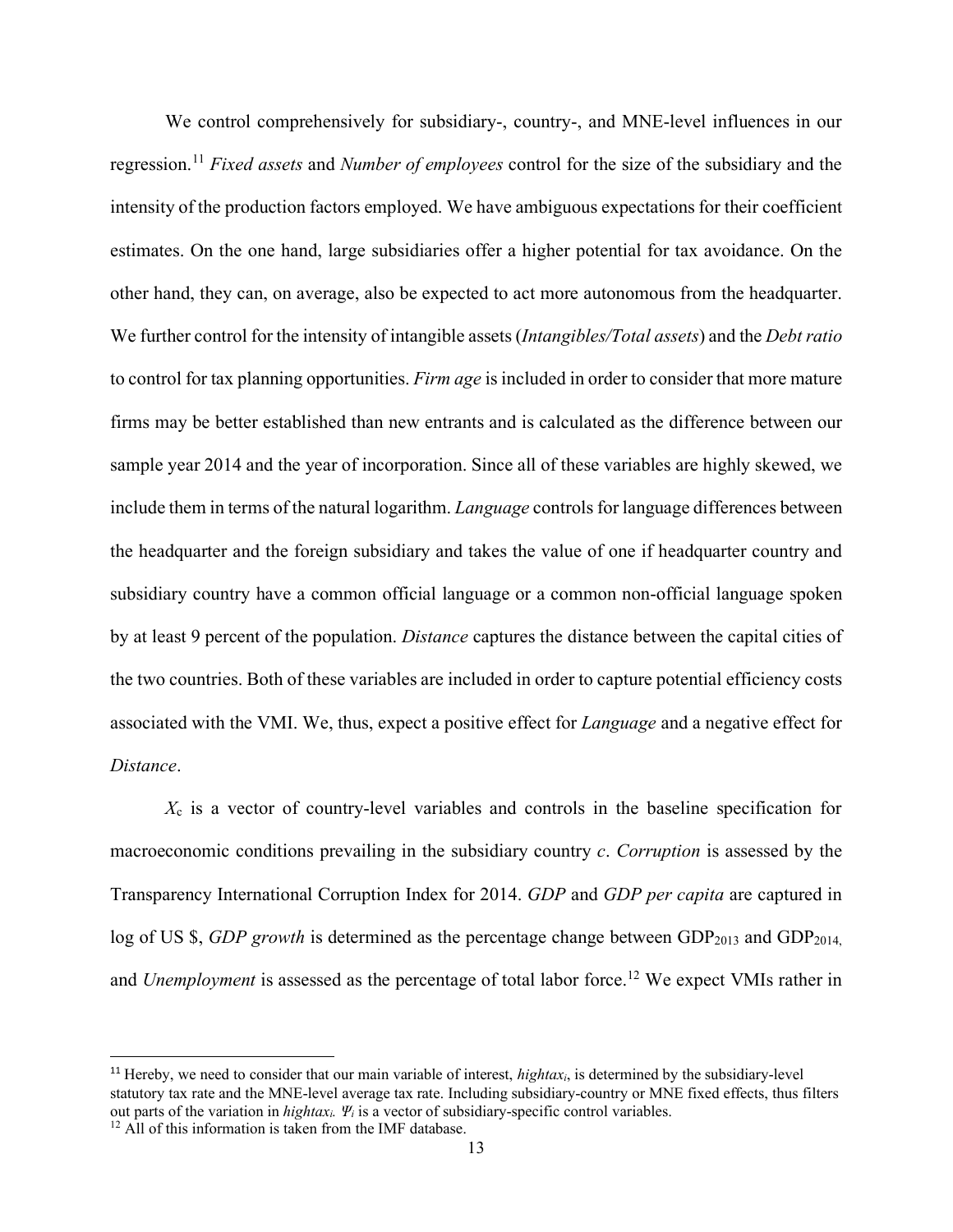relation to subsidiaries from larger and faster-growing economies. In alternative specifications, country fixed effects are included instead of country-level controls.

Additionally, we control for the number of subsidiaries owned by an MNE within a respective country (*Number of country subsidiaries*). We expect it to be negatively associated with our dependent variable since vertical interlocks of other subsidiaries within the same country may prevent further use of such appointments.

We filter out group-level heterogeneity by including a vector of MNE-specific controls *Θ<sup>j</sup>* in our baseline specification or MNE fixed effects in alternative specifications.[13](#page-14-0) *Θ<sup>j</sup>* comprises the intensity of intangibles, defined as *Intangibles* scaled by *Total assets*, the number of foreign locations (N*umber of countries*), the *Number of subsidiaries,* and the *Debt ratio* to control for the availability of tax planning potential. We also include *Fixed assets* and *Number of Employees* to control for MNE size. $14$ 

Testing Hypothesis 2b allows us to further differentiate whether the tax-motivated use of VMIs follows the internal agency motive or the better knowledge motive. To this end, we split the sample into high-tax and low-tax subsidiaries using the *hightax* variable from Equation (1). We then include *taxdiff* on the right-hand side, capturing the difference between the subsidiary's statutory tax rate (*staxri*) and the asset-weighted average statutory tax rate of the MNE (*Group ATR<sub>i</sub>*).<sup>[15](#page-14-2)</sup> The resulting regression for testing Hypothesis 2b is reported in Equation (4).

$$
VMI_i = \beta_0 + \beta_1 \, \text{taxdiff}_i + \beta_2 \, \Psi_{i,} + \beta_3 \, \chi_c + \alpha_j + \varepsilon_i \tag{4}
$$

For subsidiaries that belong to the high-tax subsample, higher values for *taxdiff* are associated with a higher potential for tax avoidance, meaning that we expect a positive effect on

<span id="page-14-0"></span><sup>&</sup>lt;sup>13</sup> If MNE controls are used instead of MNE fixed effects, we also include MNE industry fixed effects.  $14$  Again, the variables are included in terms of their natural logarithm.

<span id="page-14-1"></span>

<span id="page-14-2"></span><sup>&</sup>lt;sup>15</sup> In alternative specifications, we define *taxdiff* also with reference to the unweighted average statutory tax rate of the MNE (robustness test) or the minimum statutory tax rate within the MNE (Hypothesis 2b).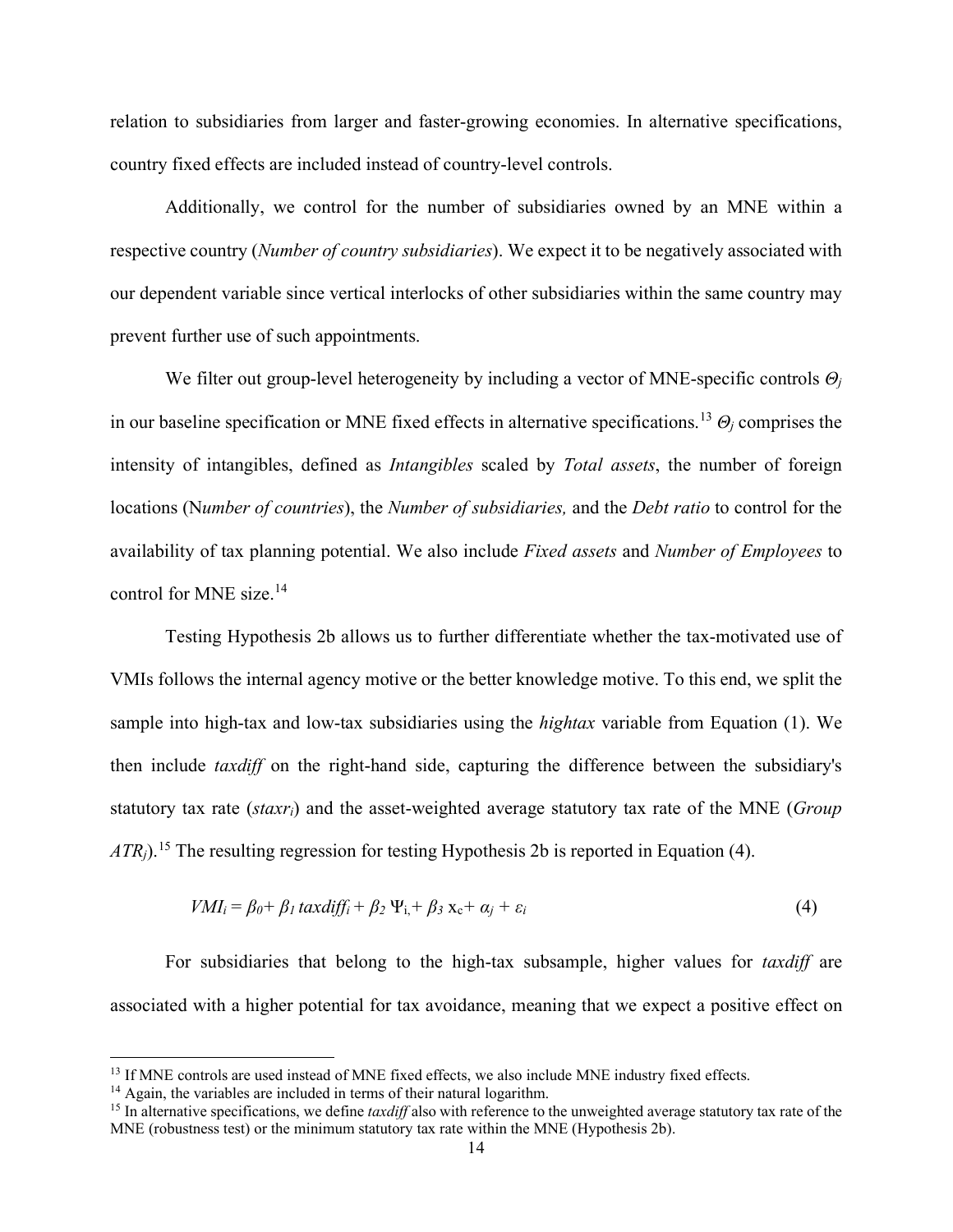*VMI*. If the appointment of VMIs would follow the better knowledge argument, we would expect a corresponding effect for subsidiaries with more negative values for *taxdiff*since these subsidiaries are also more relevant for tax avoidance strategies. A significantly higher coefficient estimate for *taxdiff* in the high-tax sample can thus be seen as a further confirmation of the internal agency motive.

We use another OLS regression model based on financial data aggregated at MNE level to test whether using VMI structures actually helps to optimize tax planning and therefore results in a lower *GAAP ETR* (Hypothesis 3). The cross-section OLS model is specified as follows.

$$
ETR_j = \beta_0 + \beta_1 AverageVMI_j + \beta_2 \Phi_j + Industry Fixed Effects + \varepsilon_j (5)
$$

Following prior literature, we use the *GAAP ETR* to capture corporate tax avoidance. It is calculated as the MNE's tax expense divided by EBIT. The independent variable *Average VMI* is determined as described above. Large values for *Average VMI* indicate a highly concentrated composition of the MNE's management, which should, according to Hypothesis 3, be associated with more tax avoidance and, therefore, lower ETRs. We, therefore, expect negative coefficient estimates for this variable.

Again, we apply a comprehensive set of group-specific controls (Φj), including *Debt ratio* (calculated as total assets minus equity divided by total assets) and intensity of intangible assets (*Intangibles/Total assets*). In accordance with prior literature, we expect a negative coefficient estimate due to the tax shield of debt (see MacKie-Mason, 1990). Likewise in (1), we also include MNE's *Number of employees, Sales,* and *Fixed assets* in order to control for the scale of economic activity. We further include earnings before interest and taxes (*EBIT*) and the *Number of subsidiaries* to control for the diversity of the MNE.[16](#page-15-0) Since the *GAAP ETR* is highly driven by the

<span id="page-15-0"></span><sup>&</sup>lt;sup>16</sup> Again, all of these MNE specific variables are included in terms of their natural logarithm.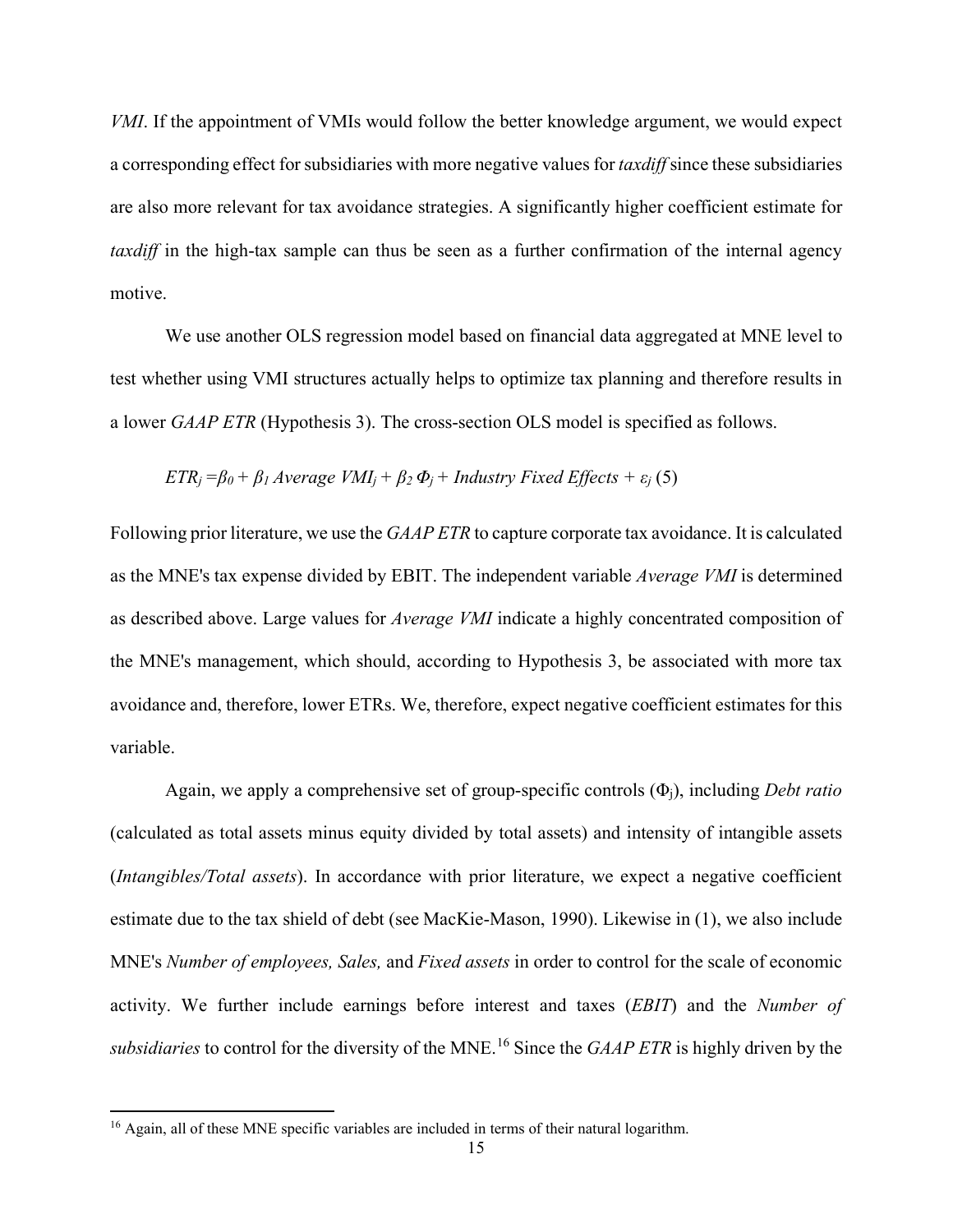group's statutory tax rate, we include MNE's *Average STAXR* in our main specification. MNE industry fixed effects are included to control for industry-specific influences.

# **V. DATA AND SAMPLE SELECTION**

#### **Sample Selection**

We employ two distinct sets of company data for testing our three hypotheses. Both samples are taken from the AMADEUS database, which is compiled by Bureau van Dijk and contain detailed information on accounting data, ownership structure, and management composition of European firms.[17](#page-16-0) Using AMADEUS allows us to link accounting and ownership information for headquarter and subsidiaries with detailed management information, which is inevitable for our purposes. We employ the following manager-specific information provided in AMADEUS for each manager working in a considered headquarter or subsidiary: a unique manager identifier and the job title. The unique identifier allows us to tag managers with positions in the headquarter as well as a subsidiary. For both analyses, we incorporate cross-section data referring to the year 2014 since the management information is available only for that single year.

Sample 1, used to test Hypotheses 2a and 2b, considers all European subsidiaries of an MNE held (directly or indirectly) to at least 50 percent by a foreign corporation. With regard to legal form and firm status, we restrict our sample to active firms in the legal form of a private or public limited company. Financial and insurance companies as well as companies with an unknown industry are removed from our sample for reasons of industry-specific tax regulations. We also eliminate firms for which the required unconsolidated balance sheet and income statement information is not available for 2014. Lastly, we require management information for both the

<span id="page-16-0"></span><sup>&</sup>lt;sup>17</sup> We use the release 259 of the Amadeus Database for this study.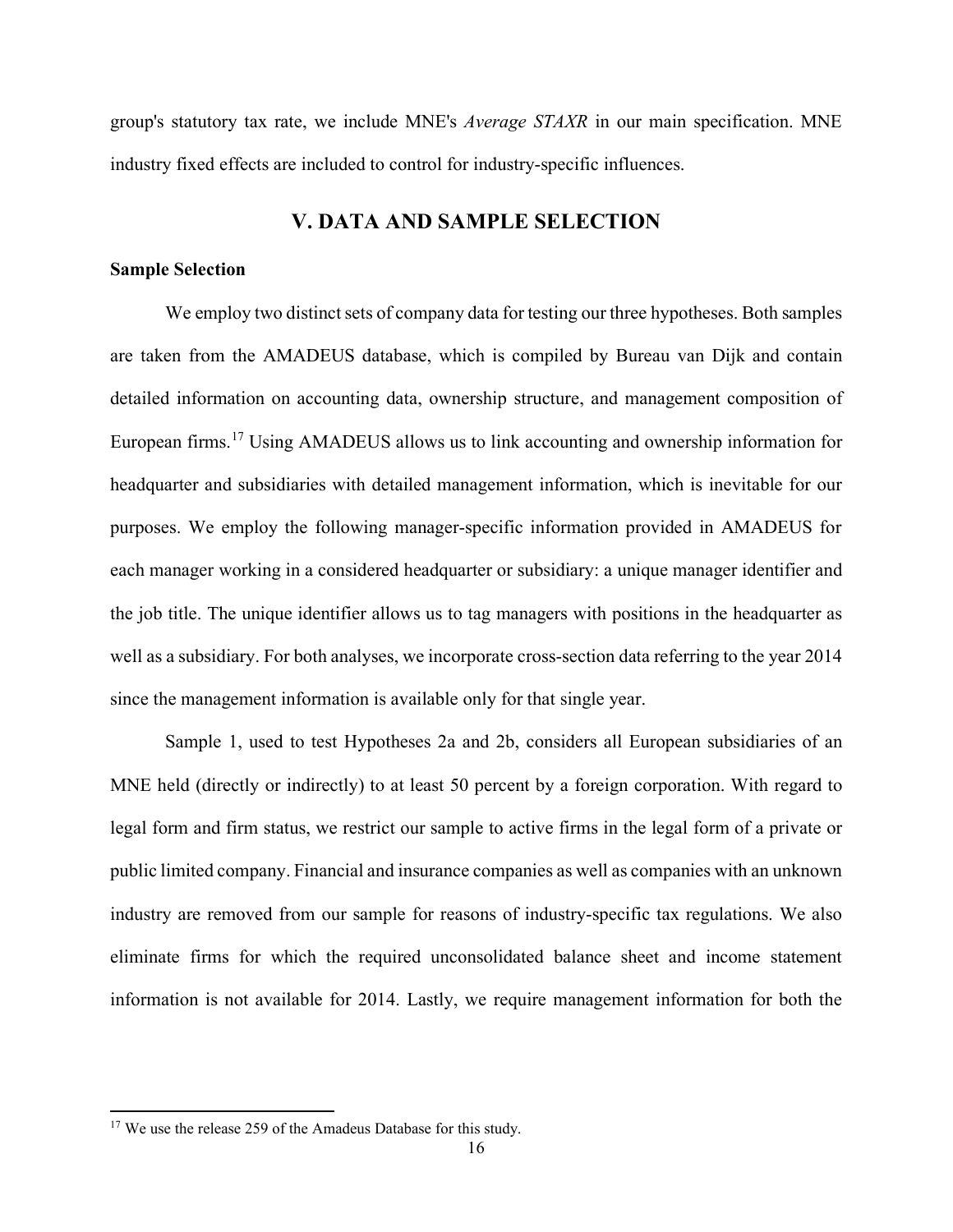subsidiary and the majority shareholder (ultimate parent company). Table 1 below summarizes the selection process. Summary statistics for the resulting sample can be found in the Appendix.

**TABLE 1**

| 1 ADIJY 1                                              |           |  |  |  |  |  |
|--------------------------------------------------------|-----------|--|--|--|--|--|
| Sample selection process Hypothesis 2a and 2b          |           |  |  |  |  |  |
| Total number of available companies (MNE and domestic) | 3,146,375 |  |  |  |  |  |
| Public or private limited                              | 2,789,807 |  |  |  |  |  |
| Only active companies                                  | 2,555,569 |  |  |  |  |  |
| Unconsolidated data                                    | 2,274,709 |  |  |  |  |  |
| No financial and insurance companies                   | 2,145,524 |  |  |  |  |  |
| Parent company control of at least 50 %                | 1,155,188 |  |  |  |  |  |
| Available control variables and management information | 21,365    |  |  |  |  |  |

This table presents the sample selection process for the sample used to test Hypothesis 2a and 2b. The population is all available companies in the AMADEUS database.

Sample 2, used to test Hypotheses 1 and 3, results from a similar selection process, subject to the difference that we here analyze data aggregated at the MNE level. To this end, we select all (domestic and foreign) subsidiaries with the required balance sheet, income statement, industry, and management information. We then aggregate accounting information group-wise at the level of the ultimate parent company. Finally, we drop MNEs with a negative tax payment or EBIT. Again, summary statistics for the resulting sample can be found in the Appendix.

#### **Construction of the VMI variable**

The generation of our dependent variable *VMI* follows a four-step procedure. In the first step, we identify the headquarter managers. In a second step, we identify the set of managers with positions related to any kind of tax issue for each foreign subsidiary. To this end, we exclude all management positions with no broader association to tax decisions, such as marketing, human resources, or IT. The managers remaining in the sample have positions like, Financial Executive, Chief Branch Officer, and Member of the Board of Directors. We require relevant managers further to have a position with a reasonable decision-making power, which we assume for C-level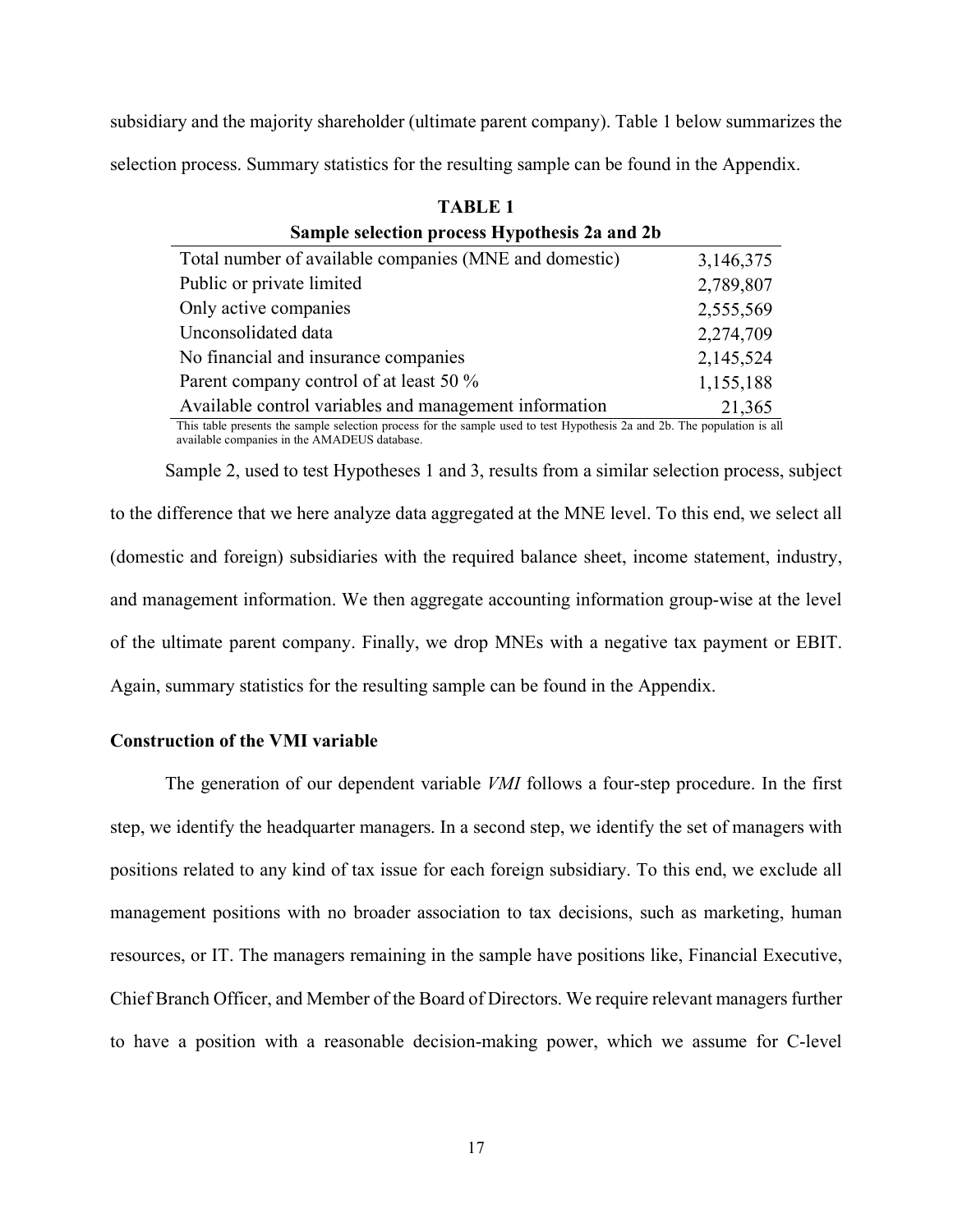employees as well as employees with a higher management position in the respective subsidiary.<sup>[18](#page-18-0)</sup> In step 3, we match the two sets of managers to obtain those having a position at the headquarter as well as the foreign subsidiary, which are hereafter called VMIs. Lastly, we determine *VMI* for each foreign subsidiary and *Average VMI* for each MNE as described above.

# **VI. EMPIRICAL RESULTS**

#### **The tax-motivated use of VMIs**

VMIs can alleviate the realization of the MNE goals in foreign subsidiaries by better sharing MNE knowledge in the management of foreign subsidiaries and by solving internal agency issues in situations where the preferences of the MNE management and the subsidiary management do not perfectly align. Both mechanisms may explain why VMIs facilitate tax optimization within MNEs, but may also hold for other areas of business decisions.

We, therefore, start our empirical analysis by investigating to what extent the use of VMIs is driven by tax considerations. To this end, we test whether MNEs with more potential for tax planning, i.e., with larger tax rate differentials, have on average more VMIs (Hypothesis 1).<sup>[19](#page-18-1)</sup> Regression results are presented in Table 2. To measure the potential for profit shifting within MNEs, we use the standard deviation of the statutory tax rate (*sd\_staxr*, Column 2), the difference between the lowest and the highest tax rate (*minmax\_staxr*) within the MNE (Column 3), and lastly,

<span id="page-18-0"></span><sup>&</sup>lt;sup>18</sup> Bureau van Dijk uses a four dimensional scale to identify the decision making power of an employee. Level 1 refers to C-level employees, level 2 indicates executives and higher management, level 3 represents managers and level 4 corresponds to employees of the respective department. Hence we are using level 1 and level 2 managers for our analysis. Due to national regulations the number of board members varies extensively within Europe. Some countries enact a mandatory two-tier board structure, e.g. Austria, while others such as Spain oblige to adopt a single-tier board and lastly in countries like France and Italy companies may generally adopt either structure (Gerner-Beuerle and Schuster, 2014). We, therefore, exclude managers whose job description indicates working as a Member of the Board or as Supervisory Board Members of the subsidiary.

<span id="page-18-1"></span><sup>&</sup>lt;sup>19</sup> Similarly, Nielsen et al. (2008) advise MNEs facing larger tax rate differentials to use more centralized decision making.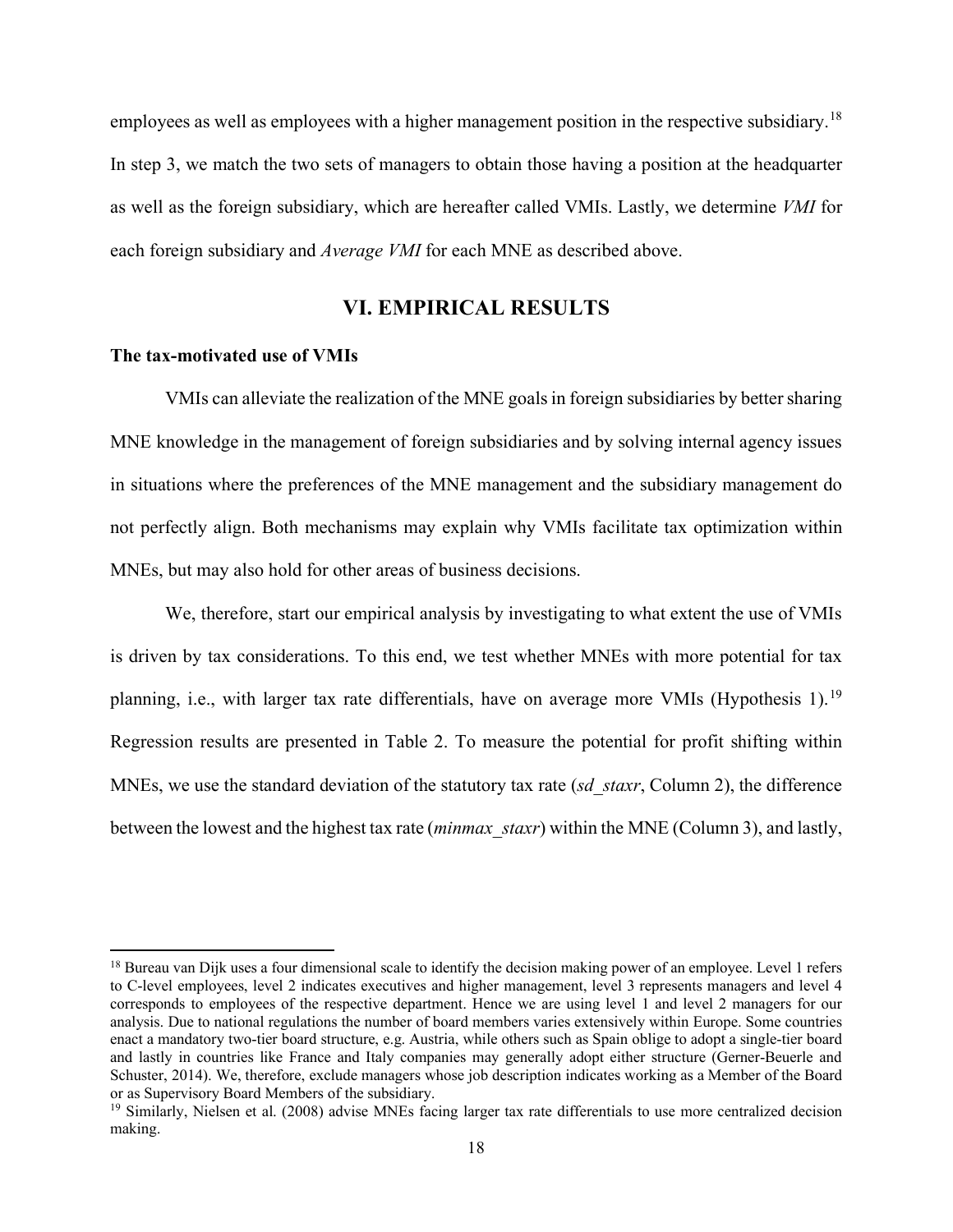an indicator variable taking the value of 1 if *minmax\_staxr* is above the sample average, zero otherwise (Column 4).

| <b>Tax motivated use of VMIs</b> |                |                        |                |                |  |
|----------------------------------|----------------|------------------------|----------------|----------------|--|
| Dependent variable:              | (1)            | (2)                    | (3)            | (4)            |  |
| Average VMI                      | <b>OLS</b>     | <b>OLS</b>             | <b>OLS</b>     | <b>OLS</b>     |  |
| Debt ratio                       | $-0.0009$      | $-0.0011$              | 0.0006         | 0.0016         |  |
|                                  | $(-0.33)$      | $(-0.39)$              | (0.20)         | (0.58)         |  |
| Intangible /Total assets         | $-0.0481$      | $-0.0460$              | $-0.0370$      | $-0.0358$      |  |
|                                  | $(-1.30)$      | $(-1.24)$              | $(-1.00)$      | $(-0.99)$      |  |
| Number of employees              | $-0.0006$      | $-0.0009$              | $-0.0006$      | $-0.0005$      |  |
|                                  | $(-0.33)$      | $(-0.49)$              | $(-0.30)$      | $(-0.28)$      |  |
| Fixed assets                     | $-0.0022**$    | $-0.0022$ <sup>*</sup> | $-0.0019*$     | $-0.0017$      |  |
|                                  | $(-1.96)$      | $(-1.92)$              | $(-1.67)$      | $(-1.52)$      |  |
| Number of subsidiaries           | $0.0725***$    | $0.0732***$            | $0.0418***$    | $0.0263***$    |  |
|                                  | (12.66)        | (12.80)                | (7.68)         | (4.81)         |  |
| Number of countries              | $-0.1186$ ***  | $-0.1339***$           | $-0.1706***$   | $-0.1184***$   |  |
|                                  | $(-12.41)$     | $(-13.12)$             | $(-14.77)$     | $(-13.04)$     |  |
| <b>SD</b> staxr                  |                | $0.0056***$            |                |                |  |
|                                  |                | (4.27)                 |                |                |  |
| minmax_staxr                     |                |                        | $0.0107***$    |                |  |
|                                  |                |                        | (10.72)        |                |  |
| minmax dummy                     |                |                        |                | $0.1278***$    |  |
|                                  |                |                        |                | (13.69)        |  |
| <b>Industry FE</b>               | Yes            | Yes                    | Yes            | Yes            |  |
| Country FE                       | No             | N <sub>o</sub>         | No             | No             |  |
| Group FE                         | N <sub>0</sub> | N <sub>o</sub>         | N <sub>0</sub> | N <sub>o</sub> |  |
| Sample                           | Full           | Full                   | Full           | Full           |  |
| Observations                     | 6,567          | 6,567                  | 6,567          | 6,567          |  |
| Adj. R-sq                        | 0.0435         | 0.0452                 | 0.0772         | 0.0945         |  |

**TABLE 2**

This table presents the estimates of Equation (1) for the dependent variable *Average VMI*. *SD\_staxr* represents the standard deviation of the MNE's statutory tax rate. *minimax\_staxr* is the maximum statutory tax rate less the minimum statutory tax rate of the respective MNE. *minmax\_dummy* represents an indicator variable taking the value of 1 if the MNEs *minmax\_staxr* is above the average, 0 otherwise. We control for MNE specifics by using *Debt ratio* representing the natural logarithm of the ratio of company's debt to total assets. *Intangibles/Total assets* representing the intensity of intangible assets, calculated as intangible assets scaled by total assets, winsorized at the 1 % level. *Number of employees* is the natural logarithm of the MNE's total number of employees. *Fixed assets* is the natural logarithm of fixed assets, *Number of countries* represents the number of countries an MNE is working in and *Number of subsidiaries* is the natural logarithm of the number of subsidiaries of an MNE. \*\*\*, \*\* and \* label statistical significance at 1 %, 5 % and 10 % level, respectively. A constant is included but not reported. *t* statistics are given in the parentheses and standard errors are heteroscedasticity-robust and clustered at country and MNE level.

In Column 1 of Table 2, we analyze the group-level non-tax determinants on the application of VMI structures. We find that VMIs are used more frequently if MNEs are split into a higher number of separate subsidiaries (positive coefficient estimate for *Number of subsidiaries*) and if subsidiaries are located in fewer different countries (negative coefficient estimate for *Number of*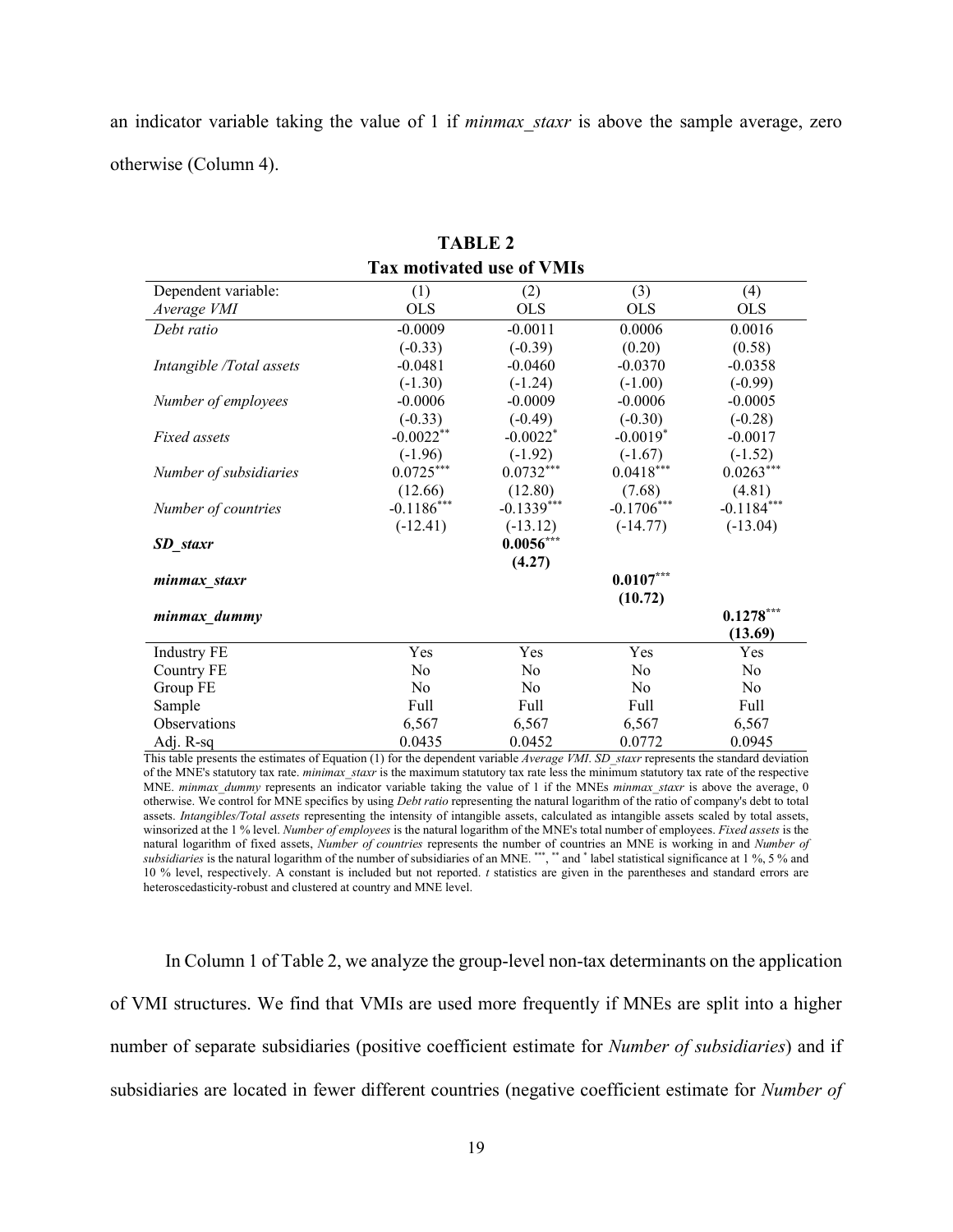*countries*). Our analysis of the tax determinants strongly confirms Hypothesis 1. The coefficients estimated for all three tax rate differential variables in Columns 2 to 4 are positive and statistically significant at the one percent confidence level. Besides, the overall explanatory power of the model increases substantially if the tax rate differential is included (Columns 2 to 4, compared to Column 1). Tax planning considerations thus seem to be a relevant driver for the use of VMIs.

#### **Mechanisms behind the tax-motivated use of VMIs**

The results in the previous section provide evidence that tax planning considerations are a relevant driver for the use of VMIs. In this section, we take a closer look at the motives and mechanisms behind this influence. As discussed in Section 2, the tax-related use of VMIs may be particularly motivated by a "better knowledge effect" and an "internal agency effect". Whereas the "better knowledge effect", i.e., the advantage that MNEs can pass down the knowledge about tax planning opportunities to foreign subsidiary managers, should be valid for both high-tax and lowtax subsidiaries, the "internal agency effect" is effective only in relation to high-tax subsidiaries (see Hypothesis 2a). We, therefore, test whether VMIs are found more frequently in foreign hightax subsidiaries in order to validate the relevance of the "internal agency effect". To this end, we estimate the OLS regression model as described by Equation (2) and report the respective results in Table 3. Since the described internal agency conflict is assumed only in relation to foreign hightax subsidiaries, we expect that our main independent variable, *hightax*, has a positive effect on the dependent variable VMI, i.e., that VMIs are used more frequently in relation to subsidiaries that face a tax rate that is above the group average. We estimate three different specifications of Equation (2) in terms of the considered controls and fixed effects. In defining our regression model, we must consider that the choice of management structure may well be influenced by country-level governance regulations or standards and, particularly, unobservable group preferences. Incorporating (MNE and/or country) fixed effects, however, involves the disadvantage that it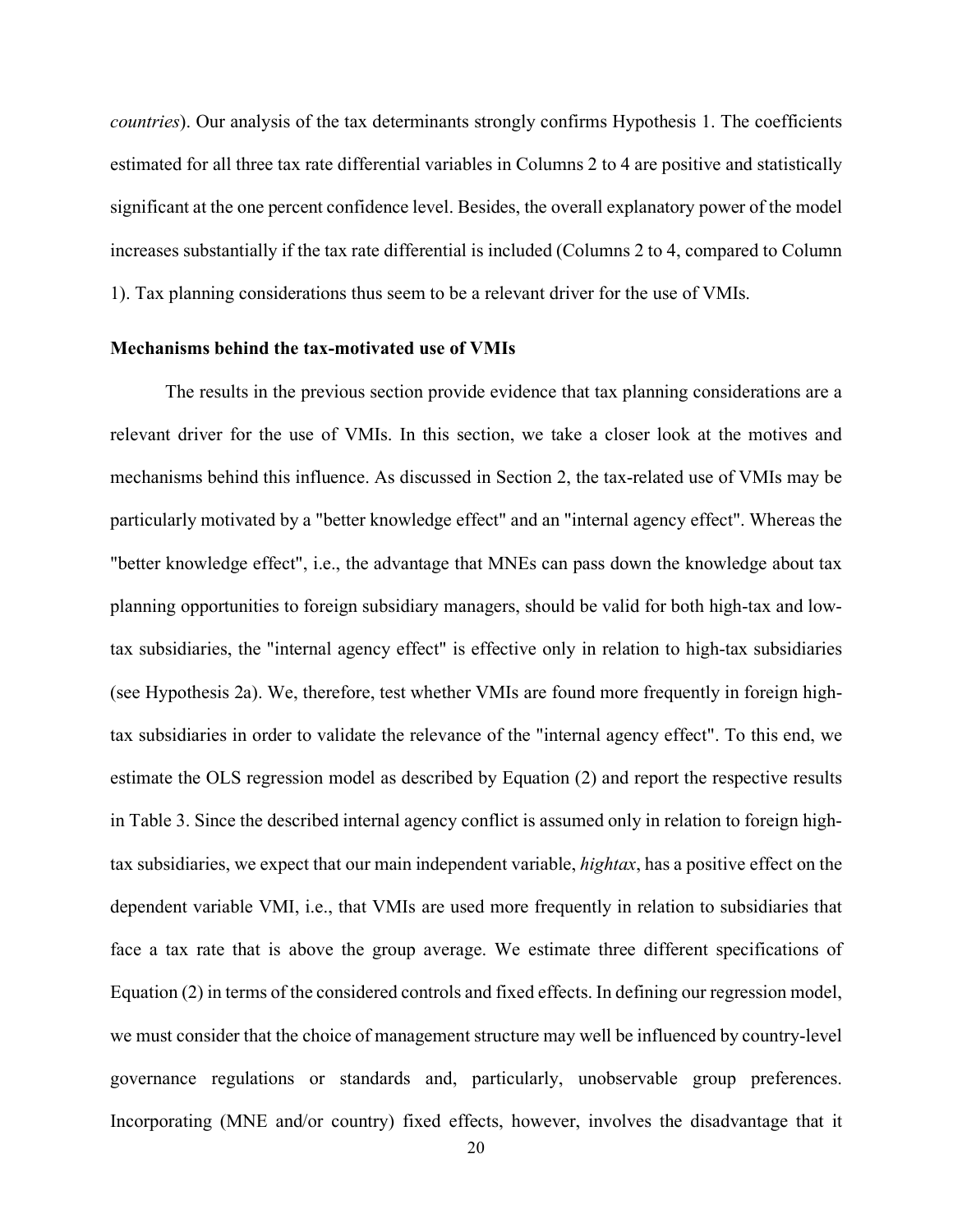partially filters out the variation in the *hightax* variable. In Columns 1 and 2, we, therefore, report regression results for a specification considering MNE fixed effects as well as subsidiary-level and country-level controls. In additional specifications, we incorporate country fixed effects (Column 3 of Table 3) and neither MNE nor country fixed effects (Column 4 of Table 3) in order to test the robustness of our findings.

In Column 1, we analyze the non-tax determinants of VMIs at the subsidiary level. The coefficient estimates for the two size measures, *Fixed assets* and *Number of employees*, are negative and significant at the one percent level, indicating that VMIs are less common in large subsidiaries. This may indicate that large-scale subsidiaries are, ceteris paribus, more independent from the headquarter. As expected, VMIs are negatively associated with a longer distance between headquarter and subsidiary, while a common language fosters the implementation of these structures.

In Columns 2 to 4, we test whether VMI structures are used more often in high-tax subsidiaries, which may indicate that MNEs implement this instrument in order to solve the internal principal-agent conflict with regard to profit shifting decisions (Hypothesis 2a). In Column 2, the coefficient estimate for *hightax* is positive and significant at the ten percent level. A subsidiary located in a high-tax country has on average 0.012 more VMIs compared to a subsidiary located in a low-tax country. Compared to the VMIs mean of 0.042, this represents an increase of almost 30 percent. The use of VMIs thus seems to be driven largely by this tax-related internal agency motive. Using country fixed effects (Column 3) or MNE- and country-level controls (Column 4) leads to even larger and stronger effects.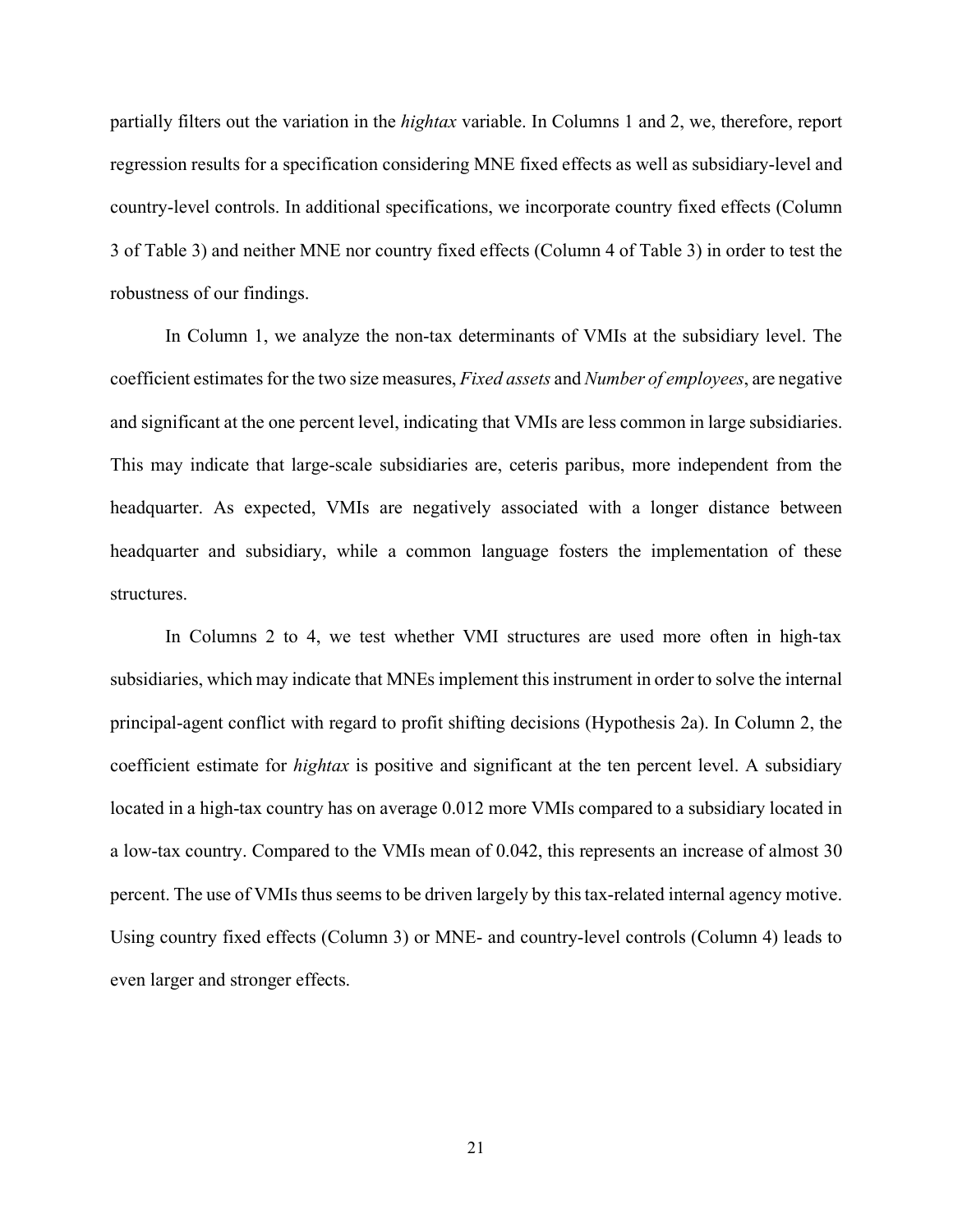| The use of vivils in fligh-tax subsidiaries (hypothesis 2a)                                                                                                                                      |                        |                      |                         |                          |
|--------------------------------------------------------------------------------------------------------------------------------------------------------------------------------------------------|------------------------|----------------------|-------------------------|--------------------------|
| Dependent variable:                                                                                                                                                                              | (1)                    | (2)                  | (3)                     | (4)                      |
| VMI                                                                                                                                                                                              | <b>OLS</b>             | <b>OLS</b>           | <b>OLS</b>              | <b>OLS</b>               |
| hightax                                                                                                                                                                                          |                        | $0.0119*$            | $0.0436***$             | $0.0439***$              |
|                                                                                                                                                                                                  |                        | (1.82)               | (10.40)                 | (10.98)                  |
| Debt ratio (sub)                                                                                                                                                                                 | 0.0008                 | 0.0006               | 0.0009                  | 0.0007                   |
|                                                                                                                                                                                                  | (0.33)                 | (0.23)               | (0.38)                  | (0.41)                   |
| Intangibles/Total assets (sub)                                                                                                                                                                   | $-0.0023$              | $-0.0039$            | $-0.0264$               | $-0.0264$                |
|                                                                                                                                                                                                  | $(-0.08)$              | $(-0.13)$            | $(-1.13)$               | $(-1.13)$                |
| Number of employees (sub)                                                                                                                                                                        | $-0.0028$ <sup>*</sup> | $-0.0027$            | $-0.0052***$            | $-0.0052***$             |
|                                                                                                                                                                                                  | $(-1.67)$              | $(-1.59)$            | $(-3.63)$               | $(-3.63)$                |
| Fixed assets (sub)                                                                                                                                                                               | $0.0023***$            | $0.0022**$           | $-0.0021***$            | $-0.0020***$             |
|                                                                                                                                                                                                  | (2.69)                 | (2.62)               | $(-2.89)$               | $(-2.72)$                |
| Firm age (sub)                                                                                                                                                                                   | 0.0013                 | 0.0013               | $-0.0008$               | $-0.0008$                |
|                                                                                                                                                                                                  | (0.57)<br>$0.0164*$    | (0.58)               | $(-0.53)$<br>$0.0259**$ | $(-0.57)$<br>$0.0265***$ |
| Language (sub)                                                                                                                                                                                   |                        | $0.0168*$            |                         |                          |
|                                                                                                                                                                                                  | (1.80)<br>$-0.0116**$  | (1.84)<br>$-0.0109*$ | (4.59)<br>$-0.0257***$  | (4.92)<br>$-0.0254***$   |
| Distance (sub)                                                                                                                                                                                   | $(-2.09)$              | $(-1.95)$            | $(-23.31)$              | $(-22.99)$               |
| Debt ratio (MNE)                                                                                                                                                                                 |                        |                      | $-0.0010$               | $-0.0008$                |
|                                                                                                                                                                                                  |                        |                      | $(-0.49)$               | $(-0.40)$                |
| Intangibles/Total assets (MNE)                                                                                                                                                                   |                        |                      | 0.0338                  | 0.0370                   |
|                                                                                                                                                                                                  |                        |                      | (1.04)                  | (1.14)                   |
| Number of employees (MNE)                                                                                                                                                                        |                        |                      | $0.0055***$             | $0.0053***$              |
|                                                                                                                                                                                                  |                        |                      | (3.46)                  | (3.37)                   |
| Fixed assets (MNE)                                                                                                                                                                               |                        |                      | $0.0034***$             | $0.0035***$              |
|                                                                                                                                                                                                  |                        |                      | (4.11)                  | (4.26)                   |
| Number of countries (MNE)                                                                                                                                                                        |                        |                      | $-0.0067$               | $-0.0060$                |
|                                                                                                                                                                                                  |                        |                      | $(-1.40)$               | $(-1.30)$                |
| Number of subsidiaries (MNE)                                                                                                                                                                     |                        |                      | $-0.0191***$            | $-0.0199***$             |
|                                                                                                                                                                                                  |                        |                      | $(-4.93)$               | $(-5.28)$                |
| GDPgrowth                                                                                                                                                                                        | $0.4460***$            | $0.2369***$          |                         | $0.3926***$              |
|                                                                                                                                                                                                  | (11.06)                | (2.77)               |                         | (9.77)                   |
| <b>GDP</b>                                                                                                                                                                                       | $0.0033***$            | 0.0020               |                         | $0.0052***$              |
|                                                                                                                                                                                                  | (4.19)                 | (1.59)               |                         | (6.40)                   |
| GDP per capita                                                                                                                                                                                   | $0.0157***$            | $-0.0036$            |                         | 0.0003                   |
|                                                                                                                                                                                                  | (3.19)                 | $(-0.42)$            |                         | (0.07)                   |
| Unemployment rate                                                                                                                                                                                | $-0.0007***$           | $-0.0009*$           |                         | $-0.0010***$             |
|                                                                                                                                                                                                  | $(-2.62)$              | $(-1.71)$            |                         | $(-3.98)$                |
| Corruption                                                                                                                                                                                       | $-0.0077$ ***          | $-0.0038$            |                         | $-0.0059$ ***            |
|                                                                                                                                                                                                  | $(-4.41)$              | $(-1.43)$            |                         | $(-3.42)$                |
| Number of subsidiaries per country                                                                                                                                                               | $-0.0106***$           | $-0.0047$            | $-0.0126***$            | $-0.0122***$             |
|                                                                                                                                                                                                  | $(-4.42)$              | $(-1.71)$            | $(-5.03)$               | $(-5.06)$                |
| <b>Industry FE</b>                                                                                                                                                                               | No                     | No                   | Yes                     | Yes                      |
| Group FE                                                                                                                                                                                         | Yes                    | Yes                  | No                      | No                       |
| Country FE                                                                                                                                                                                       | No                     | No                   | Yes                     | No                       |
| Observations                                                                                                                                                                                     | 21,365                 | 21,365               | 21,365                  | 21,365                   |
| Adj. R-sq                                                                                                                                                                                        | 0.0106                 | 0.0117               | 0.0555                  | 0.0793                   |
| This table presents the estimates of Equation (2) for the dependent variable VMI. hightax is an indicator variable taking the value 1 if the subsidiary's statutory tax rate is above the asset- |                        |                      |                         |                          |

**TABLE 3 The use of VMIs in High-tax Subsidiaries (Hypothesis 2a)**

weighted average statutory tax rate of the MNE. For the subsidiary-level controls, *Debt ratio* represents the natural logarithm of the ratio of company's debt to total assets. *Intangibles/Total*  assets represents the intensity of intangible assets, calculated as intangible assets scaled by total assets, winsorized at the 1 % level. Number of employees is the natural logarithm of subsidiary's number of employees is Language takes the value of one if the common official language in the parent and subsidiary country is identical or a commonly spoken language, with at least 9 % of the population speaking<br>such language, is present in bot Debt ratio, Intangibles/total assets, Employee costs, and Fixed assets are calculated likewise for the group-level controls with respect to the MNE. Number of countries represents the number<br>of countries an MNE is working rate is the respective unemployment rate, and Corruption is the subsidiary country's corruption index value for 2014. Number of subsidiaries per country is the natural logarithm of the MNE's the natural logarithm of the MN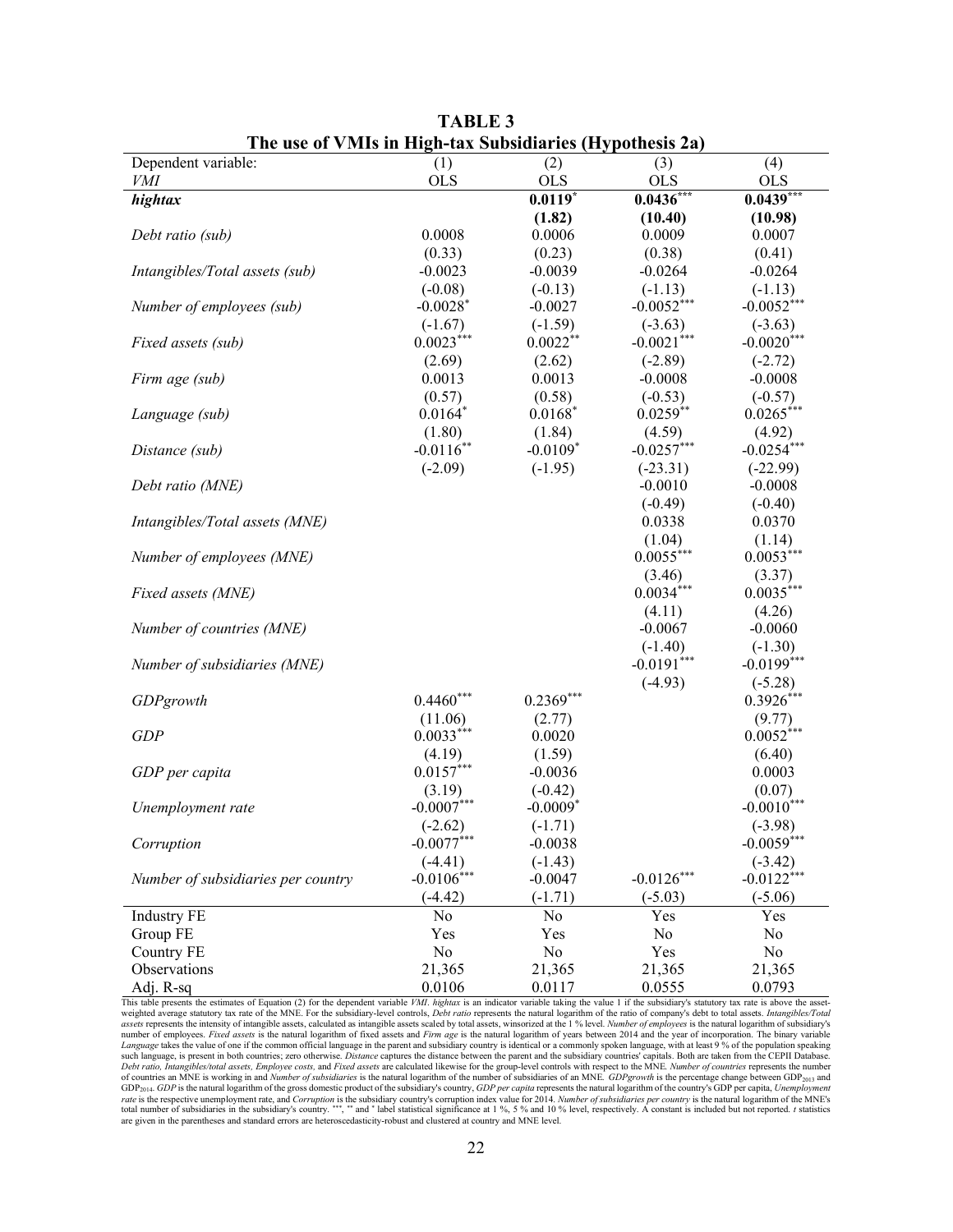The relevance of subsidiaries for an MNE's tax planning increases with the subsidiary's tax rate being more above (profit shifting origin) or more below (profit shifting target) the group average. The use of structures that facilitate and foster tax avoidance, like the VMI structure, should, thus, be particularly attractive in these subsidiaries. In order to test whether this hypothesis holds for the use of VMIs, we split our sample into a subsample of high-tax and a subsample of low-tax subsidiaries and test whether the investment in VMIs increases with the deviation from the group average tax rate in both subsamples. Hereby, using VMIs in low-tax subsidiaries may foster tax avoidance only according to the "better knowledge motive", whereas for high-tax subsidiaries the tax-related "internal agency motive" also applies. In line with Hypothesis 2b, we, therefore, expect the effect observed for the low-tax subsample – if any – to be smaller and weaker.

Table 4 displays the regression results. Column 1 reports the results for the high-tax subsample, whereas Column 2 refers to the low-tax sample. We, again, estimate the model with MNE fixed effects and country-level controls since this is our primary specification.

As expected, the estimated coefficient for *taxdiff* is positive and statistically significant for the high-tax sample. In Column 1, the coefficient estimate of 0.003 is equivalent to an increase of 5.5 percent compared to the sample average of the VMI variable (0.058) if the tax rate differential is one percentage point higher. We find no similar effect for the low-tax subsidiaries. The coefficient estimate is positive and statistically insignificant. If the appointment of VMIs would also occur more frequently for subsidiaries with very low tax rates, we would have expected a negative and statistically significant coefficient estimate.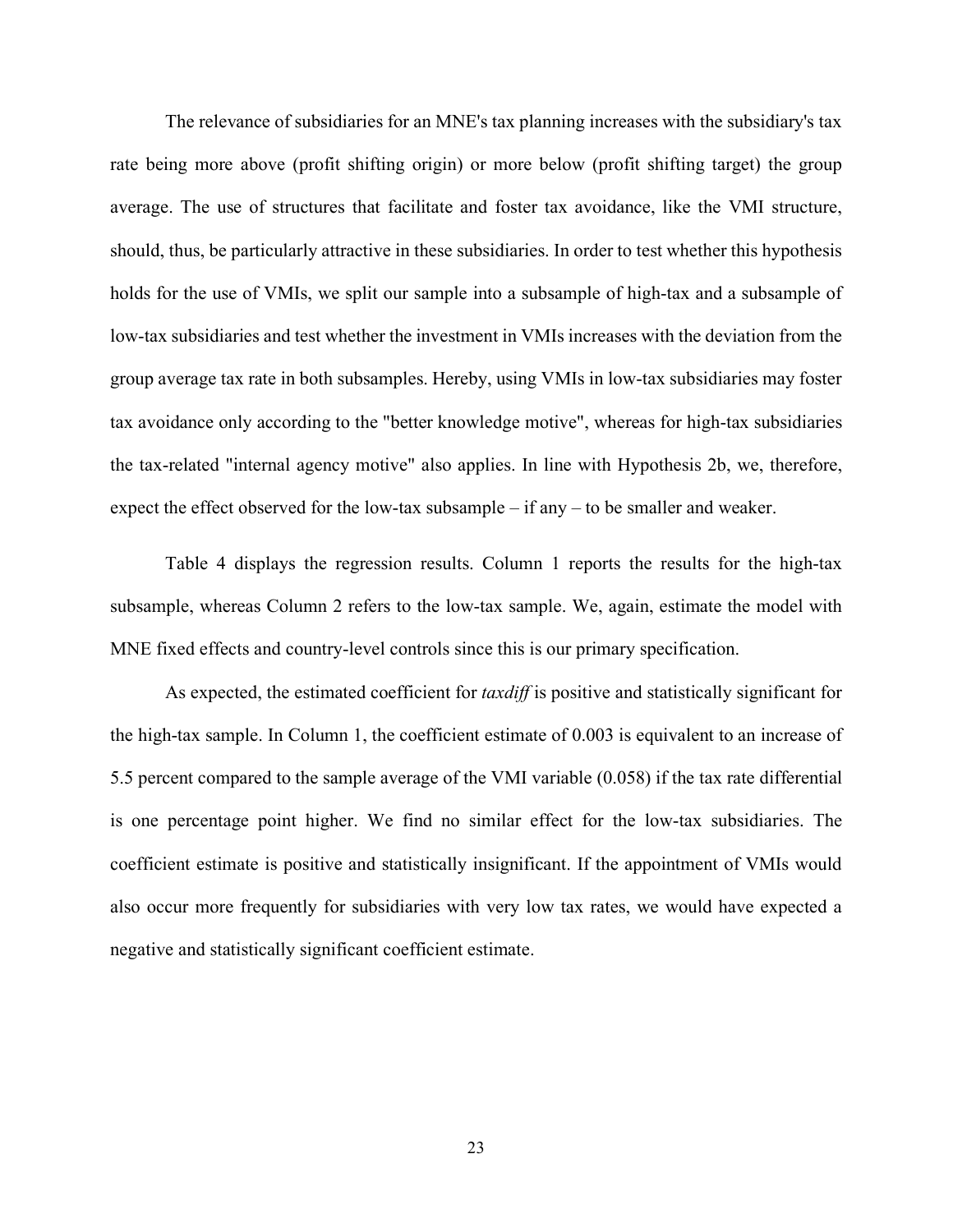| Dependent variable:            | (1)                     | (2)                    |
|--------------------------------|-------------------------|------------------------|
| VMI                            | <b>OLS</b>              | <b>OLS</b>             |
| <b>Taxdiff</b>                 | $0.0032***$             | 0.0015                 |
|                                | (2.32)                  | (0.87)                 |
| Debt ratio (sub)               | $-0.0016$               | $-0.0007$              |
|                                | $(-0.43)$               | $(-0.23)$              |
| Intangibles/Total assets (sub) | 0.0146                  | $-0.0094$              |
|                                | (0.38)                  | $(-0.20)$              |
| Number of employees (sub)      | $-0.0043*$              | $-0.0012$              |
|                                | $(-1.79)$               | $(-0.47)$              |
| Fixed assets (sub)             | $0.0027**$              | 0.0012                 |
|                                | (2.41)                  | (0.89)                 |
| Firm age (sub)                 | 0.0012                  | 0.0030                 |
|                                | (0.44)                  | (0.72)                 |
| Language (sub)                 | $0.0286**$              | 0.0288                 |
|                                | (2.44)                  | (1.34)                 |
| Distance (sub)                 | $-0.0030$               | $-0.0050$              |
|                                | $(-0.40)$               | $(-0.54)$              |
| Sample                         | High-taxed Subsidiaries | Low-taxed Subsidiaries |
| <b>Industry FE</b>             | N <sub>0</sub>          | N <sub>0</sub>         |
| Group FE                       | Yes                     | Yes                    |
| Country FE                     | N <sub>0</sub>          | N <sub>0</sub>         |
| Country-level controls         | Yes                     | Yes                    |
| Observations                   | 6,131                   | 15,234                 |
| Adj. R-sq                      | 0.0203                  | 0.0116                 |

**TABLE 4 The use of VMIs in High-tax Subsidiaries II (Hypothesis 2b)**

This table presents the estimates of Equation (4) for the dependent variable *VMI*. *Taxdiff* is the subsidiary's statutory tax rate less the asset-weighted average statutory tax rate of the MNE. For the subsidiary-level controls, *Debt ratio* represents the natural logarithm of the ratio of company's debt to total assets. *Intangibles/Total assets* represents the intensity of intangible assets, calculated as intangible assets scaled by total assets, winsorized at the 1 % level. *Number of employees* is the natural logarithm of subsidiary's number of employees. *Fixed assets* is the natural logarithm of fixed assets and *Firm age* is the natural logarithm of years between 2014 and the year of incorporation. The binary variable *Language* takes the value of one if the common official language in the parent and subsidiary country is identical or a commonly spoken language, with at least 9 % of the population speaking such language, is present in both countries; zero otherwise. *Distance* captures the distance between the parent and the subsidiary countries' capitals. Both are taken from the CEPII Database. The not reported control variables are the following. *Debt ratio, Intangibles/Total assets, Number of employees,* and *Fixed assets* are calculated likewise for the Grouplevel controls with respect to the MNE. *Number of countries* represents the number of countries an MNE is working in and *Number of subsidiaries* is the natural logarithm of the number of subsidiaries of an MNE. *GDPgrowth* is the percentage change between GDP<sub>2013</sub> and GDP<sub>2014</sub>. *GDP* is the natural logarithm of the gross domestic product of the subsidiary's country, *GDP per capita* represents the natural logarithm of the country's GDP per capita, *Unemployment rate* is the respective unemployment rate, and *Corruption* is the subsidiary country's corruption index value for 2014. *Number of subsidiaries per country* is the natural logarithm of the MNE's total number of subsidiaries in the subsidiary's country. \*\*\*, \*\*\* and \* label statistical significance at 1 %, 5 % and 10 % level, respectively. A constant is included but not reported. *t* statistics are given in the parentheses and standard errors are heteroscedasticity-robust and clustered at country and MNE level.

In Table 4, we have used the MNE average tax rate in order to assess the potential for profit

shifting. Some prior literature points, in the context of profit shifting via capital structure choice,

to the relevance of the minimum tax rate within the MNE for intra-group profit shifting (see

Moen et al., 2011). We test the relevance of the minimum tax rate for our setting and replace *Taxdiff*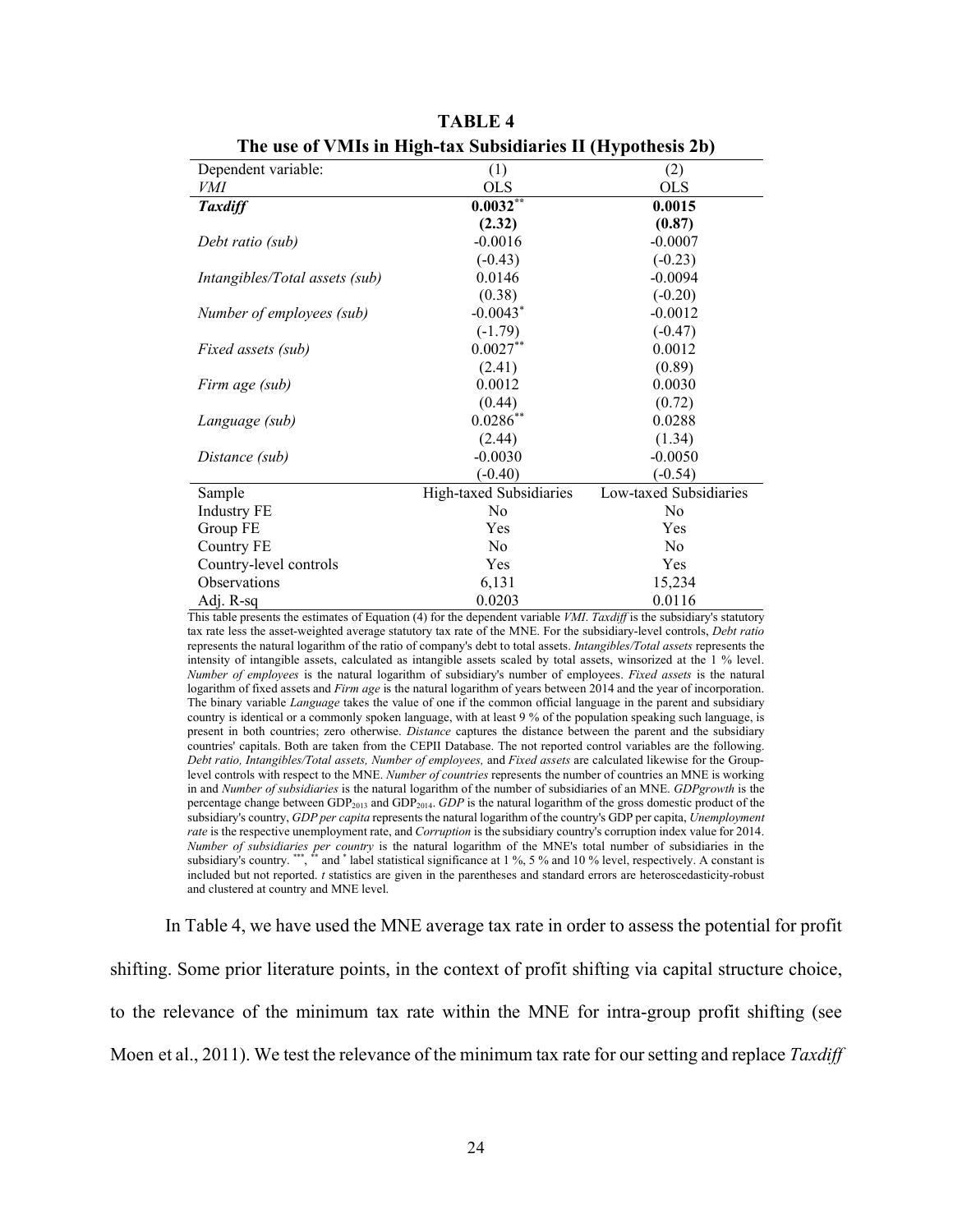with *Taxdiff* 2, defined with reference to the minimum tax rate, in Table 5 (Columns 3 and 4).<sup>[20](#page-25-0)</sup> For reason of comparability, we report the results for the respective specifications using the average tax rate (*Taxdiff*) in Columns 1 and 2 of Table 5.

| The use of VMIs in High-tax Subsidiaries III (Hypothesis 2b) |              |              |                |                |
|--------------------------------------------------------------|--------------|--------------|----------------|----------------|
| Dependent variable:                                          | (1)          | (2)          | (3)            | (4)            |
| VMI                                                          | <b>OLS</b>   | <b>OLS</b>   | <b>OLS</b>     | <b>OLS</b>     |
| <b>Taxdiff</b>                                               | $0.0019^{*}$ | $0.0023***$  |                |                |
|                                                              | (1.95)       | (2.52)       |                |                |
| Taxdiff_2                                                    |              |              | $-0.0002$      | 0.0007         |
|                                                              |              |              | $(-0.27)$      | (1.13)         |
| Debt ratio (sub)                                             | $-0.0003$    | 0.0004       | $-0.0004$      | 0.0006         |
|                                                              | $(-0.10)$    | (0.13)       | $(-0.12)$      | (0.19)         |
| Intangibles/Total assets (sub)                               | $-0.0038$    | $-0.0070$    | $-0.0028$      | $-0.0172$      |
|                                                              | $(-0.11)$    | $(-0.20)$    | $(-0.08)$      | $(-0.50)$      |
| Number of employees (sub)                                    | $-0.0057**$  | $-0.0054**$  | $-0.0059**$    | $-0.0061***$   |
|                                                              | $(-2.41)$    | $(-2.27)$    | $(-2.46)$      | $(-2.67)$      |
| Fixed assets (sub)                                           | 0.0018       | 0.0016       | 0.0014         | 0.0012         |
|                                                              | (1.56)       | (1.36)       | (1.21)         | (1.05)         |
| Firm age (sub)                                               | $-0.0017$    | $-0.0021$    | $-0.0017$      | $-0.0025$      |
|                                                              | $(-0.56)$    | $(-0.70)$    | $(-0.55)$      | $(-0.84)$      |
| Language (sub)                                               | 0.0025       | 0.0010       | $-0.0340***$   | $-0.0336***$   |
|                                                              | (0.27)       | (0.11)       | $(-16.31)$     | $(-16.09)$     |
| Distance (sub)                                               | $-0.0339***$ | $-0.0351***$ | 0.0008         | 0.0033         |
|                                                              | $(-16.43)$   | $(-16.75)$   | (0.09)         | (0.37)         |
|                                                              | High-taxed   | High-taxed   | High-taxed     | High-taxed     |
| Sample                                                       | Subsidiaries | Subsidiaries | Subsidiaries   | Subsidiaries   |
| <b>Industry FE</b>                                           | Yes          | Yes          | Yes            | Yes            |
| Group FE                                                     | No           | No           | N <sub>o</sub> | No             |
| <b>Country FE</b>                                            | Yes          | No           | Yes            | N <sub>0</sub> |
| Observations                                                 | 6,131        | 6,131        | 6,131          | 6,131          |
| Adj. R-sq.                                                   | 0.1005       | 0.1227       | 0.0998         | 0.0501         |

| <b>TABLE 5</b> |                                                              |  |  |  |
|----------------|--------------------------------------------------------------|--|--|--|
|                | 'he use of VMIs in High-tax Subsidiaries III (Hvpothesis 2b) |  |  |  |

This table presents additional estimates of Equation (4) for an alternative definition of *Taxdiff*. The dependent variable is *VMI*. *Taxdiff\_2* represents the difference between the subsidiary's statutory tax rate and the MNE's lowest statutory tax rate. The control variables are the following. For the subsidiary-level controls, *Debt ratio* represents the natural logarithm of the ratio of company's debt to total assets. *Intangibles/Total assets* represents the intensity of intangible assets, calculated as intangible assets scaled by total assets, winsorized at the 1 % level. *Number of employees* is the natural logarithm of subsidiary's number of employees. *Fixed assets* is the natural logarithm of fixed assets and *Firm age* is the natural logarithm of years between 2014 and the year of incorporation. The binary variable *Language* takes the value of one if the common official language in the parent and subsidiary country is identical or a commonly spoken language, with at least 9 % of the population speaking such language, is present in both countries; zero otherwise. *Distance* captures the distance between the parent and the subsidiary countries' capitals. Both are taken from the CEPII Database. Not-reported controls are *Debt ratio, Intangibles/Total assets, Number of employees*, and *Fixed assets* calculated likewise for the Grouplevel. *Number of countries* represents the number of countries an MNE is working in and *Number of subsidiaries* is the natural logarithm of the number of subsidiaries of an MNE. *GDPgrowth* is the percentage change between GDP<sub>2013</sub> and GDP<sub>2014</sub>. *GDP* is the natural logarithm of the gross domestic product of the subsidiary's country, *GDP per capita* represents the natural logarithm of the country's GDP per capita, *Unemployment rate* is the respective unemployment rate, and *Corruption* is the subsidiary country's corruption index value for 2014. *Number of subsidiaries per country* is the natural logarithm of the MNE's total number of subsidiaries in the subsidiary's country. \*\*\*, \*\* and \* label statistical significance at 1 %, 5 % and 10 % level, respectively. A constant is included but not reported. *t* statistics are given in the parentheses and standard errors are heteroscedasticity-robust and clustered at country and MNE level.

<span id="page-25-0"></span><sup>&</sup>lt;sup>20</sup> Note that we do not report a specification with MNE fixed effects, since this would filter out the minimum tax rate. Results would thus be the same as in Table 5, Specification (1).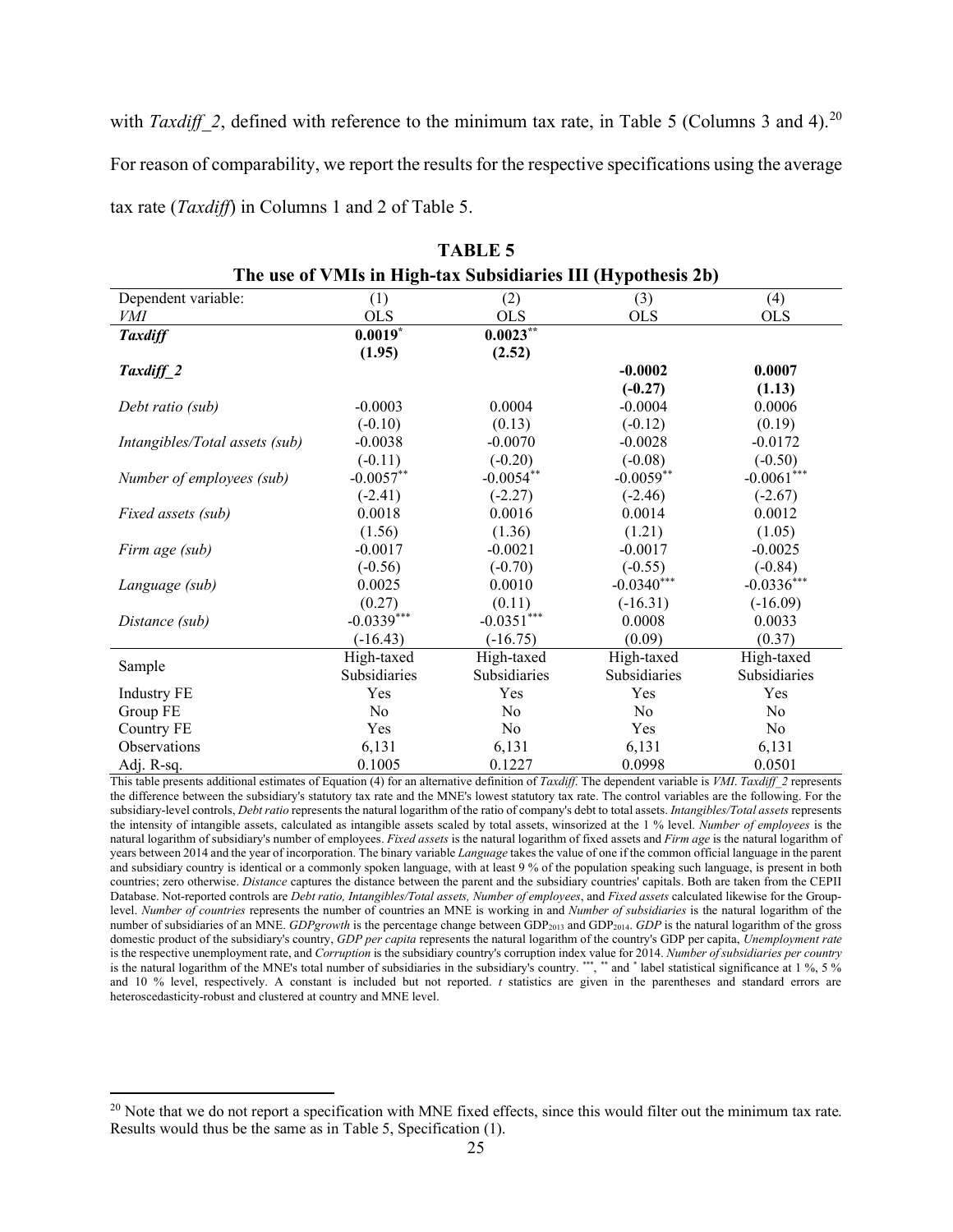The coefficient estimate for *Taxdiff* 2 is insignificant in both specifications, meaning that the use of VMI structures responds to the average tax rate rather than to the minimum tax rate of the MNE. Following the arguments used in Moen et al. (2011), this finding may indicate that VMIs are relevant for the optimal allocation of profits across operative subsidiaries but less significant when it comes to the application of more sophisticated tax planning structures involving financing units or tax haven affiliates.

#### **Robustness**

We test the robustness of our regression results by changing several regression parameters.[21](#page-26-0) In all analyses presented so far, we use a tax differential variable weighted by the subsidiary's total assets. In a first robustness test, we conduct the same regression as presented in Tables 3 (Column 2) and 4 (Column 1) but use a non-weighted tax differential (Table 6). The estimated coefficients are statistically significant and slightly larger than in the baseline regressions.

| The use of VMIs in High-tax Subsidiaries (Robustness I) |                    |                         |  |  |  |
|---------------------------------------------------------|--------------------|-------------------------|--|--|--|
| Specification                                           | Unweighted Taxdiff | Unweighted Taxdiff      |  |  |  |
| Model                                                   | <b>OLS</b>         | <b>OLS</b>              |  |  |  |
| hightax                                                 | $0.0149$ **        |                         |  |  |  |
|                                                         | (2.26)             |                         |  |  |  |
| <b>Taxdiff</b>                                          |                    | $0.0024*$               |  |  |  |
|                                                         |                    | (1.97)                  |  |  |  |
| Sample                                                  | Full               | High-taxed Subsidiaries |  |  |  |
| <b>Industry FE</b>                                      | No                 | No                      |  |  |  |
| Group FE                                                | Yes                | Yes                     |  |  |  |
| Country FE                                              | N <sub>0</sub>     | No                      |  |  |  |
| <b>Observations</b>                                     | 21,365             | 6,520                   |  |  |  |
| Adj. R-sq                                               | 0.0121             | 0.0176                  |  |  |  |

**TABLE 6**

This table presents the estimates of the robustness analyses for the independent variable *hightax*. The dependent variable is *VMI*. *hightax* is an indicator variable taking the value 1 if the subsidiary's statutory tax rate is above the average statutory tax rate of the MNE. The not reported control variables are the following. For the subsidiary-level controls, *Debt*  ratio represents the natural logarithm of the ratio of company's debt to total assets. Intangibles/Total assets represents the intensity of intangible assets, calculated as intangible<br>assets scaled by total assets, winsori of fixed assets and *Firm age* is the natural logarithm of years between 2014 and the year of incorporation. The binary variable *Language* takes the value of one if the common official language in the parent and subsidiary country is identical or a commonly spoken language, with at least 9 % of the population speaking such language, is present in both<br>countries; zero otherwise. *Distance* captur *Intangibles/Total assets, Number of employees*, and *Fixed assets* are calculated likewise for the Group-level controls with respect to the MNE. *Number of countries* represents the number of countries an MNE is working in and *Number of subsidiaries* is the natural logarithm of the number of subsidiaries of an MNE. *GDPgrowth* is the percentage change between GDP<sub>2013</sub> and GDP<sub>2014</sub>. *GDP* is the natural logarithm of the gross domestic product of the subsidiary's country, *GDP per capita* represents the natural logarithm of the country's GDP per capita, Unemployment rate is the respective unemployment rate, and Corruption is the subsidiary country's corruption index value for 2014. Number of<br>subsidiaries per country is the natural logarithm of th where the constant is uncurred to the constant of the construction of the parentheses and standard errors are heteroscedasticity-robust and clustered at country and the parentheses and standard errors are heteroscedasticit MNE level.

<span id="page-26-0"></span><sup>&</sup>lt;sup>21</sup> We focus on our main specification for all robustness tests.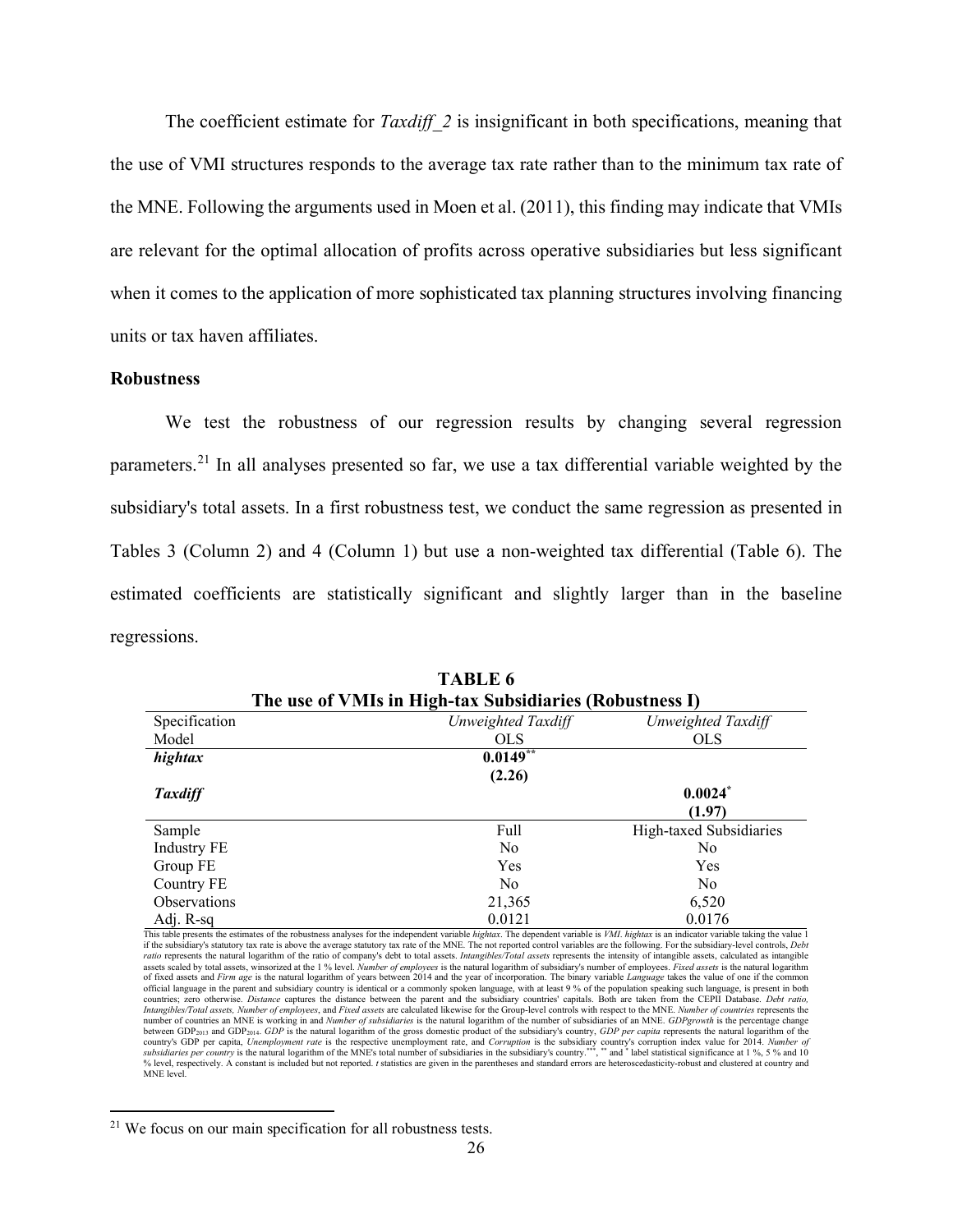A second set of robustness tests (Table 7) relates to the distribution of the dependent variable. Whereas for the baseline specifications, the dependent variable *VMI* captures the ratio of VMIs to the total number of subsidiary managers, we translate this variable into a binary as well as a count data variable.

|                           | The use of vivils in Ingh-tax Subsidiaries (Kobustness II) |                  |
|---------------------------|------------------------------------------------------------|------------------|
| Specification             | Binary Variable                                            | Count Data Model |
| Model                     | Probit                                                     | <b>NBREG</b>     |
| hightax                   | $0.4166$ ***                                               | $1.0695***$      |
|                           | (12.36)                                                    | (8.55)           |
| Sample                    | Full                                                       | Full             |
| <b>Industry FE</b>        | N <sub>0</sub>                                             | Yes              |
| Group FE                  | Yes                                                        | N <sub>0</sub>   |
| Country FE                | N <sub>0</sub>                                             | N <sub>0</sub>   |
| Subsidiary-level controls | <b>Yes</b>                                                 | Yes              |
| Group-level controls      | N <sub>0</sub>                                             | Yes              |
| Country-level controls    | <b>Yes</b>                                                 | <b>Yes</b>       |
| Observations              | 21,365                                                     | 21,365           |
| Pseudo R-sq.              | 0.516                                                      | 0.0843           |

**TABLE 7 The use of VMIs in High-tax Subsidiaries (Robustness II)**

This table presents the estimates of the robustness analyses for the dependent variable *VMI*. In Column 1, the dependent variable takes the value of 1 if *VMI* is greater than zero, indicating at least one subsidiary manager working for the subsidiary as well as the head office, and 0 otherwise. In Column 2, the numerator of the VMI variable, the number of managers of the respective subsidiary with co-position in the foreign parent company, is used as the dependent variable, while the denominator is used as an offset variable. *hightax* is an indicator variable taking the value 1 if the subsidiary's statutory tax rate is above the asset-weighted average statutory tax rate of the MNE. The not reported control variables are the following. For the subsidiary-level controls, *Debt ratio* represents the natural logarithm of the ratio of company's debt to total assets. *Intangibles/Total assets* represents the intensity of intangible assets, calculated as intangible assets scaled by total assets, winsorized at the 1 % level. *Number of employees* is the natural logarithm of subsidiary's number of employees. *Fixed assets* is the natural logarithm of fixed assets and Firm Age is the natural logarithm of years between 2014 and the year of incorporation. The binary variable *Language* takes the value of one if the common official language in the parent and subsidiary country is identical or a commonly spoken language, with at least 9 % of the population speaking such language, is present in both countries; zero otherwise. *Distance* captures the distance between the parent and the subsidiary countries' capitals. Both are taken from the CEPII Database. *Debt ratio, Intangibles/Total assets, Number of employees*, and *Fixed assets* are calculated likewise for the Group-level controls with respect to the MNE. Group ATR is the MNE's asset-weighted average statutory tax rate. *Number of countries* represents the number of countries an MNE is working in and *Number of subsidiaries* is the natural logarithm of the number of subsidiaries of an MNE. *GDPgrowth* is the percentage change between GDP<sub>2013</sub> and GDP2014. *GDP* is the natural logarithm of the gross domestic product of the subsidiary's country, *GDP per capita* represents the natural logarithm of the country's GDP per capita, *Unemployment rate* is the respective unemployment rate, and *Corruption* is the subsidiary country's corruption index value for 2014. *Number of subsidiaries per country* is the natural logarithm of the MNE's total number of subsidiaries in the subsidiary's country.\*\*\*, \*\* and \* label statistical significance at 1 %, 5 % and 10 % level, respectively. A constant is included but not reported. *t* statistics are given in the parentheses and standard errors are heteroscedasticity-robust and clustered at country and MNE level.

In Table 7, Column 1, we translate *VMI* into an indicator variable which indicates whether a subsidiary has at least one manager who is also employed at the headquarter. We use a probit regression with the same explanatory variables as in our main OLS specification (Table 3) and add the number of manager positions per subsidiary as an additional control. We again find similar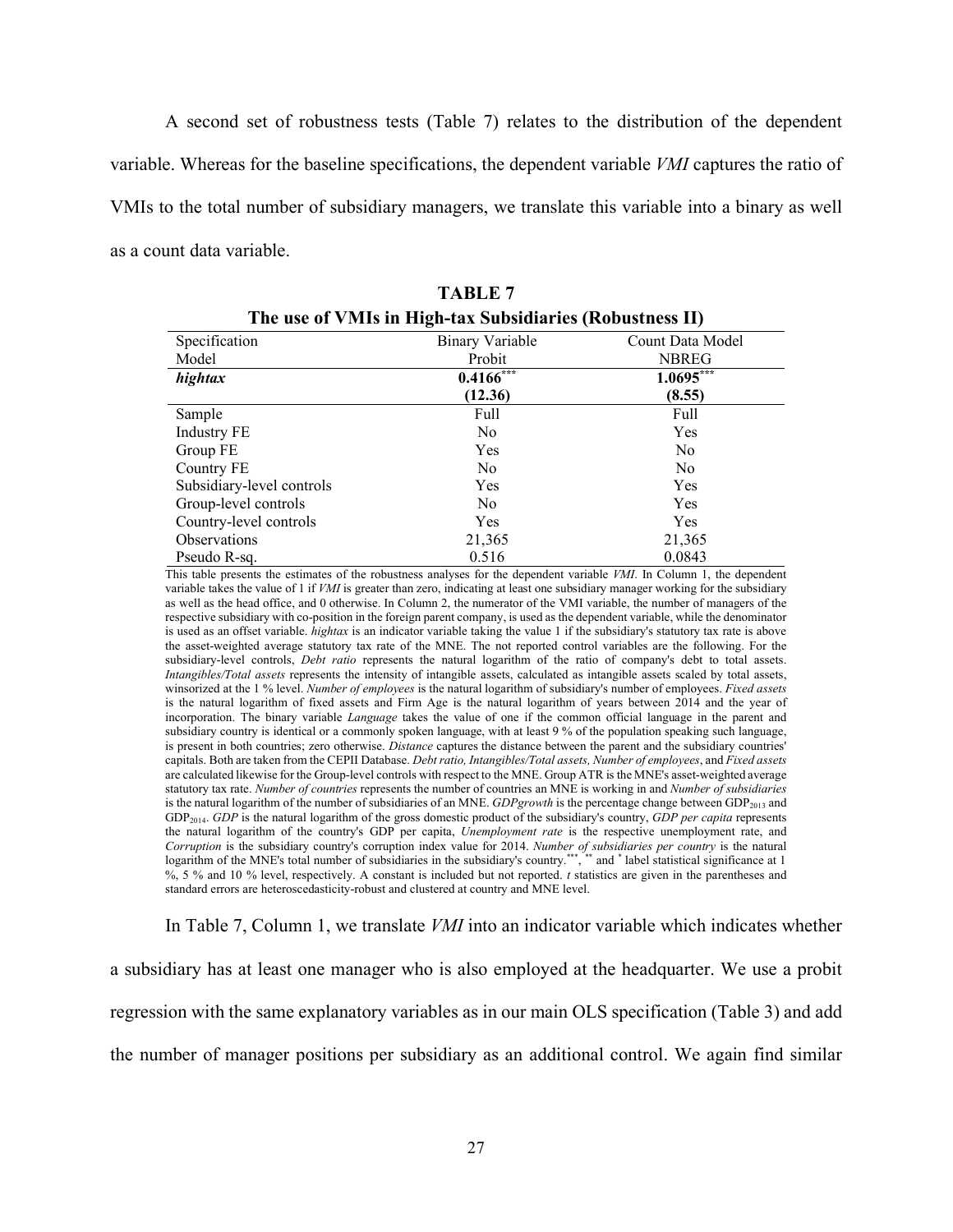results compared to our main specification. The *hightax* indicator variable is positive and statistically significant.

In Column 2 of Table 7, we conduct a count data analysis to further validate the OLS regression results. To this end, we use the number of VMIs at subsidiary level as dependent variable. For reasons of overdispersion in our dependent variable, we apply a negative binomial model.[22](#page-28-0) Again, the coefficient estimate for *hightax* is positive and statistically significant at the one percent confidence level. The coefficient estimate of 1.0695 translates into an incidence rate ratio of approximately  $2.9^{23}$  $2.9^{23}$  $2.9^{23}$ . Therefore high-taxed subsidiaries show almost three times as many VMIs as the low-taxed ones.

#### **Effect of VMIs on tax avoidance outcomes**

Altogether, the results so far provide evidence that (a) MNEs with more potential for tax planning use VMI structures more frequently, and (b) VMIs are used in particular in relation to high-tax subsidiaries, for which a potential internal agency conflict may arise if profit shifting strategies are applied. We complete our analysis on the relevance of VMI structures for corporate tax avoidance and investigate in this section whether and to what extent MNEs with VMI structures report ceteris paribus lower effective tax rates.

According to Hypothesis 3, we expect a negative coefficient estimate for our variable of interest, the average VMI variable (Table 8), particularly if the VMI occurs in relation to high-tax subsidiaries (Table 9). To test this prediction, we employ financial data aggregated at the MNElevel.

<span id="page-28-1"></span><span id="page-28-0"></span><sup>&</sup>lt;sup>22</sup> Using a Lagrange multiplier test (LM-value>0, p-value 0.000) we can reject the hypothesis of no overdispersion and confirm using the negative binomial model. <sup>23</sup> e<sup>1,0695</sup>=2.9139</sup>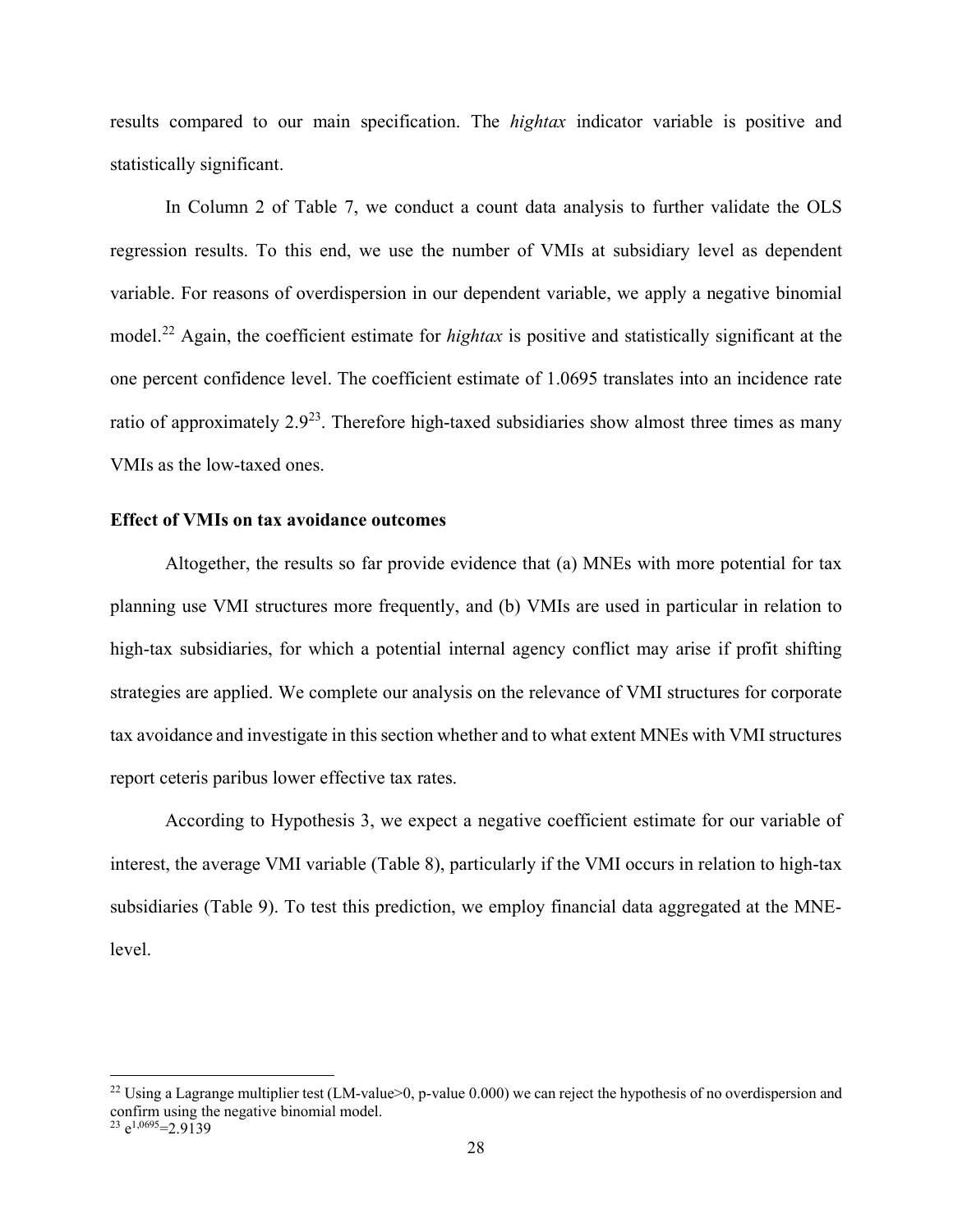|                         | (1)             | (2)                   | (3)            | (4)          |
|-------------------------|-----------------|-----------------------|----------------|--------------|
|                         | <b>GAAP ETR</b> | <b>GAAP ETR</b>       | 3year GAAP ETR | GAAP ETR/Avg |
|                         |                 |                       |                | <b>STAXR</b> |
| <b>Average VMI</b>      | $-0.0381$ **    | $-0.0446***$          | $-0.0442$ ***  | $-0.1760***$ |
|                         | $(-2.52)$       | $(-3.06)$             | $(-2.95)$      | $(-2.99)$    |
| Debt ratio              | $-0.0437***$    | $-0.0474***$          | $-0.0398***$   | $-0.2189***$ |
|                         | $(-8.38)$       | $(-9.37)$             | $(-7.55)$      | $(-10.14)$   |
| Intangible/Total assets | $0.2539***$     | 0.0682                | $0.1283*$      | $0.5508**$   |
|                         | (3.74)          | (0.99)                | (1.85)         | (2.00)       |
| Number of employees     | $-0.0096***$    | $0.0091***$           | $0.0121***$    | $0.0242**$   |
|                         | (3.51)          | (3.19)                | (4.01)         | (2.07)       |
| Fixed assets            | 0.0030          | $0.0041$ <sup>*</sup> | 0.0018         | 0.0135       |
|                         | (1.34)          | (1.89)                | (0.77)         | (1.51)       |
| <b>EBIT</b>             | $-0.0629***$    | $-0.0641***$          | $-0.0700***$   | $-0.2632***$ |
|                         | $(-11.99)$      | $(-12.37)$            | $(-11.94)$     | $(-11.58)$   |
| Number of subsidiaries  | $0.0356***$     | $0.0296***$           | $0.0372***$    | $0.1320***$  |
|                         | (7.69)          | (6.57)                | (8.41)         | (7.42)       |
| <b>Sales</b>            | $0.0541***$     | $0.0355***$           | $0.0372***$    | $0.1648***$  |
|                         | (13.58)         | (9.07)                | (8.64)         | (10.64)      |
| Average STAXR           |                 | $1.2113***$           | $1.2597***$    |              |
|                         |                 | (22.37)               | (20.86)        |              |
| <b>Industry FE</b>      | Yes             | Yes                   | Yes            | Yes          |
| Sample                  | Full            | Full                  | Full           | Full         |
| Observations            | 6,592           | 6,592                 | 5,583          | 6,592        |
| Adj. R-sq               | 0.1015          | 0.1707                | 0.1959         | 0.1057       |

**TABLE 8 The effect of VMI structures on ETR I**

This table presents the estimates of Equation (5) for variable *Average VMI*, where the dependent variables are the *GAAP ETR*, a *3 year GAAP ETR* and the ratio of GAAP ETR and the MNE's average statutory tax rate. The *GAAP ETR* is the financial effective tax rate for 2014 defined as total tax expense scaled by EBIT, winsorized at the 1 % level. *Average VMI* is calculated as the total of *VMI* divided by the MNE's overall number of subsidiaries. *Debt ratio* is the natural logarithm of MNE's debt to total assets. *Intangible/Total assets* represents the intensity of intangible assets, calculated as intangible assets scaled by total assets, winsorized at the 1 % level. *Number of employees* is the natural logarithm of MNE's Number of employees. *Fixed assets* is the natural logarithm of MNE's fixed assets. *EBIT* represents the logarithm of MNE's earnings before interest and tax and *Sales* represents the logarithm of MNE's sales. *Average STAXR* represents the group's average statutory tax rate. \*\*\*, \*\* and \* label statistical significance at 1 %, 5 % and 10 % level, respectively. A constant is included but not reported. *t* statistics are given in the parentheses and standard errors are heteroscedasticity robust.

The results reported in Table 8 confirm our Hypothesis 3. The coefficient estimated for *Average VMI* in specification (1) is statistically significant and negative (marginal effect: -0.0381). Based on these regression results, we predict that an MNE with the sample average value for *Average VMI* reports a *GAAP ETR* which is 0.18 percentage points smaller compared to an MNE without any VMIs, all else being equal. This difference is equivalent to approximately 0.7 percent of the average GAAP ETR. Using the average statutory tax rate of the MNE as an additional control variable leads to slightly larger effects. The coefficient estimate of -.0446 represents an average tax burden reduction of 0.22 percentage points which translates into approximately 0.9 percent of the average GAAP ETR. Since the one-year *GAAP ETR* can be driven by year-specific events, we also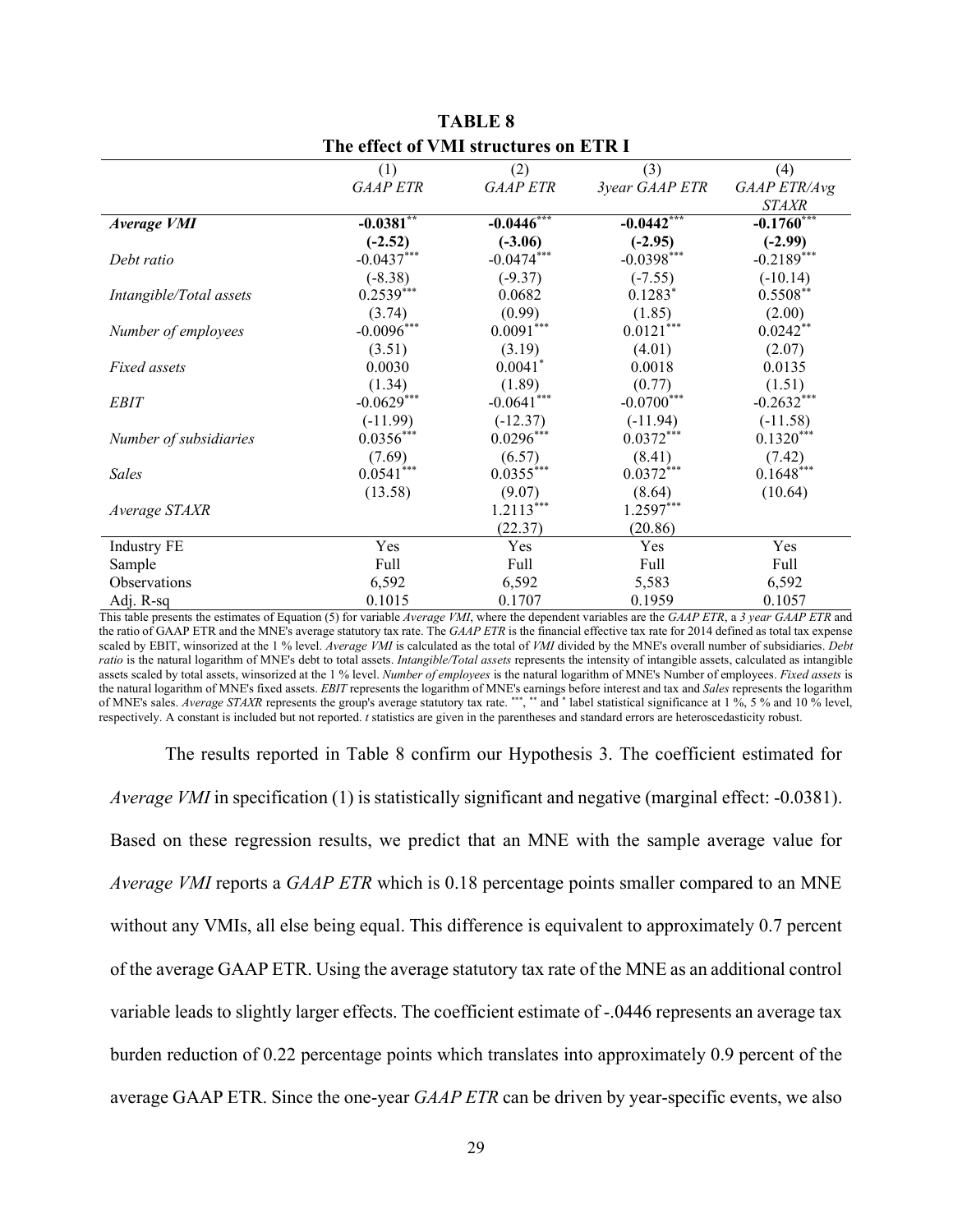use a three-year *GAAP ETR* as dependent variable (Column 3).<sup>[24](#page-30-0)</sup> The result confirms our findings using the one-year measure (-0.21 percentage points). The *GAAP ETR* is also largely driven by the location of subsidiaries and the applicable statutory tax rates. Given that the location choice is not necessarily based on tax considerations, we use a second independent variable (Table 8, Column 4) that scales the *GAAP ETR* by the average statutory tax rate. The resulting coefficient estimate for *Average VMI* is again negative, statistically significant, and economically substantial. Comparing an average MNE (in terms of *Average VMI*) with one using no VMI structure leads to an approximately 0.86 percentage point lower adjusted *GAAP ETR*.

In the previous subsection, we have documented that VMI structures are used significantly more frequently in subsidiaries with an above-average statutory tax rate. For these subsidiaries, implementing a VMI offers not only the advantages of the "better knowledge effect", but also the advantages of the "internal agency effect". Since the managers of high-tax subsidiaries are thus more relevant for an efficient application of profit shifting strategies, we expect that VMIs in hightax subsidiaries are also associated with a stronger reduction of effective tax rates. We, therefore, repeat our analysis from Table 8 but consider only the managers from high-tax subsidiaries in order to determine *Average VMI.[25](#page-30-1)* The regression results are reported in Table 9. The results support our expectations. The size of the tax-reducing effect of VMIs is larger in all four specifications, compared to the results reported in Table 8.

<span id="page-30-0"></span> $24$  The use of a three-year GAAP ETR is very common in the tax avoidance literature due to the proposed reason (see e.g., Armstrong et al., 2015). Since we are using the years 2014 to 2012 to calculate the ETR and only use management information for the year 2014 (because of data availability) using this measure indirectly assumes the described management structure has been implemented within the whole period, an assumption which we, unfortunately, cannot verify. Since the coefficient for the three-year *GAAP ETR* does not deviate much from the one representing 2014 we are confident that the assumption holds and one-year events are not driving our results.

<span id="page-30-1"></span><sup>&</sup>lt;sup>25</sup> As a consequence, MNEs are only included in the resulting sample, if the required information is available for at least one high-tax subsidiary.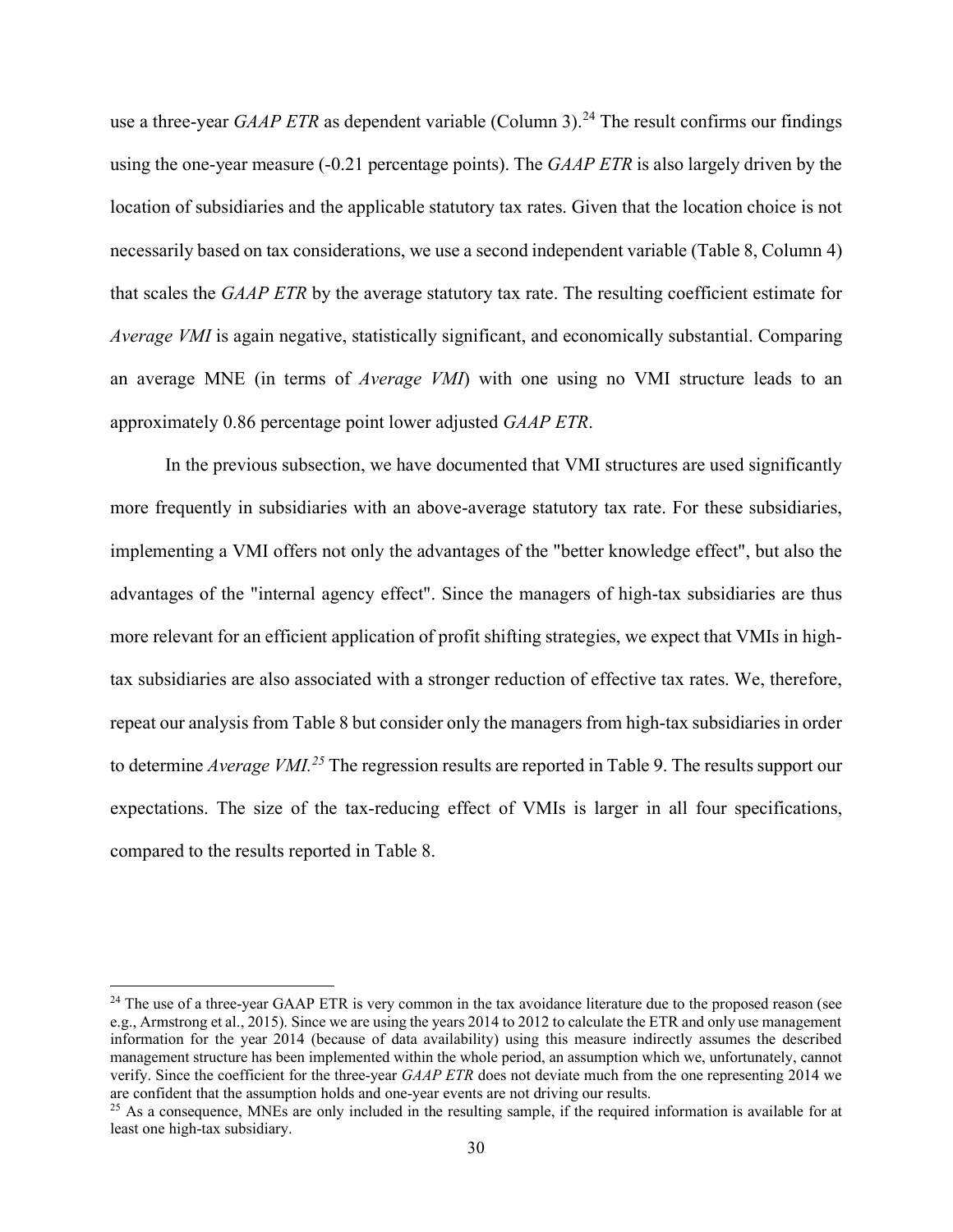|                                | (1)              | (2)              | (3)                     | (4)                     |
|--------------------------------|------------------|------------------|-------------------------|-------------------------|
|                                | <b>GAAP ETR</b>  | <b>GAAP ETR</b>  | 3 year GAAP ETR         | GAAP ETR/Avg            |
|                                |                  |                  |                         | <b>STAXR</b>            |
| Average VMI (hightax)          | $-0.0662$ ***    | $-0.0575***$     | $-0.0953***$            | $-0.2384$ **            |
|                                | $(-2.77)$        | $(-2.51)$        | $(-4.62)$               | $(-2.50)$               |
| Debt ratio                     | $-0.0421***$     | $-0.0464***$     | $-0.0316**$             | $-0.1815***$            |
|                                | $(-3.26)$        | $(-3.68)$        | $(-2.49)$               | $(-3.55)$               |
| Intangible Assets/Total Assets | 0.1502           | 0.0297           | 0.1318                  | 0.1288                  |
|                                | (1.46)           | (0.29)           | (1.28)                  | (0.34)                  |
| Number of Employees            | 0.0032           | $0.0131***$      | $0.0184***$             | $0.0577**$              |
|                                | (0.62)           | (2.58)           | (3.31)                  | (2.34)                  |
| <b>Fixed Assets</b>            | $0.0200^{***}\,$ | $0.0205***$      | $0.0175***$             | $0.0867^{\ast\ast\ast}$ |
|                                | (4.46)           | (4.61)           | (3.82)                  | (4.72)                  |
| <b>EBIT</b>                    | $-0.0918***$     | $-0.0906***$     | $-0.0988***$            | $-0.3724***$            |
|                                | $(-9.55)$        | $(-9.41)$        | $(-9.90)$               | $(-8.34)$               |
| Number of subsidiaries         | $0.0325***$      | $0.0323***$      | $0.0376***$             | $0.1269***$             |
|                                | (3.93)           | (3.95)           | (5.11)                  | (3.96)                  |
| <b>Sales</b>                   | $0.0401***$      | $0.0284^{***}\,$ | $0.0340***$             | $0.1134***$             |
|                                | (7.43)           | (5.27)           | (5.84)                  | (5.65)                  |
| Average STAXR                  |                  | $1.1307***$      | $1.1848^{\ast\ast\ast}$ |                         |
|                                |                  | (9.53)           | (9.83)                  |                         |
| <b>Industry FE</b>             | Yes              | Yes              | Yes                     | Yes                     |
| Sample                         | Full             | Full             | Full                    | Full                    |
| Observations                   | 2,283            | 2,283            | 2,157                   | 2,283                   |
| Adj. R-sq                      | 0.1628           | 0.1957           | 0.2228                  | 0.1692                  |

**TABLE 9 The effect of VMI structures on ETR II**

This table presents the estimates of Equation (5) for the variable *Average VMI (hightax)* where the dependent variables are the *GAAP ETR*, a *3-year GAAP ETR* and the ratio of *GAAP ETR* and the MNE's average statutory tax rate. The *GAAP ETR* is the financial effective tax rate for 2014 defined as total tax expense scaled by EBIT, winsorized at the 1 % level. *Average VMI (hightax)* is calculated as the total of *VMI* in high-tax countries divided by the MNE's overall number of subsidiaries. *Debt ratio* is the natural logarithm of MNE's debt to total assets. *Intangible/Total assets* represents the intensity of intangible assets, calculated as intangible assets scaled by total assets, winsorized at the 1 % level. *Number of employees* is the natural logarithm of MNE's Number of employees. *Fixed assets* is the natural logarithm of MNE's fixed assets. *EBIT* represents the logarithm of MNE's earnings before interest and tax and *Sales* represents the logarithm of MNE's sales. *Average STAXR* represents the group's average statutory tax rate. \*\*\*, and \* label statistical significance at 1 %, 5 % and 10 % level, respectively. A constant is included but not reported. t statistics are given in the parentheses and standard errors are heteroscedasticity robust.

#### **Robustness**

Our results for the implications of VMIs for the effective tax rate may be affected by differences with regard to the general potential for profit shifting between MNEs with VMI structures and MNEs without any such interlocks. In order to further validate the robustness of our findings, we, therefore, report additional regression results that are based on a matched sample of MNEs. We match MNEs from these two groups with regard to their profit shifting potential. To this end, we use a propensity score matching and a covariate nearest neighbor matching based on *Total assets*, *EBIT* scaled by *Total assets*, *Leverage, R&D expenses* scaled by *Total assets,* and *Intangibles* scaled by *Total assets*, which all represent variables which capture shifting potential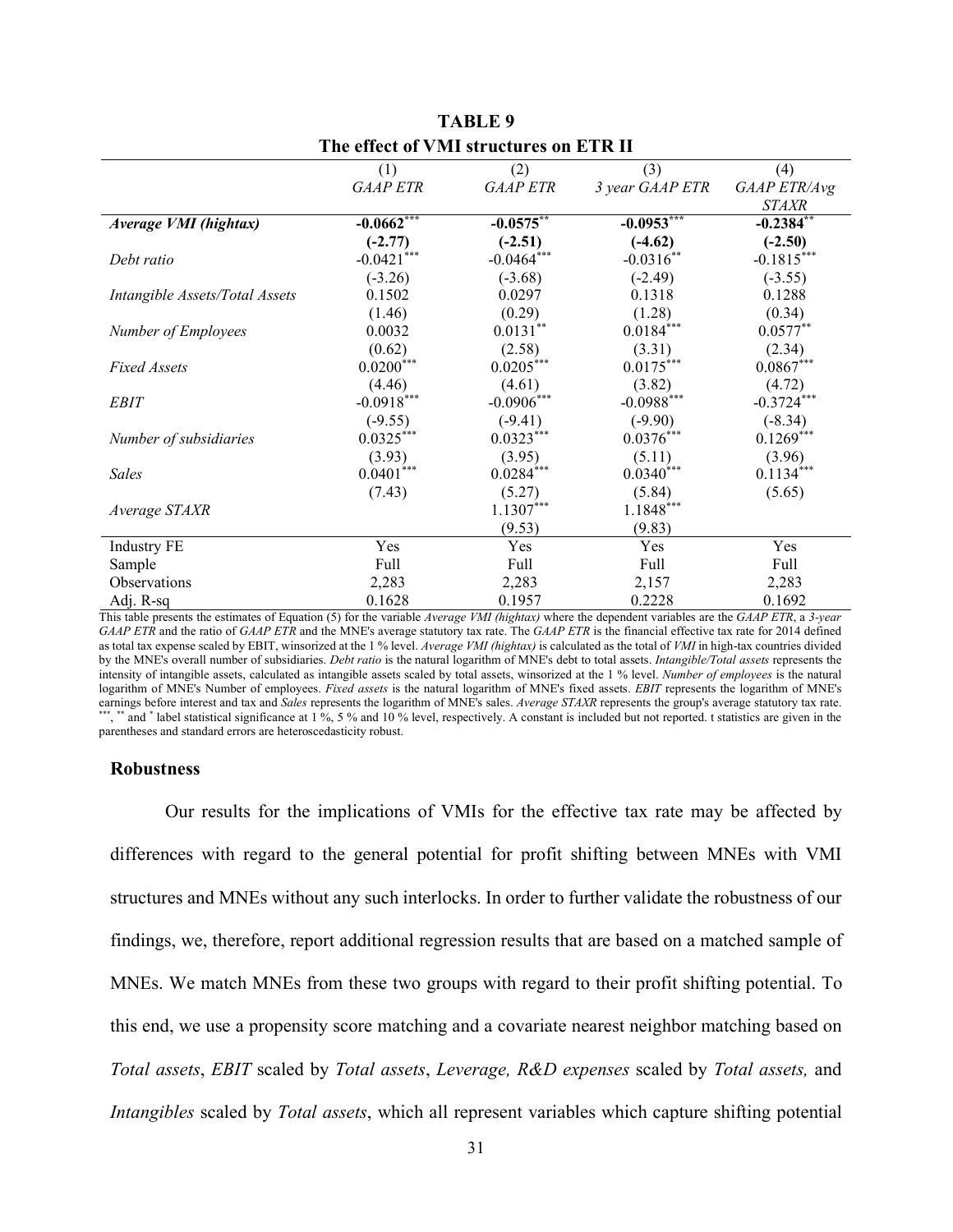(Overesch et al., 2018) and therefore should result in appropriate comparables. By using multiple matching techniques and parameters as well as unmatched regression results, we follow Leamer (1983) who expressed the general concern that findings could be driven by a specific research design. We again run the regressions from Table 8 for the matched sample and report the results in Table 10.

| Coefficient estimates:                          | (1)                      | (2)             | (3)             | (4)          |
|-------------------------------------------------|--------------------------|-----------------|-----------------|--------------|
| Average VMI                                     | <b>GAAP ETR</b>          | <b>GAAP ETR</b> | 3 year          | GAAP         |
|                                                 |                          | with Avg        | <b>GAAP ETR</b> | ETR/Avg      |
|                                                 |                          | <b>STAXR</b>    |                 | <i>STAXR</i> |
| <b>Matching Characteristics</b>                 |                          |                 |                 |              |
| Size/ROA/Leverage/R&D/Intangibles               | $-0.0588$ <sup>***</sup> | $-0.0482***$    | $-0.0639***$    | $-0.1947***$ |
| (One-to-one Propensity Score Matching, Caliper) | $(-3.32)$                | $(-2.84)$       | $(-3.70)$       | $(-3.01)$    |
| Size/ROA/Leverage/R&D/Intangibles               | $-0.0553***$             | $-0.0495***$    | $-0.0574***$    | $-0.1962***$ |
| (One-to-three Propensity Score Matching)        | $(-3.41)$                | $(-3.18)$       | $(-3.75)$       | $(-3.26)$    |
| Size/ROA/Leverage/R&D/Intangibles               | $-0.0557***$             | $-0.0511***$    | $-0.0630***$    | $-0.199***$  |
| (One-to-five Propensity Score Matching)         | $(-3.53)$                | $(-3.38)$       | $(-4.15)$       | $(-3.44)$    |
| Size/ROA/Leverage/R&D/Intangibles               | $-0.0385**$              | $-0.0315^*$     | $-0.0326**$     | $-0.1331**$  |
| (Covariate Matching One-to-one Nearest Neighbor | $(-2.22)$                | $(-1.87)$       | $(-2.04)$       | $(-2.05)$    |
| with replacement)                               |                          |                 |                 |              |
| Size/ROA/Leverage/R&D/Intangibles/Industry      | $-0.0553***$             | $-0.0495***$    | $-0.0574***$    | $-0.1962***$ |
| (Covariate Matching One-to-one Nearest Neighbor | $(-3.41)$                | $(-3.18)$       | $(-3.75)$       | $(-3.26)$    |
| with replacement)                               |                          |                 |                 |              |

**TABLE 10 The effect of VMI structures on ETR (Robustness)**

This table presents double robust estimates for Equation (5) for the variable *Average VMI* where the dependent variables are the *GAAP ETR*, a *3-year GAAP ETR* and the ratio of *GAAP ETR* and the MNE's average statutory tax rate. The *GAAP ETR* is the financial effective tax rate for 2014 defined as total tax expense scaled by EBIT, winsorized at the 1 % level. *Average VMI* is calculated as the total of *VMI* divided by the MNE's overall number of subsidiaries. Non-displayed controls are the following. *Debt ratio* is the natural logarithm of MNE's debt to total assets. *Intangible/Total assets* represents the intensity of intangible assets, calculated as intangible assets scaled by total assets, winsorized at the 1 % level. *Number of employees* is the natural logarithm of MNE's Number of employees. *Fixed assets* is the natural logarithm of MNE's fixed assets. *EBIT* represents the logarithm of MNE's earnings before interest and tax and *Sales* represents the logarithm of MNE's sales. The MNE's are matched on the indicated characteristics. *Average STAXR* represents the group's average statutory tax rate. \*\*\*, \*\* and \* label statistical significance at 1 %, 5 % and 10 % level, respectively. A constant is included but not reported. t statistics are given in the parentheses and standard errors are heteroscedasticity robust.

Line 1 of Table 10 presents the results for a one-to-one Propensity Score Matching without replacement using a caliper set to .2\*pooled standard deviation of the logit of the propensity score, as it is common in the accounting literature (Shipman et al., 2017). The reported coefficient estimates are negative and statistically significant but uniformly larger in size and significance than the ones presented in Table 8. Lines 2 and 3 show results of similar Propensity Score Matchings but with the difference of using a one-to-three and one-to-five matching with replacement,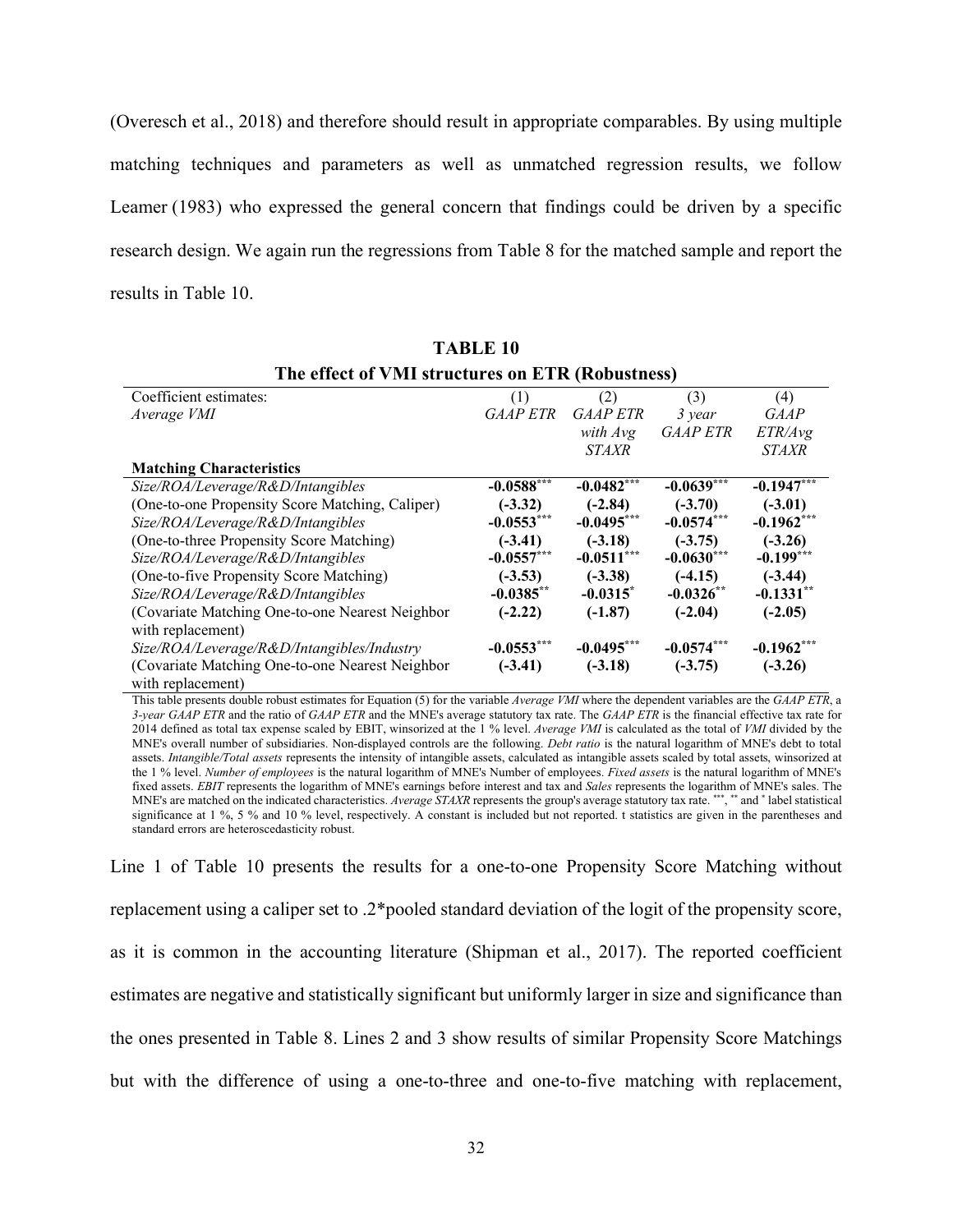respectively.<sup>[26](#page-33-0)</sup> Line 4 reports the results for covariate matching using one-to-one nearest neighbor. In Line 5 these matches are within the same industry. Again, all coefficient estimates are negative and statistically significant, showing that our results are also robust to these model adjustments.

#### **VIII. CONCLUSION**

This study provides new evidence that the management structure of MNEs is driven by tax considerations. In particular, we show that MNEs appoint managers that work for the parent company on the management board of subsidiaries for tax reasons. We argue that MNEs apply this VMI strategy in order to solve a principal-agent conflict between the MNE's interest and the subsidiary manager's motives. Hence, we show that VMIs are more frequently installed in high-tax subsidiaries than in low-tax subsidiaries. This effect is even more pronounced the larger the tax rate differential between the subsidiary's statutory tax rate and the MNE's average statutory tax rate is. Moreover, we demonstrate that these VMIs are more frequently used in MNEs with more tax avoidance potential and that a larger implementation of this structure is associated with a lower ETR.

In doing so, we extend the existing literature that explains the heterogeneity in profit shifting with the characteristics and incentives of the MNE's top-level management persons and add a new dimension by focusing on the overall management structure within the group. We also offer new evidence for the internal workings of multinational firms, which helps to understand the profit shifting practice of MNEs.

<span id="page-33-0"></span><sup>&</sup>lt;sup>26</sup> We adjust standard errors due to repeated matches according to Armstrong et al. (2010) and Stuart (2010).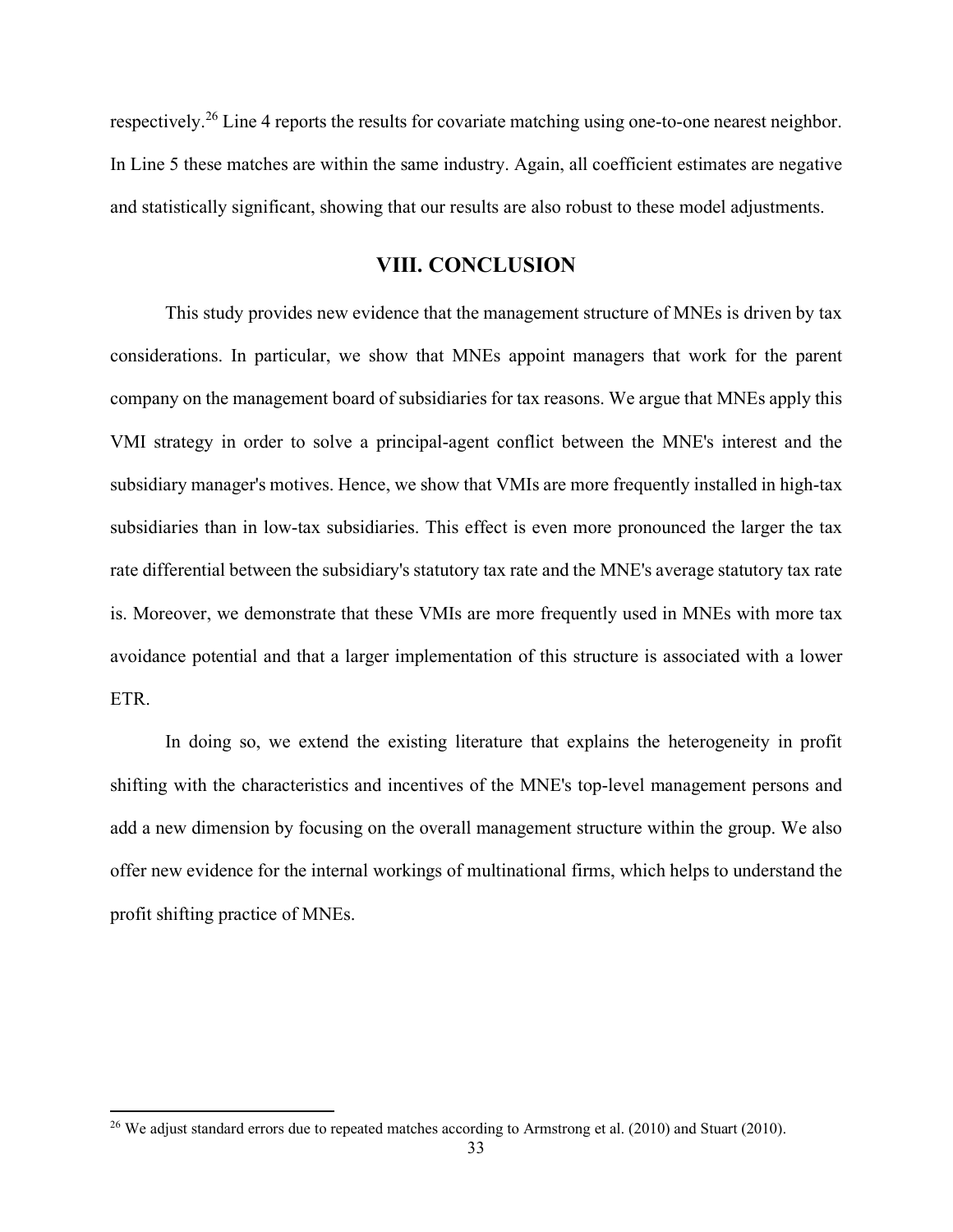## **REFERENCES**

- Amberger, H., K. Markle, and D. M. P. Samuel. 2021. Repatriation Taxes, Internal Agency Conflicts, and Subsidiary-level Investment Efficiency. *The Accounting Review:* 96 (4): 1- 25.
- Armstrong, C. S., J. L. Blouin, and D. F. Larcker. 2012. The incentives for tax planning. *Journal of Accounting and Economics* 53 (1): 391-411.
- Armstrong, C. S., J. L. Blouin, A. D. Jagolinzer, and D. F. Larcker. 2015. Corporate governance, incentives, and tax avoidance. *Journal of Accounting and Economics* 60 (1): 1-17.
- Armstrong, C. S., A. D. Jagolinzer, and D. F. Larcker. 2010. Chief Executive Officer Equity Incentives and Accounting Irregularities. *Journal of Accounting Research* 48 (2): 225-271.
- Baldenius, T., N. D. Melumad, and S. Reichelstein. 2004. Integrating Managerial and Tax Objectives in Transfer Pricing. *The Accounting Review* 79 (3): 591-615.
- Bauer, T., T. Kourouxous, and P. Krenn. 2018. Taxation and agency conflicts between firm owners and managers: A review. *Business Research* 11 (1): 33-76.
- Bertrand, M., and A. Schoar. 2003. Managing with style. The effect of managers on firm policies. *The Quarterly Journal of Economics* 118 (4): 1169-1208.
- Bizjak, J., M. Lemmon, and R. Whitby. 2009. Option Backdating and Board Interlocks. *Review of Financial Studies* 22 (11): 4821-4847.
- Brown J. L., and K. D. Drake. 2014. Network Ties Among Low-Tax Firms. *The Accounting Review* 89 (2): 483-510.
- Chatterjee, A., and D. Hambrick. 2007. It's all about me: Narcissistic CEOs and their effects on company strategy and performance. *Administrative Science Quarterly* 52 (3): 351-386.
- Chen, K.-P., and C. Y. C. Chu. 2005. Internal Control versus External Manipulation: A Model of Corporate Income Tax Evasion. *The RAND Journal of Economics* 36 (1): 151-164.
- Chen, C. X., H. Lu, and T. Sougiannis. 2012. The Agency Problem, Corporate Governance, and the Asymmetrical Behavior of Selling, General, and Administrative Costs. *Contemporary Accounting Research* 29 (1): 252-282.
- Chen X., and C. Yang. 2021. Vertical interlock and the value of cash holdings. *Accounting & Finance* 61 (1): 561-593.
- Chyz, J. A. 2013. Personally tax aggressive executives and corporate tax sheltering. *Journal of Accounting and Economics* 56 (2): 311-328.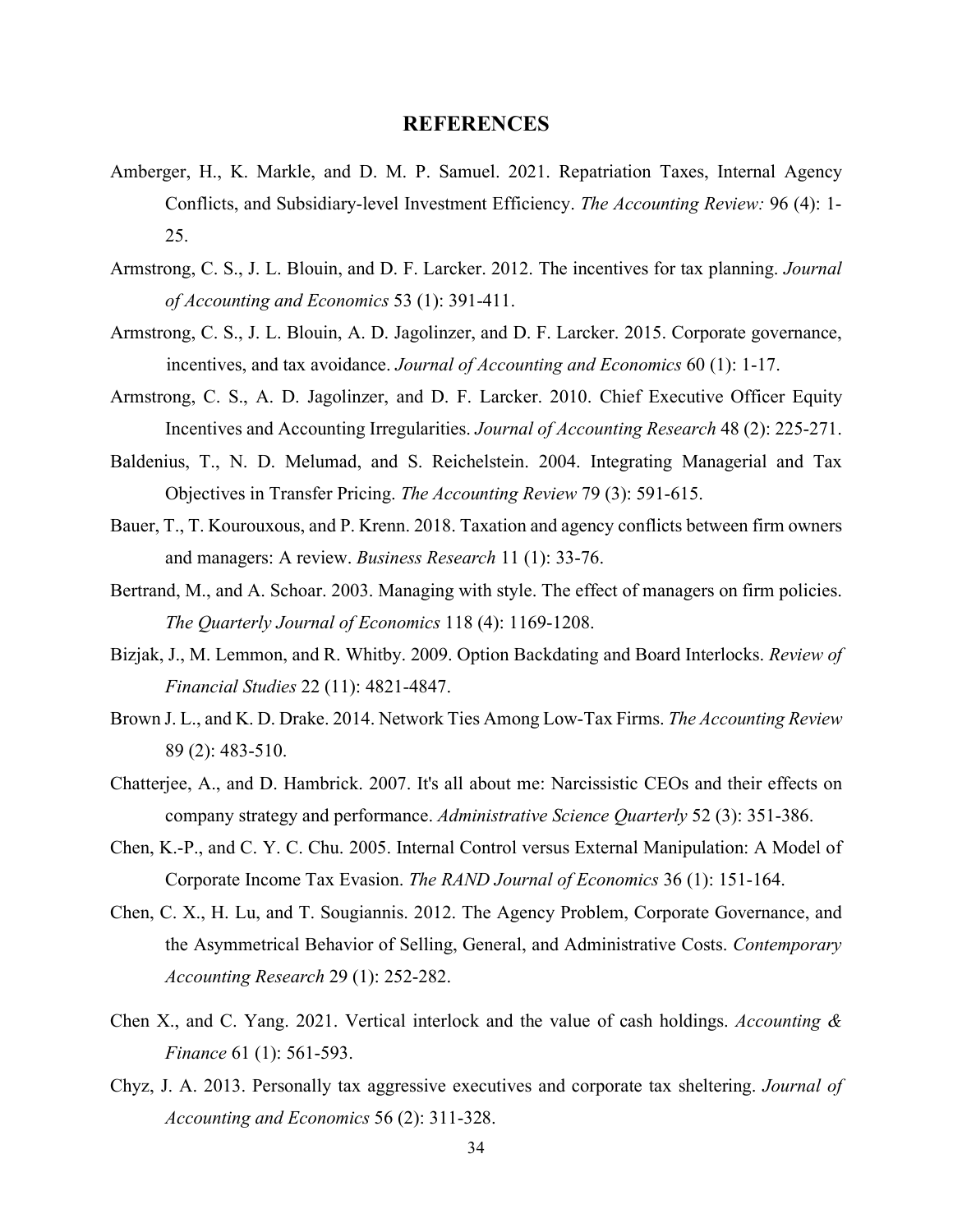- Chyz, J. A., F. B. Gaertner, A. Kausar, and L. Watson. 2019. Overconfidence and corporate tax policy. *Review of Accounting Studies* 24 (3): 1114-1145.
- Colombo, M. G., and M. Delmastro. 2004. Delegation of Autority in Business Organizations: An Empirical Test. *The Journal of Industrial Economics* 52 (1): 53-80.
- Crocker, K. J., and J. Slemrod. 2005. Corporate tax evasion with agency costs. *Journal of Public Economics* 89 (9-10): 1593-1610.
- Czechowicz, I. J., F. D. S. Choi, and V. B. Bavishi. 1982. *Assessing Foreign Subsidiary Performance Systems and Practices of Leading Multinational Companies*. New York Business International Corporation.
- Desai, M. A., and D. Dharmapala. 2006. Corporate tax avoidance and high-powered incentives. *Journal of Financial Economics* 79 (1): 145-179.
- Dürr, O. M., and R. F. Göx. 2011. Strategic Incentives for Keeping One Set of Books in International Transfer Pricing. *Journal of Economics & Management Strategy* 20 (1): 269- 298.
- Dyreng, S. D., M. Hanlon, and E. L. Maydew. 2010. The effects of executives on corporate tax avoidance. *The Accounting Review* 85 (4): 1163-1189.
- Elizur, R., and J. Mintz. 1996. Transfer pricing rules and corporate tax competition. *Journal of Public Economics* 60 (3): 401-422.
- E. F. Fama. 1980. Agency Problems and the Theory of the Firm. *Journal of Political Economy* 88 (2): 288-307.
- Feller, A., and D. Schanz. 2017. The Three Hurdles of Tax Planning: How Business Context, Aims of Tax Planning, and Tax Manager Power Affect Tax Expense. *Contemporary Accounting Review* 34 (1): 494-524.
- Ferrell, A., H. Liang, and L. Renneboog. 2016. Socially responsible firms. *Journal of Financial Economics* 122 (3): 585-606.
- Fey, C. F., and P. Furu. 2008. Top management incentive compensation and knowledge sharing in multinational corporations. *Strategic Management Journal* 29 (12): 1301-1323.
- Francis, B. B., and I. Hasan, Q. Wu, and M. Yan. 2014. Are female CFOs less tax aggressive? Evidence from tax aggressiveness. The *Journal of the American Taxation Association* 36 (2):171-202.
- Gaertner, F. B. 2014. CEO after-tax compensation incentives and corporate tax avoidance. *Contemporary Accounting Research* 31 (4): 1077-1102.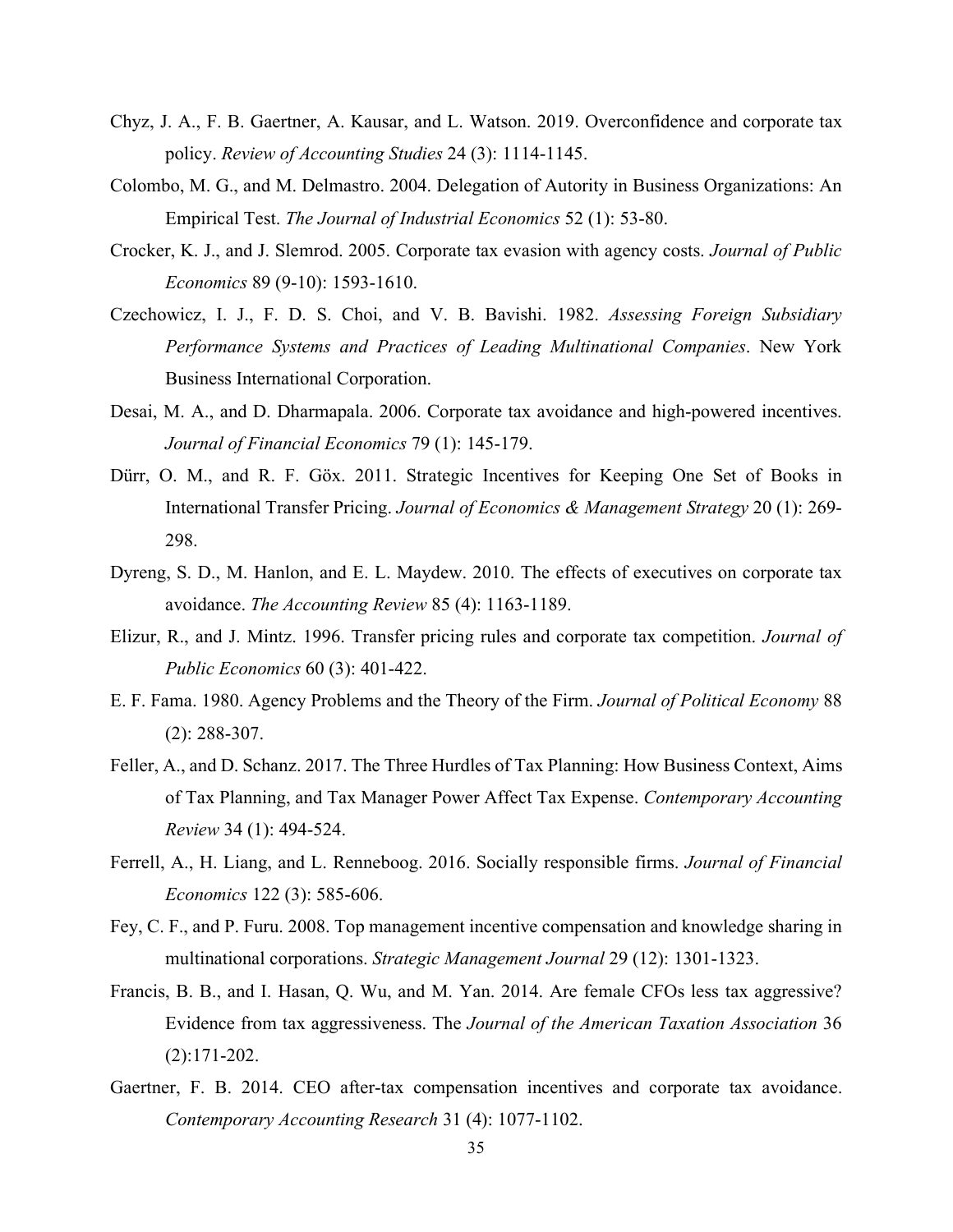- Gerner-Beuerle, C., and E.-P. Schuster. 2014. The Evolving Structure of Directors' Duties in Europe. *European Business Organization Law Review 15: 191-233*.
- Gibbsons, R., and K. J. Murphy. 1992. Optimal Incentive Contracts in the Presence of Career Concerns: Theory and Evidence. *Journal of Political Economy* 100 (3): 468-505.
- Grossman, S. J., and O. D. Hart. 1983. An Analysis of the Principal-Agent Problem. *Econometrica* 51 (1): 7-45.
- Hanlon, M. and S. Heitzman. 2010. A review of tax reseach. J*ournal of Accounting and Economics* 50 (2-3): 127-178.
- Hribar, P., and H. Yang. 2016. CEO overconfidence and management forecasting. *Contemporary Accounting Research* 33 (1): 204-227.
- Hurwicz L., and L. Shapiro. 1978. Incentive Structures Maximizing Residual Gain under Incomplete Information. *The Bell Journal of Economics* 9 (1): 180-191.
- Jensen, M. C. and W. H. Meckling. 1976. Theory of the firm: Managerial behavior, agency costs and ownership structure. *Journal of Financial Economics* 3 (4): 305-360.
- Klassen, K. J. and C. Valle Ruiz. 2022. The Effect of Changes in Income Shifting on Affiliate Managers' Internal Reporting Decisions. *Contemporary Accounting Research,*  forthcoming.
- Koester, A., T. Shevlin, and D. Wangerin. 2017. The role of managerial ability in corporate tax avoidance. *Management Science* 63 (10): 3285-3310.
- Law, K. K. F., and L. F. Mills. 2017. Military experience and corporate tax avoidance. *Review of Accounting Studies* 22 (1): 141-184.
- Leamer, E. E. 1983. Let's take the con out of econometrics. *American Economics Review* 73 (1): 31-43.
- MacKie-Mason, J. K. 1990. Do taxes affect corporate financing decisions? *Journal of Finance* 45 (5): 1471-1493.
- Moen, J., D. Schindler, G. Schjelderup, and J. Tropina. 2011. *International Debt Shifting: Do Multinationals Shift Internal or External Debt?* CESifo Working Paper No. 3519.

Nielsen, S. B., and P. Raimondos-Møller. 2012. Multiple Roles of Transfer Prices: One vs. Two Books . In W. Schön, & K. A. Konrad (Eds.), *Fundamentals of International Transfer Pricing in Law and Economics*.

Nielsen, S. B., P. Raimondos-Møller and G. Schjelderup. 2008. Taxes and Decision Rights in Multinationals. *Journal of Public Economic Theory* 10 (2): 245-258.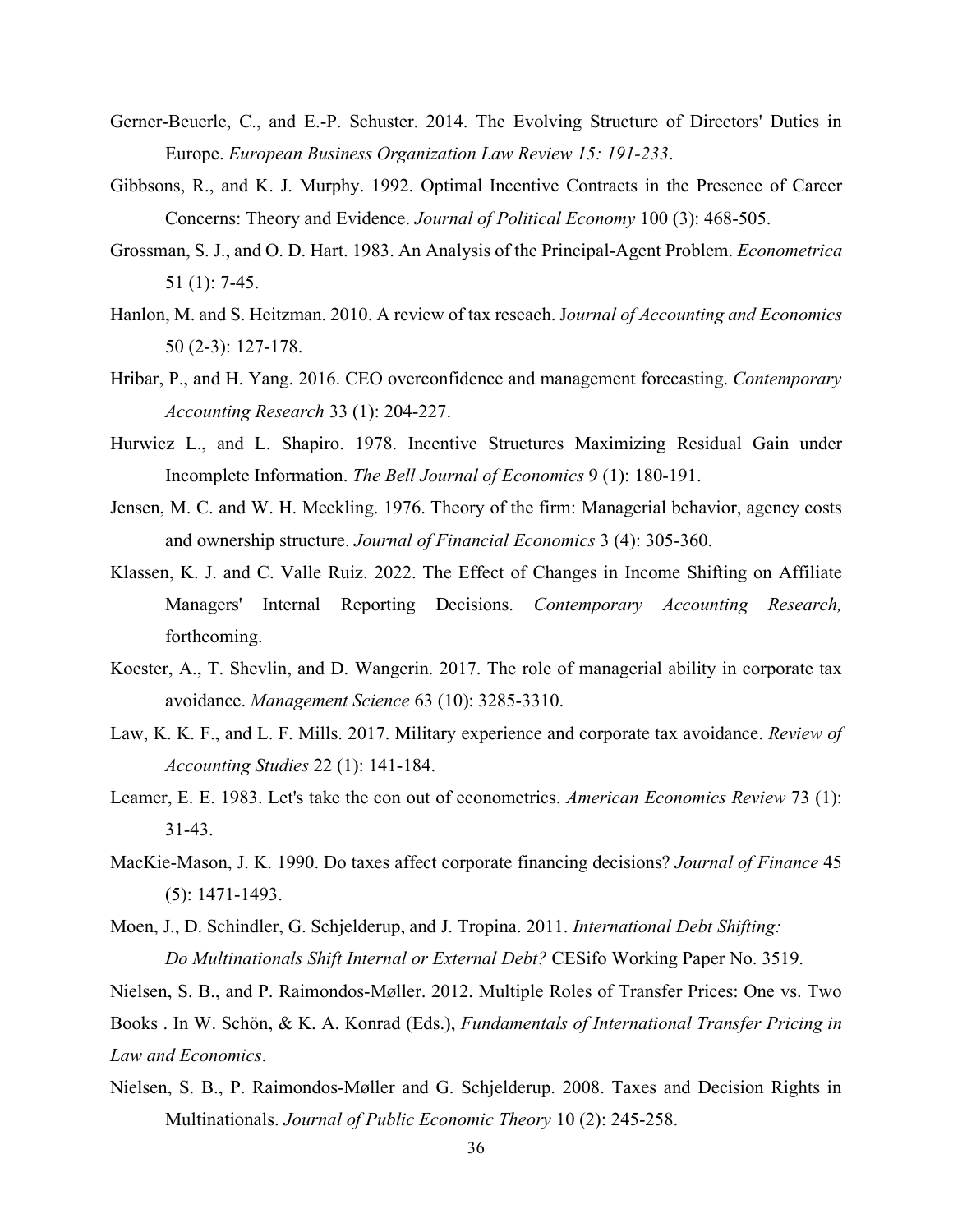- O'Donnell, S. 1999. Compensation design as a tool for implementing foreign subsidiary strategy. *Management International Review* 39 (2): 149-165.
- Olsen, K. J., and J. Stekelberg. 2016. CEO narcissism and corporate tax sheltering. *The Journal of the American Taxation Association* 38 (1): 1-22.
- Ortmann, R., and D. Schindler. 2019*. Income Shifting and Management Incentives*. Working Paper.
- Overesch, M., S. Schenkelberg, and G. Wamser. 2018. *Do US Firms Pay Less Tax than their European Peers? On Firm Characteristics, Profit Shifting Opportunities, and Tax Legsilation as Determinants of Tax Differentials.* CESifo Working Paper No. 6960.
- Phillips, J. D. 2003. Corporate tax-planning effectiveness: the role of compensation-based incentives. *The Accounting Review* 78 (3): 847-874.
- Robinson, J. R., S. A. Sikes, and C. D. Weaver. 2010. Performance measurement of corporate tax departments. *The Accounting Review* 85 (3): 1035-1064.
- Roth, K., and S. O'Donnell. 1996. Foreign subsidiary compensation strategy: An agency theory perspective. *Academy of Management Journal* 39 (3): 678-703.
- Saha, R., and J. Stiglitz. 1986. The Architecture of Economic Systems: Hierarchies and Polyarchies. *American Economic Review* 76 (4): 716-727.
- Scharfstein, D. S. and J. C. Stein. 2000. The Dark Side of Internal Capital Markets: Divisional Rent-Seeking and Inefficient Investment. *The Journal of Finance* 55 (6): 2537-2564.
- Shipman, J. E., Q. T. Swanquist, and R. L. Whited. 2017. Propensity Score Matching in Accounting. *The Accounting Review* 92 (1): 213-244.
- Springsteel, I. 1999. Separate But Unequal. *CFO Magazine* Available at: <https://www.cfo.com/accounting-tax/1999/08/separate-but-unequal/> (last revisited 09/03/20).
- Stuart, E. A. 2010. Matching Methods for Causal Inference: A Review and a Look Forward. *Statistical Science* 25 (1): 1-21.
- Wang, X., Xu, Y., Zhang, L., and Zheng, G. 2022. Subsidiary Governance and Corporate Tax Planning: The Effect of Parent-Subsidiary Common Directors and Officers. *Journal of Management Accounting Research,* forthcoming.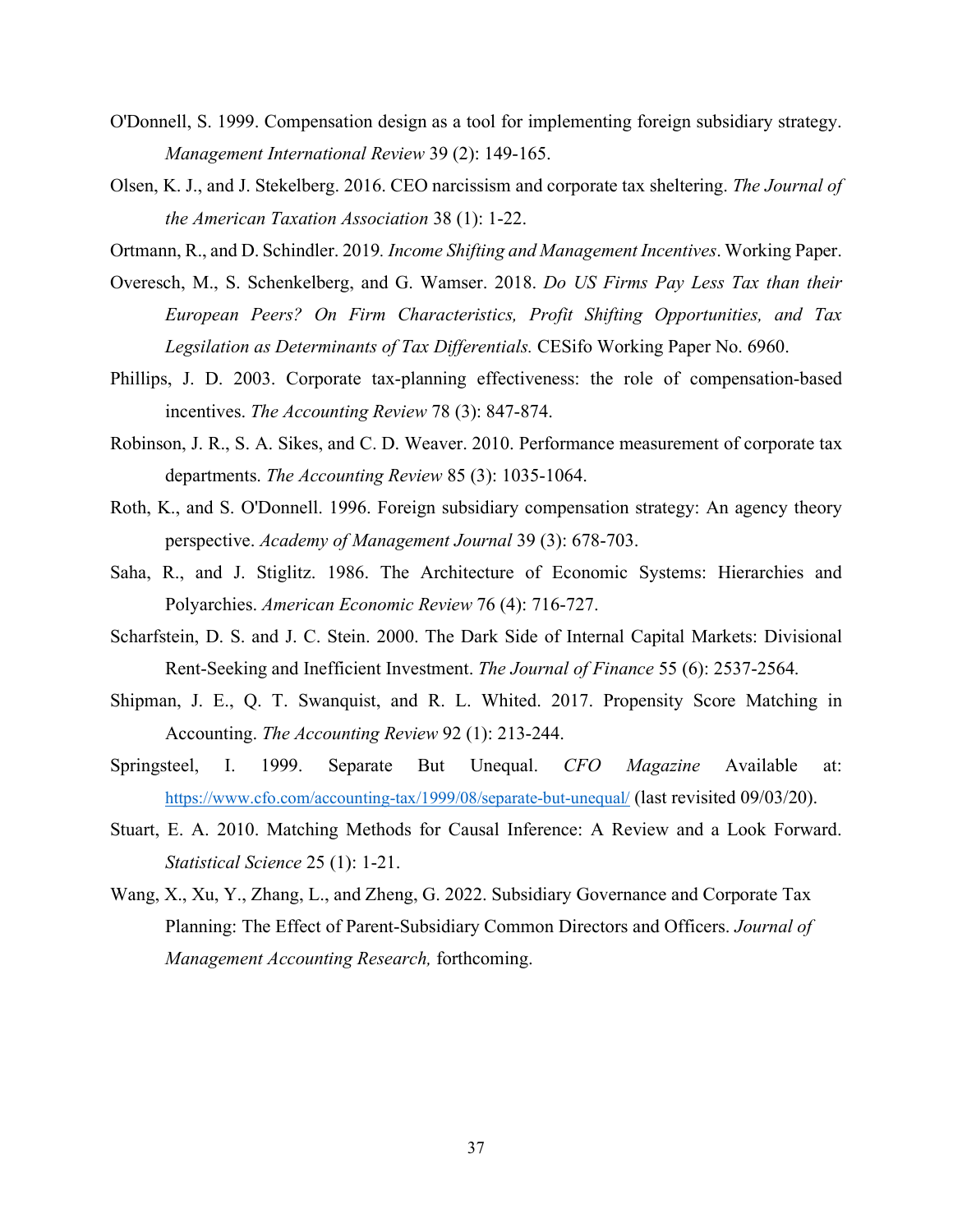# **Appendix**

|                                     | Table 11: Descriptive Statistics, Sample 1 |            |        |                  |              |
|-------------------------------------|--------------------------------------------|------------|--------|------------------|--------------|
|                                     | (1)                                        | (2)        | (3)    | (4)              | (5)          |
| <b>VARIABLES</b>                    | N                                          | mean       | sd     | p5               | p95          |
| hightax                             | 21,365                                     | 0.2870     | 0.4524 | $\boldsymbol{0}$ | $\mathbf{1}$ |
|                                     | 21,365                                     | 0.0403     | 4.083  | $-7.605$         | 7.512        |
| Taxdiff (weighted)                  |                                            |            |        |                  | 6.887        |
| Taxdiff (unweighted)                | 21,365                                     | 0.224      | 3.622  | $-6.464$         |              |
| $Taxdiff_2$                         | 21,365                                     | 4.473      | 6.187  | $\boldsymbol{0}$ | 17.33        |
| <b>VMI</b> (OLS Regression)         | 21,365                                     | 0.0419     | 0.170  | $\boldsymbol{0}$ | 0.333        |
| VMI count (counts)                  | 21,365                                     | 0.100      | 0.392  | $\boldsymbol{0}$ | 5            |
| Subsidiary-level controls           |                                            |            |        |                  |              |
| Debt ratio [percent]                | 21,365                                     | $-0.702$   | 0.992  | $-2.317$         | 0.134        |
| Intangibles/Total Assets [percent]  | 21,365                                     | 0.0200     | 0.0647 | $\boldsymbol{0}$ | 0.124        |
| Number of Employees [count]         | 21,365                                     | 3.711      | 1.592  | 1.099            | 6.323        |
| Fixed Assets [thousand $\epsilon$ ] | 21,365                                     | 6.589      | 2.809  | 1.792            | 11.14        |
| Firm age [years]                    | 21,365                                     | 2.507      | 0.902  | 0.693            | 3.892        |
| Distance [in thousand km]           | 21,365                                     | 7.390      | 1.145  | 5.570            | 9.138        |
| Language [binary values]            | 21,365                                     | 0.126      | 0.332  | $\boldsymbol{0}$ | $\mathbf{1}$ |
| Group-level controls                |                                            |            |        |                  |              |
| Debt ratio [percent]                | 21,365                                     | $-0.672$   | 0.785  | $-1.993$         | 0.0706       |
| Intangibles/Total Assets [percent]  | 21,365                                     | 0.0202     | 0.0506 | $\boldsymbol{0}$ | 0.103        |
| Number of Employees [count]         | 21,365                                     | 5.461      | 2.510  | 1.609            | 9.740        |
| Fixed Assets [thousand $\epsilon$ ] | 21,365                                     | 9.519      | 4.218  | 2.708            | 16.29        |
| Number of subsidiaries [count]      | 21,365                                     | 1.408      | 1.551  | $\boldsymbol{0}$ | 4.277        |
| Number of countries [count]         | 21,365                                     | 1.416      | 0.887  | 0.693            | 3.091        |
| Country controls                    |                                            |            |        |                  |              |
| GDP growth [percent]                | 21,365                                     | $-0.00633$ | 0.0474 | $-0.0895$        | 0.0408       |
|                                     | 38                                         |            |        |                  |              |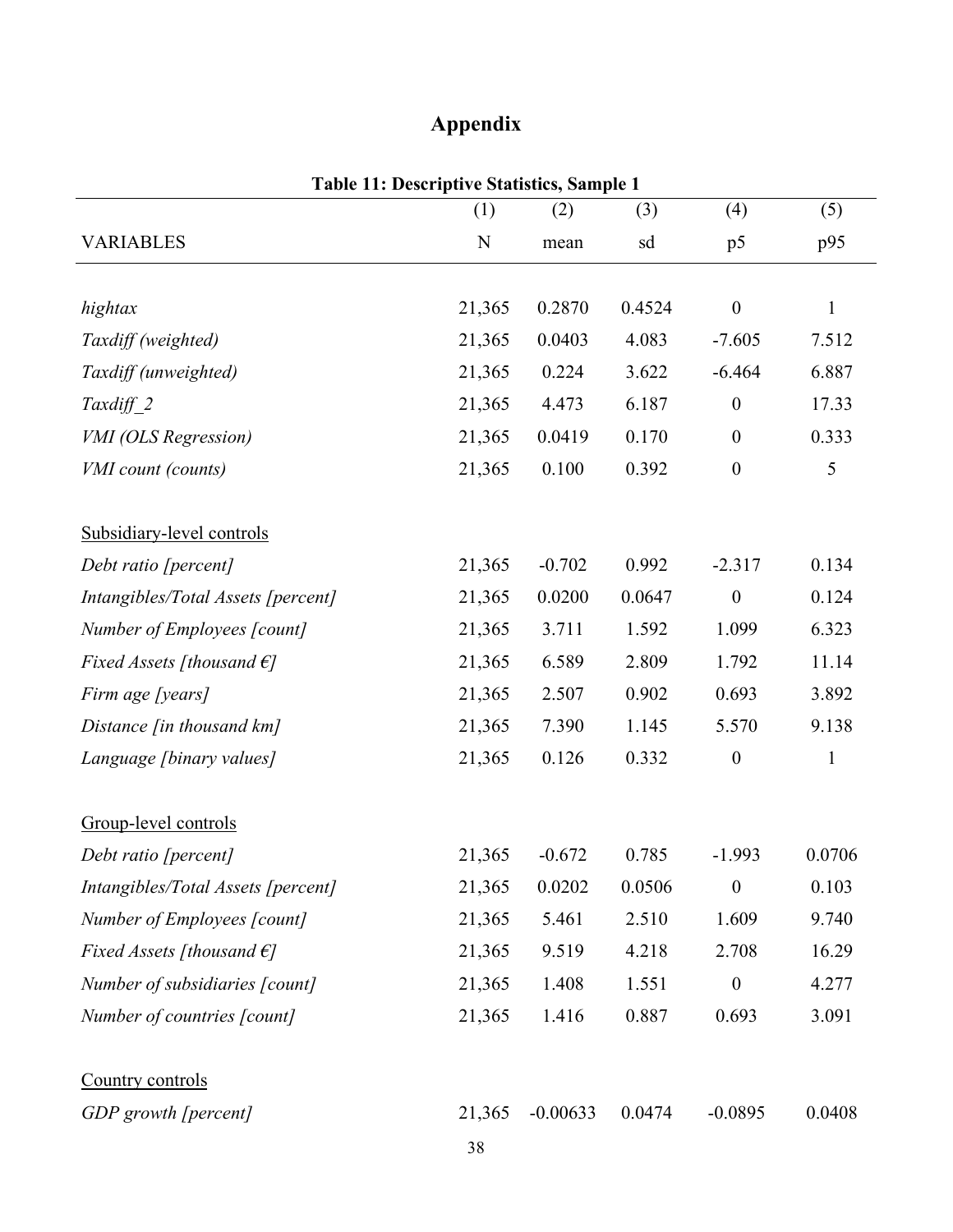| GDP [thousand \$]               | 21,365 | 9.918 | 2.465 | 7.616 | 13.69 |
|---------------------------------|--------|-------|-------|-------|-------|
| GDP per capita [thousand $\S$ ] | 21,365 | 10.23 | 0.615 | 9.210 | 10.98 |
| Corruption Index                | 21,365 | 8.811 | 5.010 | 5.008 | 24.44 |
| Unemployment rate [percent]     | 21,365 | 5.635 | 2.081 | 2.700 | 8.600 |
| Number of Subs per Country      | 21,365 | 0.489 | 0.845 |       | 2.303 |
|                                 |        |       |       |       |       |

| <b>Table 12: Descriptive Statistics, Sample 2</b> |       |          |        |                  |              |  |  |  |  |  |
|---------------------------------------------------|-------|----------|--------|------------------|--------------|--|--|--|--|--|
|                                                   | (1)   | (2)      | (3)    | (4)              | (5)          |  |  |  |  |  |
| <b>VARIABLES</b>                                  | N     | mean     | sd     | p5               | p95          |  |  |  |  |  |
|                                                   |       |          |        |                  |              |  |  |  |  |  |
| SD staxr                                          | 6,567 | 0.859    | 1.998  | $\boldsymbol{0}$ | 5.826        |  |  |  |  |  |
| minmax staxr                                      | 6,567 | 4.654    | 6.307  | $\boldsymbol{0}$ | 17.33        |  |  |  |  |  |
| minmax_dummy                                      | 6,567 | 0.389    | 0.488  | $\theta$         | $\mathbf{1}$ |  |  |  |  |  |
| Average VMI                                       | 6,592 | 0.0486   | 0.164  | $\boldsymbol{0}$ | 0.333        |  |  |  |  |  |
| Average VMI (hightax)                             | 2,283 | 0.067    | 0.184  | $\overline{0}$   | 0.5          |  |  |  |  |  |
| GAAP ETR [percent]                                | 6,592 | 0.249    | 0.247  | $\boldsymbol{0}$ | 0.611        |  |  |  |  |  |
| 3Y GAAP ETR [percent]                             | 5,583 | 0.256    | 0.240  | $\boldsymbol{0}$ | 0.608        |  |  |  |  |  |
| GAAP ETR/Av STAXR [percent]                       | 6,592 | 0.985    | 0.962  | $\boldsymbol{0}$ | 2.230        |  |  |  |  |  |
| Debt Ratio [percent]                              | 6,592 | $-0.648$ | 0.633  | $-1.863$         | $-0.00983$   |  |  |  |  |  |
| Intangible Assets/Total Assets [percent]          | 6,592 | 0.0212   | 0.0535 | $\boldsymbol{0}$ | 0.117        |  |  |  |  |  |
| Number of Employees [count]                       | 6,592 | 4.299    | 2.007  | 1.099            | 7.867        |  |  |  |  |  |
| Assets Fixed [thousand $\epsilon$ ]               | 6,592 | 7.823    | 3.173  | 2.773            | 13.35        |  |  |  |  |  |
| EBIT [thousand $\epsilon$ ]                       | 6,592 | 6.806    | 2.316  | 3.258            | 10.93        |  |  |  |  |  |
| Number of Subsidiaries [count]                    | 6,592 | 0.842    | 1.066  | $\boldsymbol{0}$ | 2.996        |  |  |  |  |  |
| Average STAXR [percent]                           | 6,592 | 0.250    | 0.0589 | 0.160            | 0.333        |  |  |  |  |  |
| Sales [thousand $\epsilon$ ]                      | 6,592 | 9.582    | 2.099  | 6.733            | 13.38        |  |  |  |  |  |
|                                                   |       |          |        |                  |              |  |  |  |  |  |